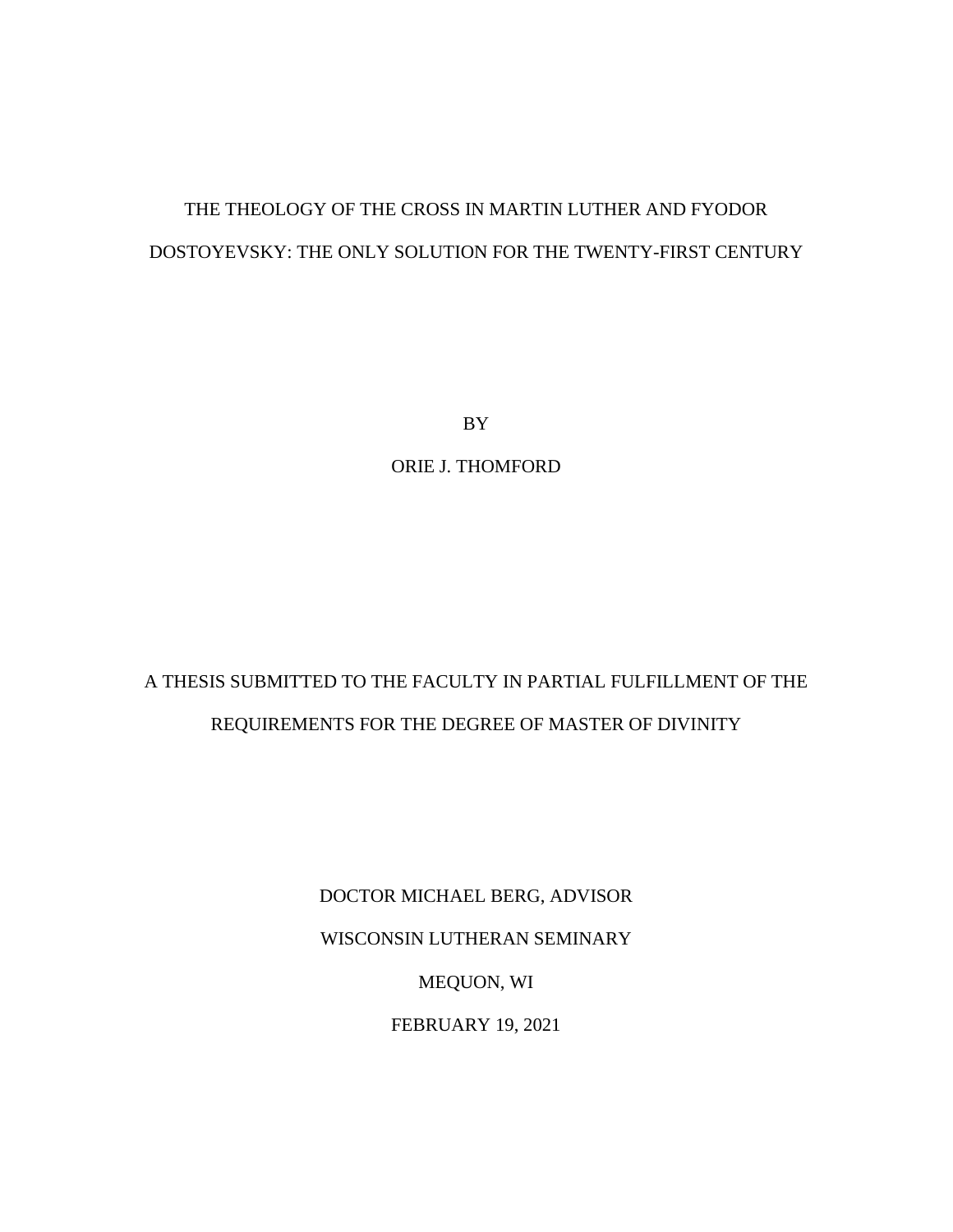# **CONTENTS**

| PART I. IVAN KARAMAZOV—MAN IS THE SOLUTION TO GOD1                  |    |
|---------------------------------------------------------------------|----|
| "The Strength of the Karamazov"—Man Makes a Better God              | 3  |
| Brain Fever—Man as His Own God Is Self-Destruction                  | 9  |
| PART II. ALYOSHA KARAMAZOV—THE CRUCIFIED CHRIST IS THE SOLUTION FOR |    |
| The Crucified Christ                                                | 16 |
| Is the Solution for Mankind                                         | 22 |
| PART III. A MORE BEAUTIFUL TRUTH—THE STORY OF THE CROSS BROUGHT TO  |    |
| The Story of the Cross                                              | 33 |
| How Do We Bring It?                                                 | 35 |
| To Those in Our Culture                                             | 36 |
|                                                                     |    |
|                                                                     |    |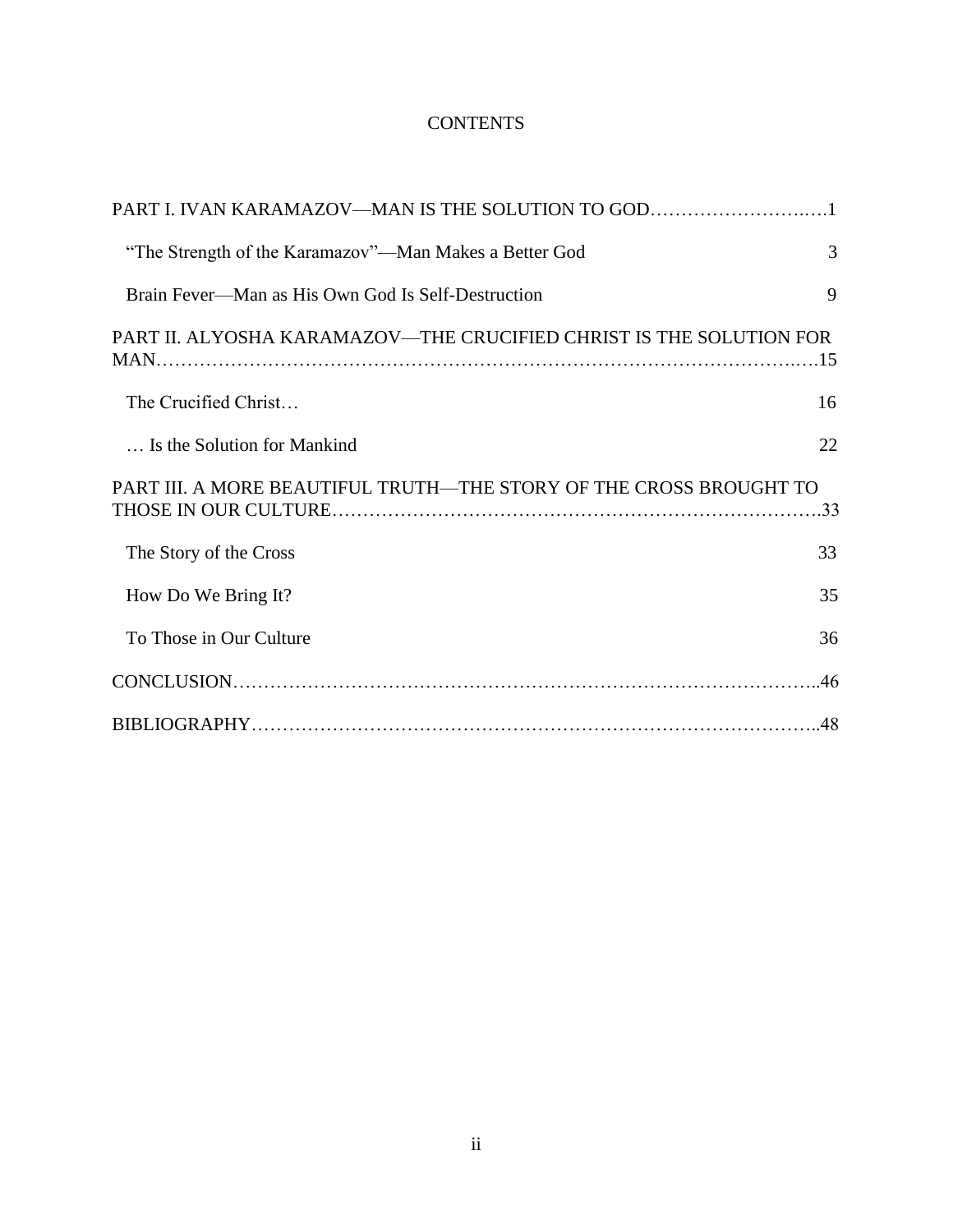## ABSTRACT

Fyodor Dostoyevsky was a Russian author and Christian apologist living in the nineteenth century. Martin Luther was a German monk, Christian pastor, and theologian living in the sixteenth century. Both emphasized the centrality of the cross of Jesus Christ in the lives of ordinary Christians as an answer to the problems everyone must face in life. The purpose of this paper is to explore how similar Dostoyevsky and Luther are in their focus on the cross and how they use the cross to answer such problems. The conclusion reached is that both are almost identical in terms of the importance they place on the cross, that the cross is the *only* solution for the problems mankind faces in life, and that this is of vital importance to every single person living in the twenty-first century. This paper will use examples of people you might meet in life to demonstrate this point.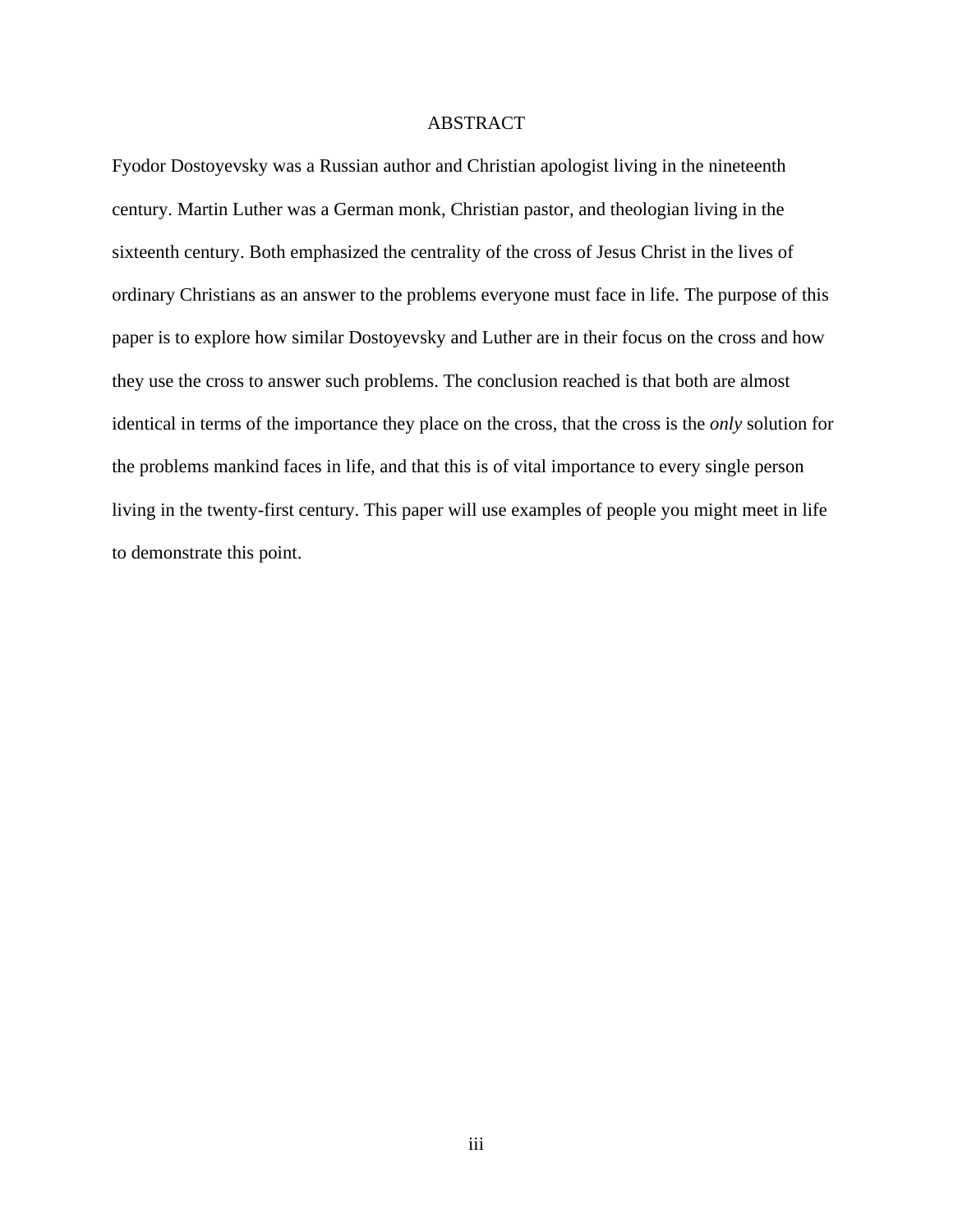## PART I: IVAN KARAMAZOV—MAN IS THE SOLUTION TO GOD

Mikhail Bakhtin, a Russian linguist and Dostoyevsky scholar, argues that Dostoyevsky employs a "polyphonic apologetic" in *Brothers Karamazov.* <sup>1</sup> This unique method gives two or more viewpoints equal voice and representation. The viewpoints are assumed by certain characters in the novel to such a degree that Bakhtin prefers even to call such characters "character-ideas."<sup>2</sup> Over the course of the novel, the varying character-ideas are in dialogue with one another, each proposing and defending their own philosophy. These character-ideas are seen most prominently in Alexei Karamazov, 3 the Christian, and Ivan Karamazov, the atheist. Detrick writes that in these two characters, "Atheism and Christianity participate equally in the dialogue of the text"<sup>4</sup> of *Brothers Karamazov*. Although the two brothers love and care for each other, they couldn't be ideologically further apart.

Ivan Karamazov, the "learned atheist,"<sup>5</sup> becomes "anti-God" in the fullest sense. He's not just another misconstrued atheist argument; he is the most powerful atheist argument Dostoyevsky could create. This is done so well that many atheists claim Dostoyevsky must be

<sup>1.</sup> Tyler Detrick, "Dostoyevsky's Polyphonic Apologetic: Dialogue and Defense of Christianity in The Brothers Karamazov," *English Seminar Capstone Research Papers*, 2015, https://digitalcommons.cedarville.edu/english\_seminar\_capstone/29, 15.

<sup>2.</sup> Detrick, "Dostoyevsky's Polyphonic Approach," 9.

<sup>3.</sup> Typically referred to as "Alyosha" in *Brothers Karamazov*, the shortened version of "Alexei." This paper will follow this shortened version.

<sup>4.</sup> Detrick, "Dostoyevsky's Polyphonic Approach," 13.

<sup>5.</sup> Fyodor Dostoyevsky, *Brothers Karamazov*, trans. Constance Garnett (London: Heron Books, 1967), Project Gutenberg edition, 33.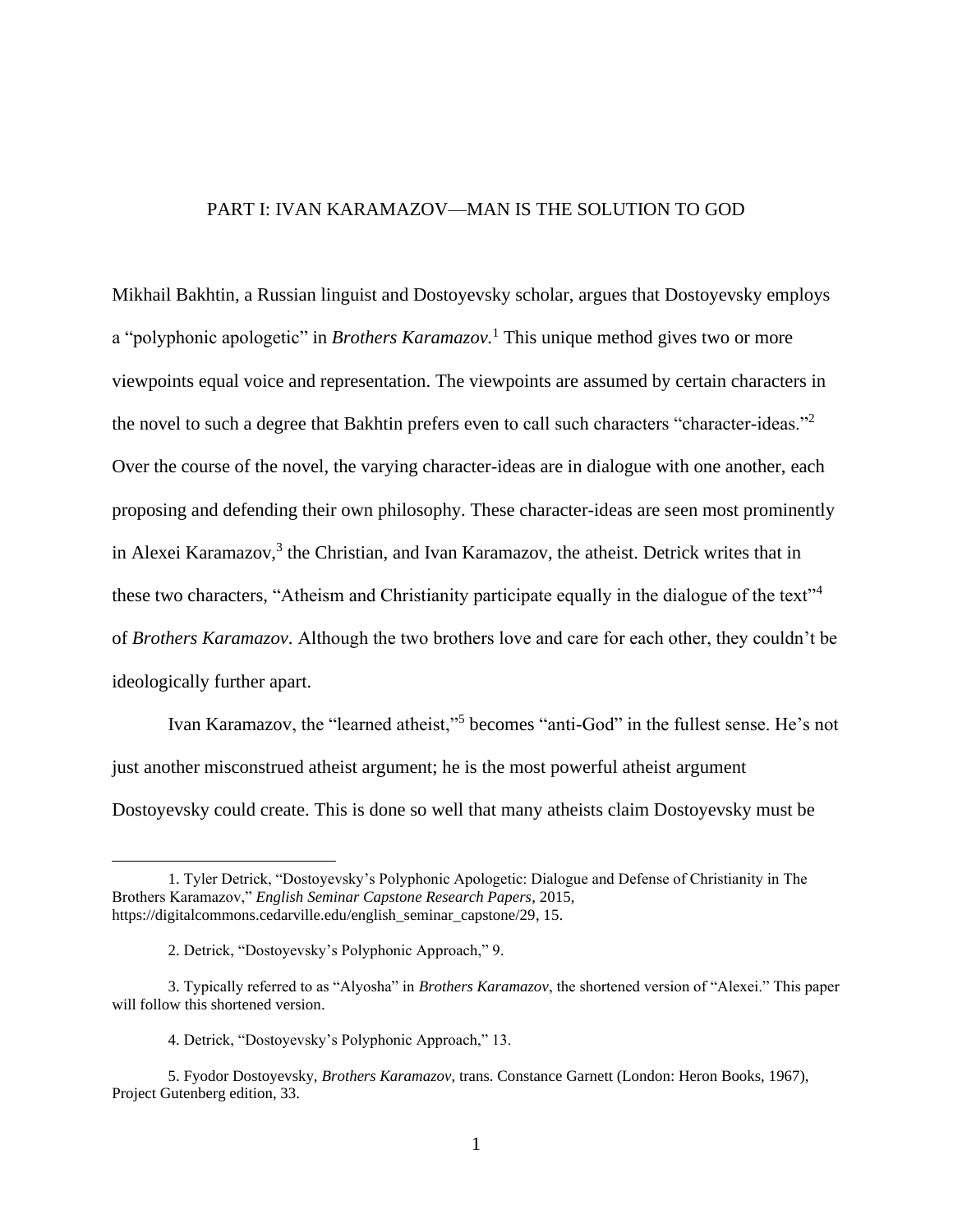arguing for unbelief instead of faith. <sup>6</sup> Over the course of the novel, Ivan contends for the idea that man himself can be his own god.

Alexei Karamazov, the "man of God," becomes the "hero" of the text, as Dostoyevsky himself describes. the one whose very character argues for Christianity, but not as an unassailable, unconquerable idea. Rather, "Alyosha is prone to doubt and often struggles to defend his faith against Ivan's formidable arguments."<sup>7</sup> Alyosha believes in the crucified, suffering Christ as the only real savior for mankind.

How will the "hero" of *Brothers Karamazov*, Alyosha, prevail against the strength of Ivan Karamazov and his solution to God? This struggle between Ivan's atheism and Alyosha's Christianity as the foundational truth in life will serve as the focus for this paper. Specifically, my paper will defend this thesis: The apologetics of Fyodor Dostoyevsky and the theology of Martin Luther teach the same thing with reference to the theology of the cross: the joy Christians have through the cross of Christ. That is the essential core for true life and provides the only solution for the problems that face mankind. This remains true in the twenty-first century, as it has in all past ages of this world.

The entire corpus of Martin Luther and Fyodor Dostoyevsky are instructive to twentyfirst-century apologetics and evangelism. However, this paper will draw chiefly from Dostoyevsky's *Brothers Karamazov* and will include reference to other works as well. The three big works used from Martin Luther include the "Heidelberg Disputation," *The Bondage of the Will*, and *The Freedom of a Christian*.

<sup>6.</sup> Detrick, "Dostoyevsky's Polyphonic Approach," 12.

<sup>7.</sup> Detrick, "Dostoyevsky's Polyphonic Approach," 11.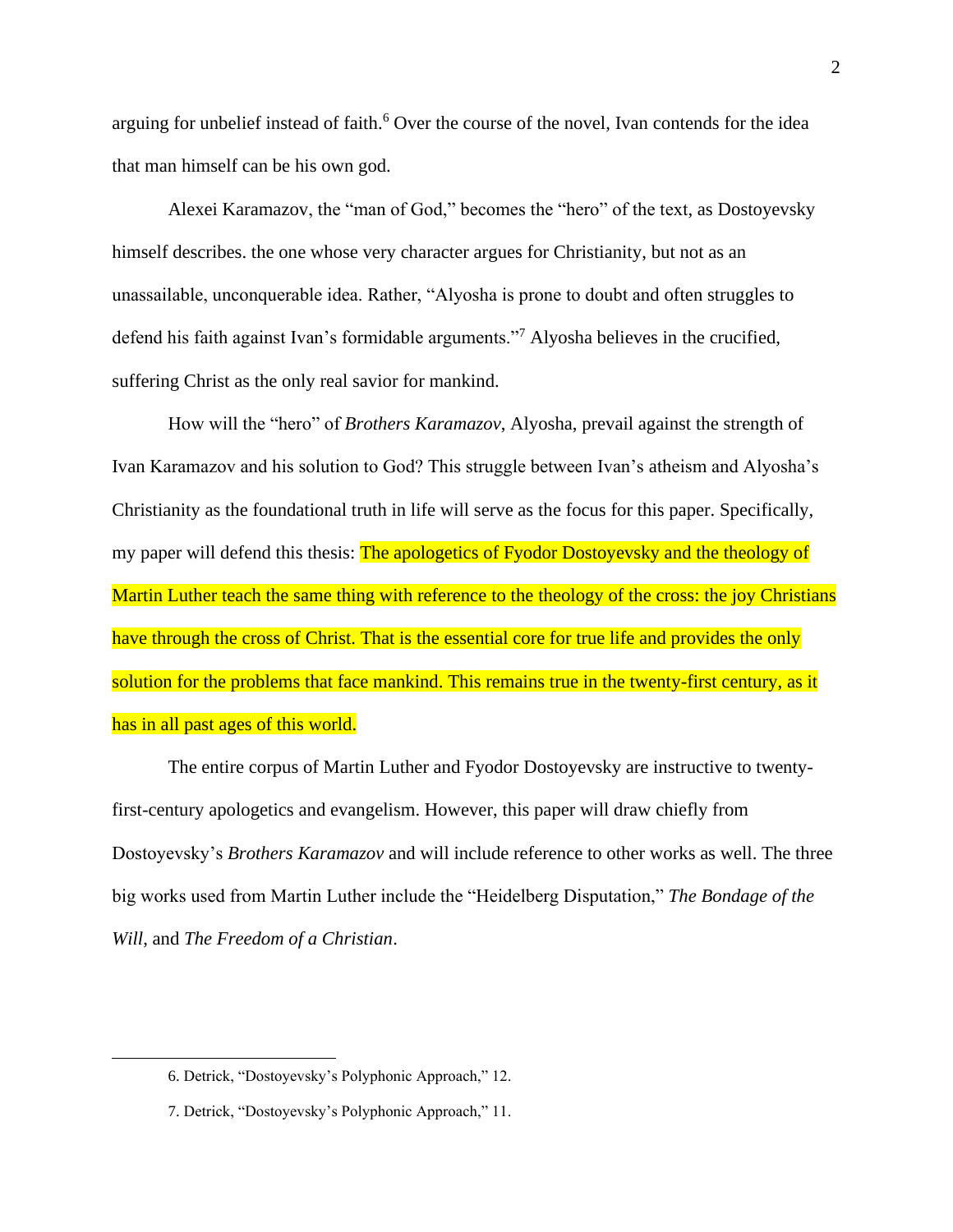In Part I of this paper I will examine Ivan Karamazov and his arguments against Christianity. Then I will demonstrate how his arguments and philosophy crumble when confronted with the realities of life. In Part II I will examine how Dostoyevsky builds the theology of the cross through Alyosha's character. I will compare this to what Luther teaches and prove that both Dostoyevsky and Luther teach the same in this respect. After that I will show that the theology of the cross is the only solution for the problems mankind faces in life. In Part III I will construct modern, twenty-first-century versions of characters from *Brothers Karamazov* and exemplify how a Christian can use the theology of the cross to reach specific people in our culture.

#### **"The Strength of the Karamazov"—Man Makes a Better God**

"Rebellion"—God Has Failed Mankind

Ivan states his case for rebellion against any concept of god in Book V, chapter 4 of *Brothers* 

*Karamazov*, titled "Rebellion."

Are you fond of children, Alyosha? I know you are, and you will understand why I prefer to speak of them. If they, too, suffer horribly on earth, they must suffer for their fathers' sins, they must be punished for their fathers, who have eaten the apple; but that reasoning is of the other world and is incomprehensible for the heart of man here on earth. The innocent must not suffer for another's sins, and especially such innocents!<sup>8</sup>

According to Christianity, sin is brought to all mankind by Adam's fall. The consequences of sin, suffering and death for all, come along with it. But how can that be fair for such innocents as children?

Ivan adds weight to his words with real examples. He says, "I am fond of collecting certain facts, and, would you believe, I even copy anecdotes of a certain sort from newspapers

<sup>8.</sup> Dostoyevsky, *Brothers Karamazov*, 297-298.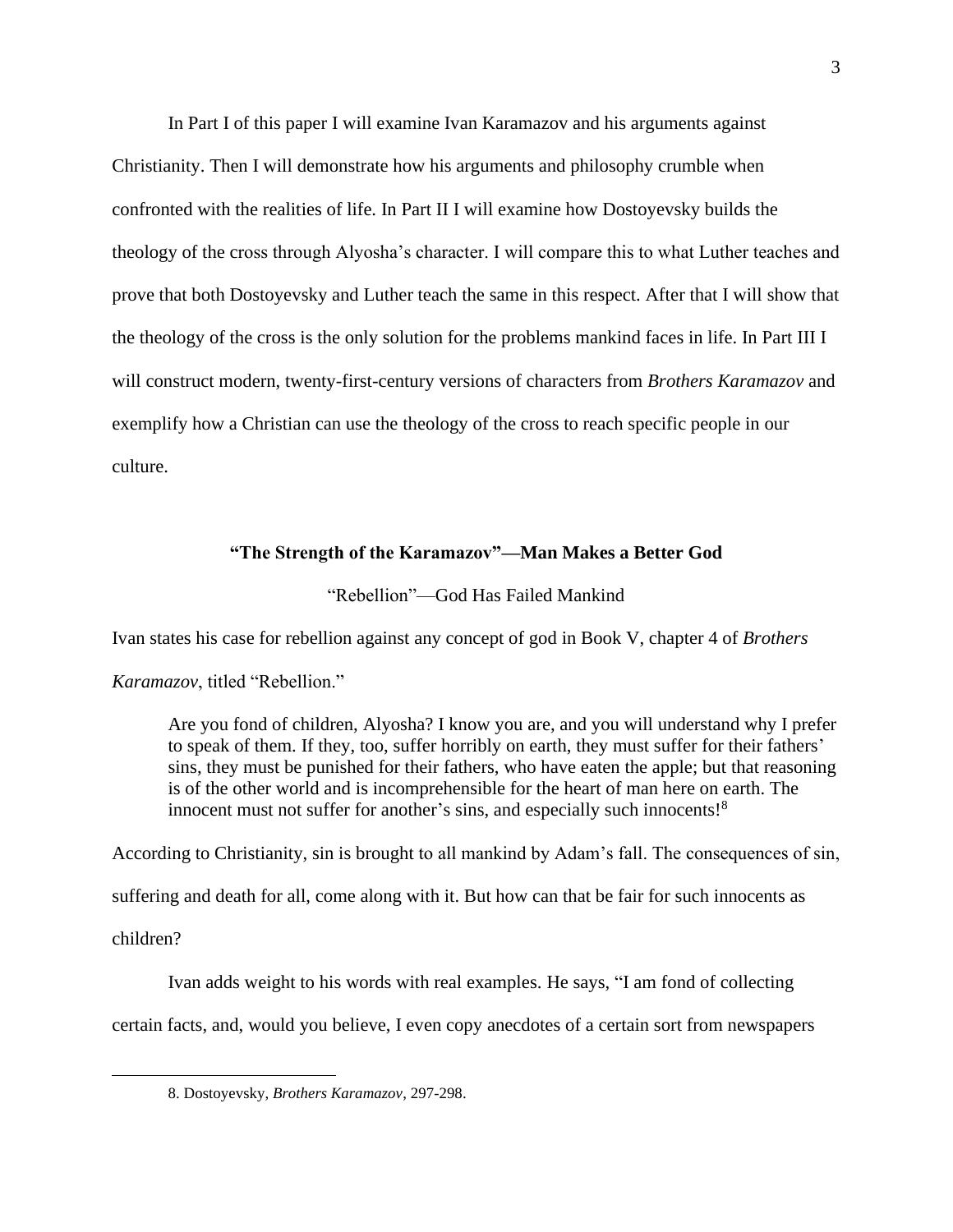and books, and I've already got a fine collection."<sup>9</sup> What follows in this chapter is example after example of horrible sufferings children and infants have experienced. In one example, a baby is made to laugh and then has his brain blown out before his mother's eyes.<sup>10</sup> In a second example, a kennel boy is torn to death before his mother's eyes for injuring the paw of his master's favorite hound.<sup>11</sup> In a third example, a little girl of five is beaten, has her mouth filled with excrement, and is locked in a privy outside in winter by her cruel parents.<sup>12</sup> Are these real examples Dostoyevsky found? Perhaps. One only has to walk the killing fields of Cambodia, stand in the concentration camps of the Nazi regime, or see any of the countless American children who have been neglected and abused by their "guardians" to ask, "Can God really allow such suffering?" The cruelty Ivan describes is not hard to spot when looking at a portrait of mankind.

This cruelty is the reason for Ivan's rebellion. His mind cannot comprehend the reason behind the needless suffering of such innocents. "Do you understand why this infamy must be and is permitted?... All I know is that there is suffering, and that there are none guilty.… I must have justice.... And not justice as some remote infinite time and space, but here on earth so that I could see it myself."<sup>13</sup> Even if there was some incomprehensible reason behind all the suffering, Ivan does not want to be a part of it. It is not worth the tears and the hurt to those innocents who suffer. For this reason, Ivan speaks his words that are well-known to many who have read

- 10. Dostoyevsky, *Brothers Karamazov*, 298-299.
- 11. Dostoyevsky, *Brothers Karamazov*, 304.
- 12. Dostoyevsky, *Brothers Karamazov*, 303.
- 13. Dostoyevsky, *Brothers Karamazov*, 303, 305-306.

<sup>9.</sup> Dostoyevsky, *Brothers Karamazov*, 299.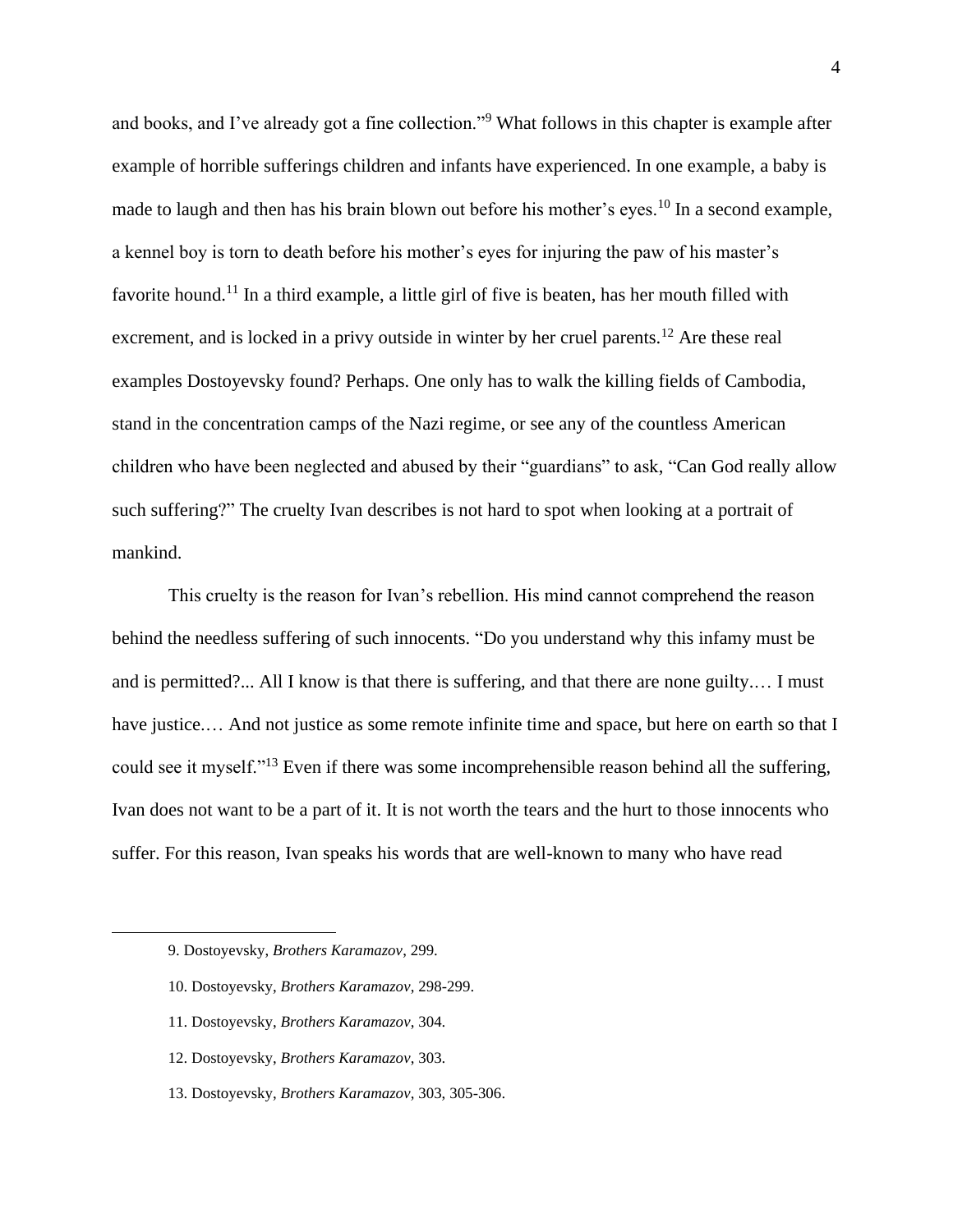*Brothers Karamazov*, "'And so I hasten to give back my entrance ticket, and if I am an honest man, I am bound to give it back as soon as possible. And that I am doing. It's not God that I don't accept, Alyosha, only I most respectfully return him the ticket.' 'That's rebellion,' murmured Alyosha, looking down. 'Rebellion? I am sorry you call it that,' said Ivan earnestly."<sup>14</sup> Ivan sees the system of unpunished injustice that God supposedly created, and he wants no part of it.

To Ivan's human reason, suffering is incomprehensible. "'I understand nothing,' Ivan says, 'I don't want to understand anything now. I want to stick to the facts. I made up my mind long ago not to understand.<sup>'"<sup>15</sup> If one sticks to just the visible facts, there is no God. How could</sup> God, if he existed, allow such suffering? Clarence Manning writes, "Ivan piles up these outrages and he points out what is all too clear, that if a single child is allowed to suffer innocently in this world, the laws of God are lies and there is no moral order in the universe."<sup>16</sup> Alyosha calls this attitude what it truly is: rebellion against God. If God does not work for mankind, what solution does Ivan propose?

<sup>14.</sup> Dostoyevsky, *Brothers Karamazov*, 308.

<sup>15.</sup> Dostoyevsky, *Brothers Karamazov*, 305.

<sup>16.</sup> Clarence Augustus Manning, "The Grand Inquisitor," *Anglican Theological Review* 15,1 (1933): 16-26,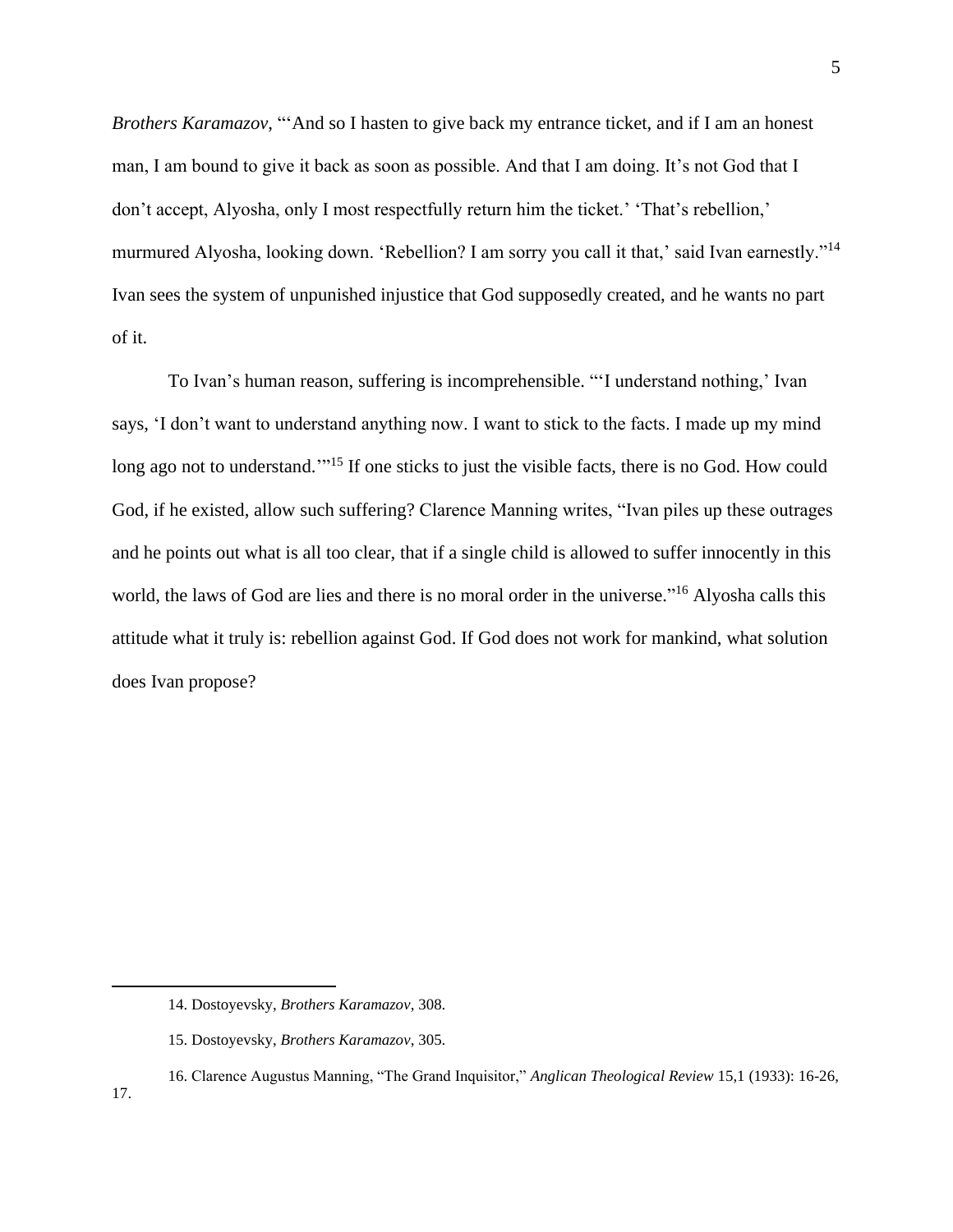## "The Grand Inquisitor"<sup>17</sup>—Man Must Replace God

"He came softly, unobserved, and yet, strange to say, everyone recognized Him."<sup>18</sup> That's how Ivan begins the most famous chapter of *Brothers Karamazov*, "The Grand Inquisitor." The scene that unfolds before the reader would, at first, be right at home in one of the Gospels—except set in Seville, Spain. Christ returns, raises a dead girl, and restores joy and happiness. But the Grand Inquisitor sees everything. "He is not dressed in his gorgeous cardinal's robes, as he was the day before, when he was burning the enemies of the Roman Church—at this moment he is wearing his coarse, old, monk's cassock."<sup>19</sup> He commands his soldiers to seize Christ. So great is his power and terror that both the soldiers and the people obey without question. The Grand Inquisitor has arrested Christ and leads him away to face condemnation.

Christ is no stranger to standing "in the dock"; Christ on trial by the Sanhedrin is a wellknown portion of Scripture. So the Grand Inquisitor now puts Christ on trial and accuses him. In this chapter the Grand Inquisitor makes the case that Christ has failed as mankind's savior and proposes that man bring happiness to mankind himself.

The three temptations of Christ in the wilderness demonstrate how he has failed mankind. The Grand Inquisitor claims that Christ did not have anything to do "with the fleeting human intelligence, but with the absolute and eternal."<sup>20</sup> He ignored earthly happiness, refused the temptations, and kept his eyes on his eternal goal. However, the secret to human happiness lies in

18. Dostoyevsky, *Brothers Karamazov*, 312.

20. Dostoyevsky, *Brothers Karamazov*, 316-317.

<sup>17.</sup> Anytime "The Grand Inquisitor" appears with quotation marks, the chapter in *Brothers Karamazov* is meant. Anytime the Grand Inquisitor appears with no quotation marks, the character of the Grand Inquisitor in the chapter is meant.

<sup>19.</sup> Dostoyevsky, *Brothers Karamazov,* 274.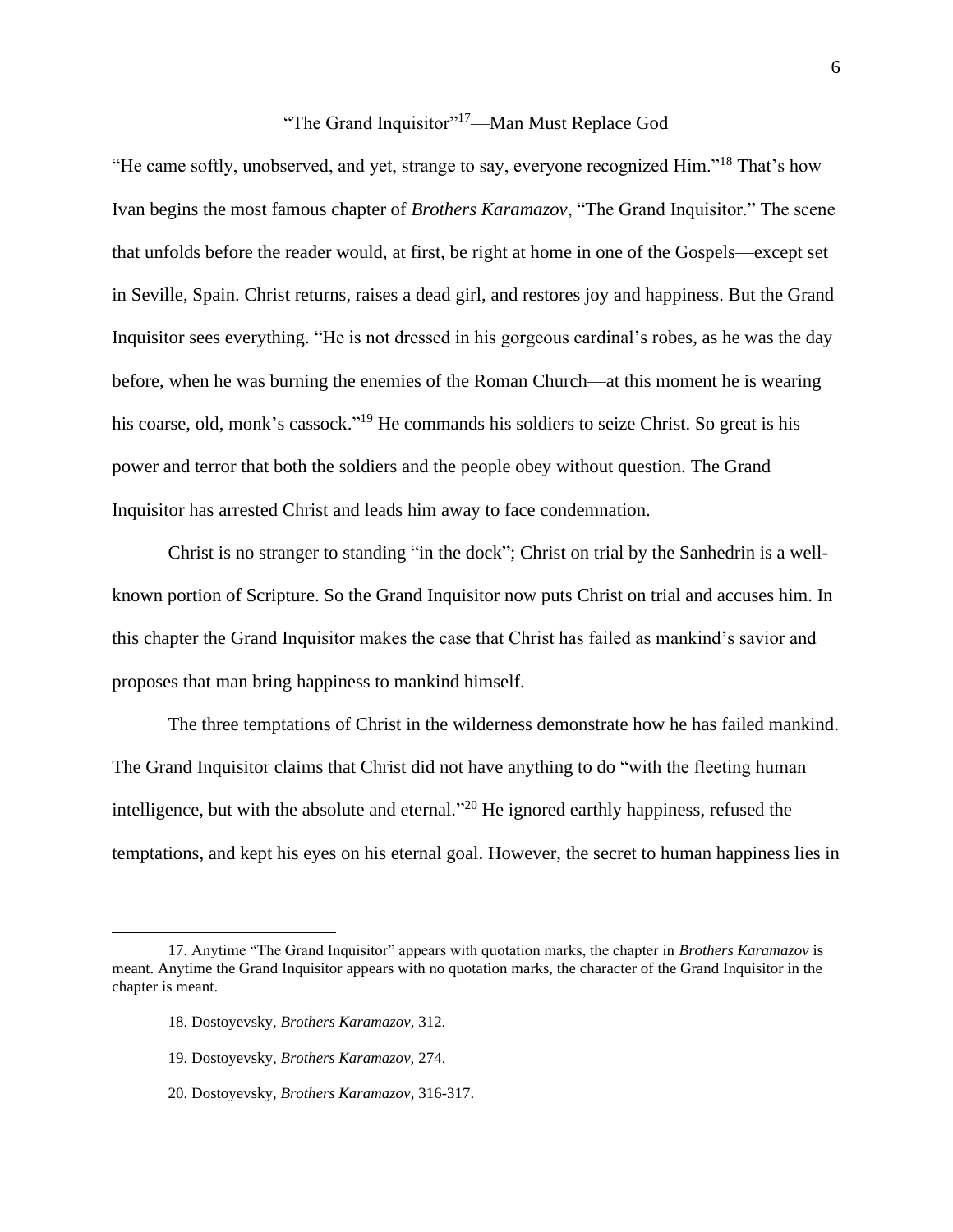actually *giving in* to those temptations: to have hunger and desires satisfied, to put trust in an obvious miracle, and to be united under one authority, so wars and conflicts might cease. But Christ refused to grant this earthly happiness. The Grand Inquisitor "proves with unfailing logic that Christ did not wish to compel the loyalty of any man."<sup>21</sup> Christ did not come to bring temporary happiness but to achieve eternal life for all.

The result of this? "And behold, instead of giving a firm foundation for setting the conscience of man at rest forever … you chose what is utterly beyond the strength of men.… You desired man's free love so that he should follow you freely, enticed and taken captive by you."<sup>22</sup> Christ's atonement is universal, but many will reject this message and suffer the consequences. Christ denied the earthly happiness of so many millions of people so that a couple thousand might be with him. To the Grand Inquisitor this is unjust. He says, "Can you have simply come to the elect and for the elect? But if so, it is a mystery, and we cannot understand it."<sup>23</sup> Yes, Christ's work brought salvation for a few, but so many more face unhappiness both now and in eternity. Thus Ivan, as Detrick summarizes it, "finds [Christ] guilty of dooming humanity to suffering<sup>"24</sup> when he could have at least given mankind what he wanted here on earth.

Instead of Christ, Ivan presents "the strength of the Karamazov" as mankind's only savior, which many scholars agree represents mankind itself.<sup>25</sup> Ernest Gordon writes, "In

- 22. Dostoyevsky, *Brothers Karamazov*, 320.
- 23. Dostoyevsky, *Brothers Karamazov*, 323.
- 24. Detrick, "Dostoyevsky's Polyphonic Approach," 15.
- 25. Detrick, "Dostoyevsky's Polyphonic Approach," 15.

<sup>21.</sup> Manning, "The Grand Inquisitor," 20.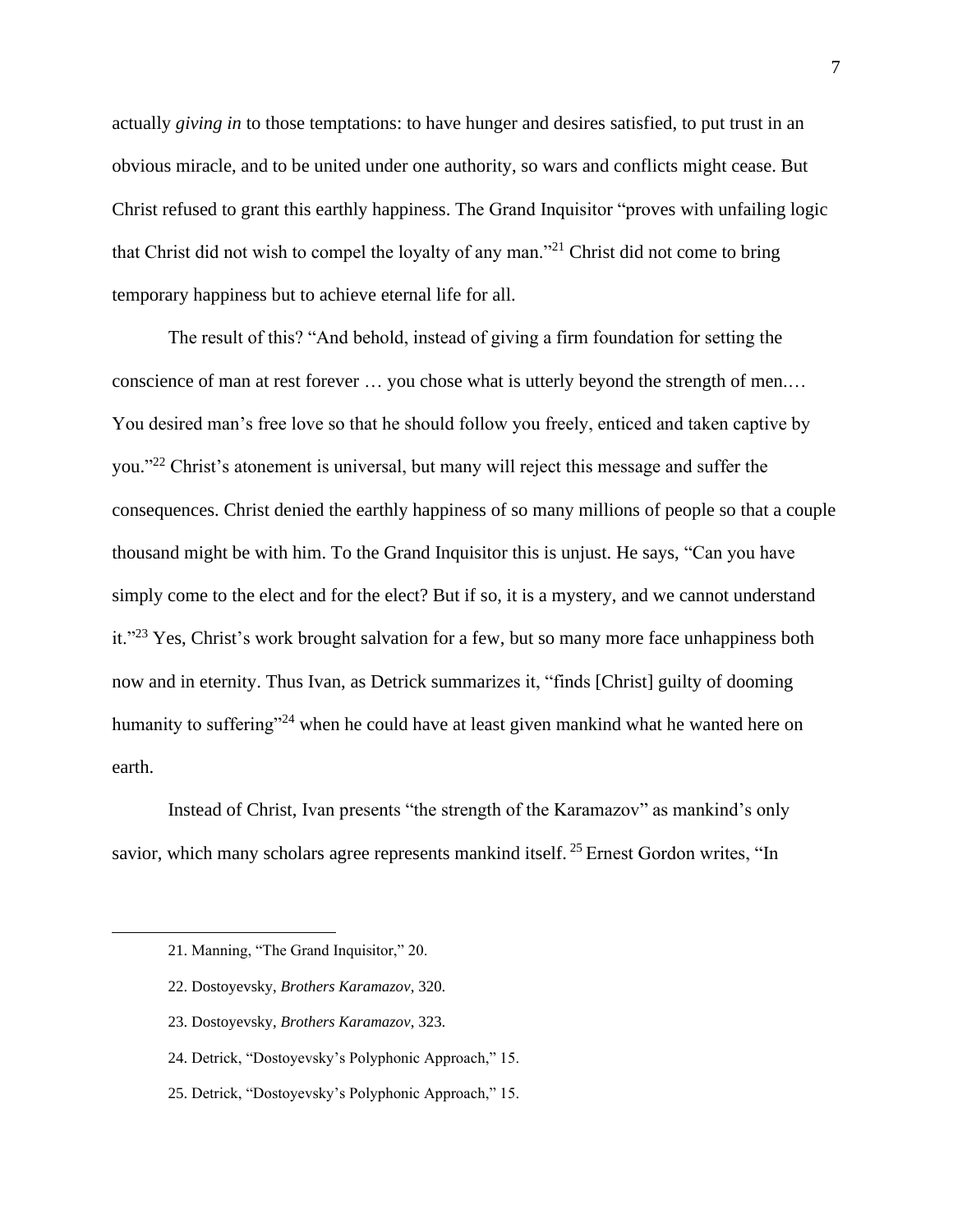rejecting the deliverance offered to them in the God-man they [Ivan and the Grand Inquisitor] have chosen to be the man-God."<sup>26</sup> Ivan "implies that unaided human reason is the best foundation for truth in Russia,"<sup>27</sup> and that man needs to set up a "regime without God."<sup>28</sup> Ivan says earlier he wants to "stick with the facts." Therefore, mankind should ignore any "eternal or absolute" in life and listen to the "wise and dread spirit," Satan. This means "meekly acknowledging [mankind's] feebleness, lovingly lightening their burden, and permitting their weak nature even sin with our sanction."<sup>29</sup> This means doing anything possible to make mankind as happy as possible here on earth. Man, with his own reason and intellect, is a better savior than God and can set up a better system than God. What does this look like?

#### "The Sensualists"—What This New Order Looks Like

The resulting society can simply be summed up by the maxim "everything is lawful." This is something Ivan repeats throughout the novel. Ivan no doubt echoes the ideals of Nikolay Chernyshevsky and Vissarion Belinsky, both radical, socialist atheists who insisted that Russia should look to man alone for her salvation. Both were contemporaries of Dostoyevsky. What Ivan advocates, echoing those radical figures, is utilitarianism. "If God and the afterlife are myths, then morality becomes whatever action provides the best scientific outcome for the individual, a philosophy [Chernyshevsky] coined as 'rational egoism."<sup>30</sup> The system of morality

<sup>26.</sup> Karl Nötzel, ed., *The Gospel in Dostoyevsky: Selections from His Works*, intro. J. I. Packer et al. (Walden: Plough, 1988), xv.

<sup>27.</sup> Detrick, "Dostoyevsky's Polyphonic Approach," 15.

<sup>28.</sup> William van den Bercken, "The 'Legend of the Grand Inquisitor' Reconsidered: Literary Irony and Theological Seriousness in Its Representation of Christ," JECS 59,1-2 (2007): 103–21, 113.

<sup>29.</sup> Dostoyevsky, *Brothers Karamazov*, 323.

<sup>30.</sup> Detrick, "Dostoyevsky's Polyphonic Approach," 7.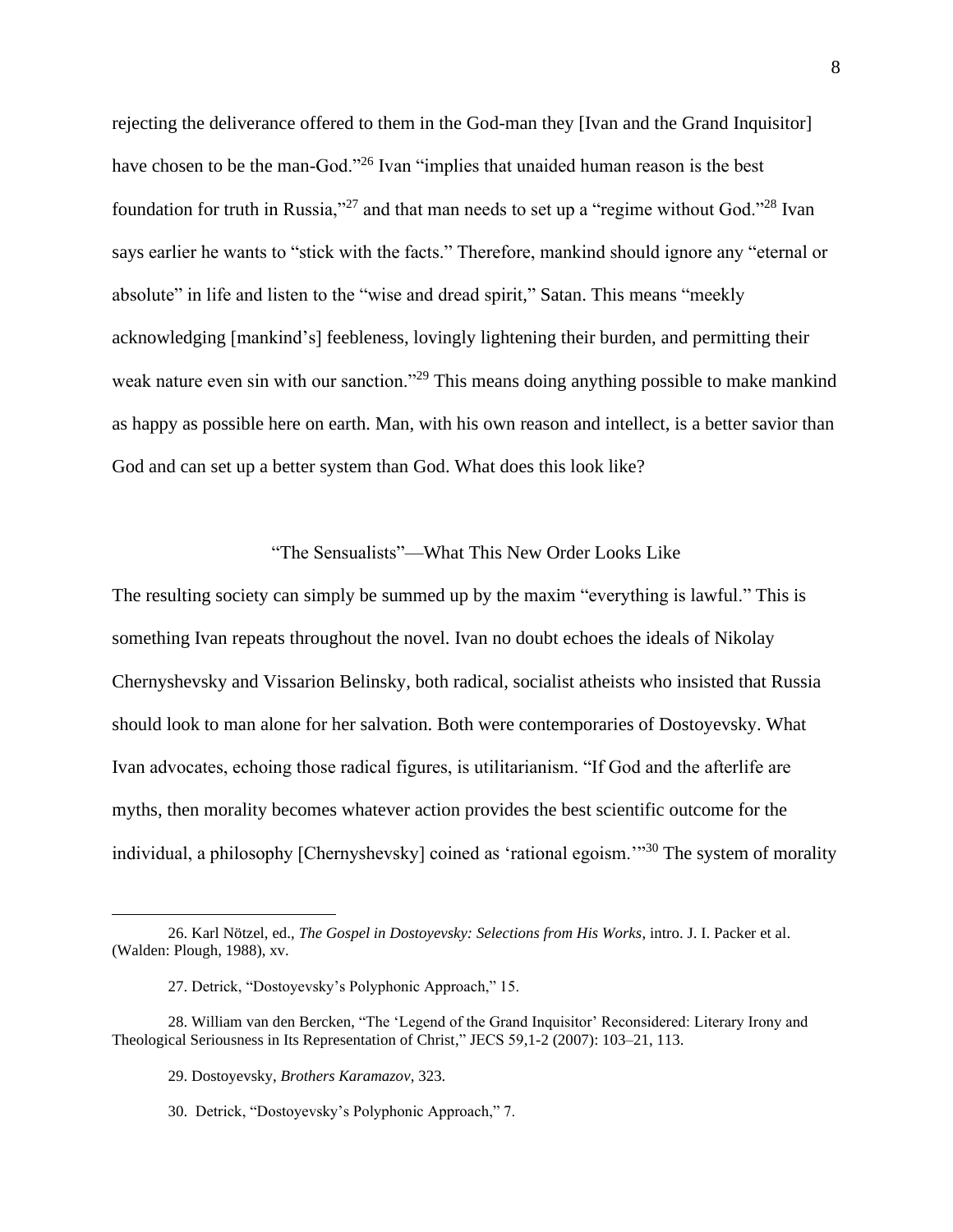that Ivan promotes is "everything is lawful." What does this philosophy look like, when carried out to its logical conclusion? Does Ivan's rebellion work? Can man be his own god and savior? Is the maxim "everything is lawful" a viable moral basis for society?

#### **Brain Fever—Man as His Own God Is Self-Destruction**

Spoiler alert! The end of *Brothers Karamazov* can be summarized like this: Fyodor Karamazov, the father of the brothers Karamazov, is murdered. Dmitri, the eldest brother, is falsely accused of his father's murder. Although he plainly expressed his wish to kill his father, he did not do so. The real killer is Smerdyakov, Ivan's half-brother, who idolizes Ivan and the philosophy he promotes. He senses Ivan's desire also to kill Fyodor<sup>31</sup> and carries this out. This is the driving force behind the action in the second half of *Brothers Karamazov*.

However, a curious thing happens to Ivan during this time—he is diagnosed with brain fever. This brain fever isn't just a *deus ex machina* to make sure Ivan fails and Alyosha wins; rather, through it Dostoyevsky proves a point. Ivan's solution to God, mankind, doesn't work. This is foreshadowed in "The Rebellion." Ivan says, "I must have justice [for all this suffering], or I will destroy myself."<sup>32</sup> And that's exactly what happens. The "strength of the Karamazov," man as his own god, is not able to stand against the problems of life. There are four chief problems Ivan discovers that man cannot answer: suffering and death, injustice, guilt, and morality. These problems still persist today in the  $21<sup>st</sup>$  century, for they are problems not

<sup>31.</sup> Dmitri and Ivan were far from the only people who would want Fyodor Pavlovich Karamazov dead.

<sup>32.</sup> Dostoyevsky, *Brothers Karamazov*, 305.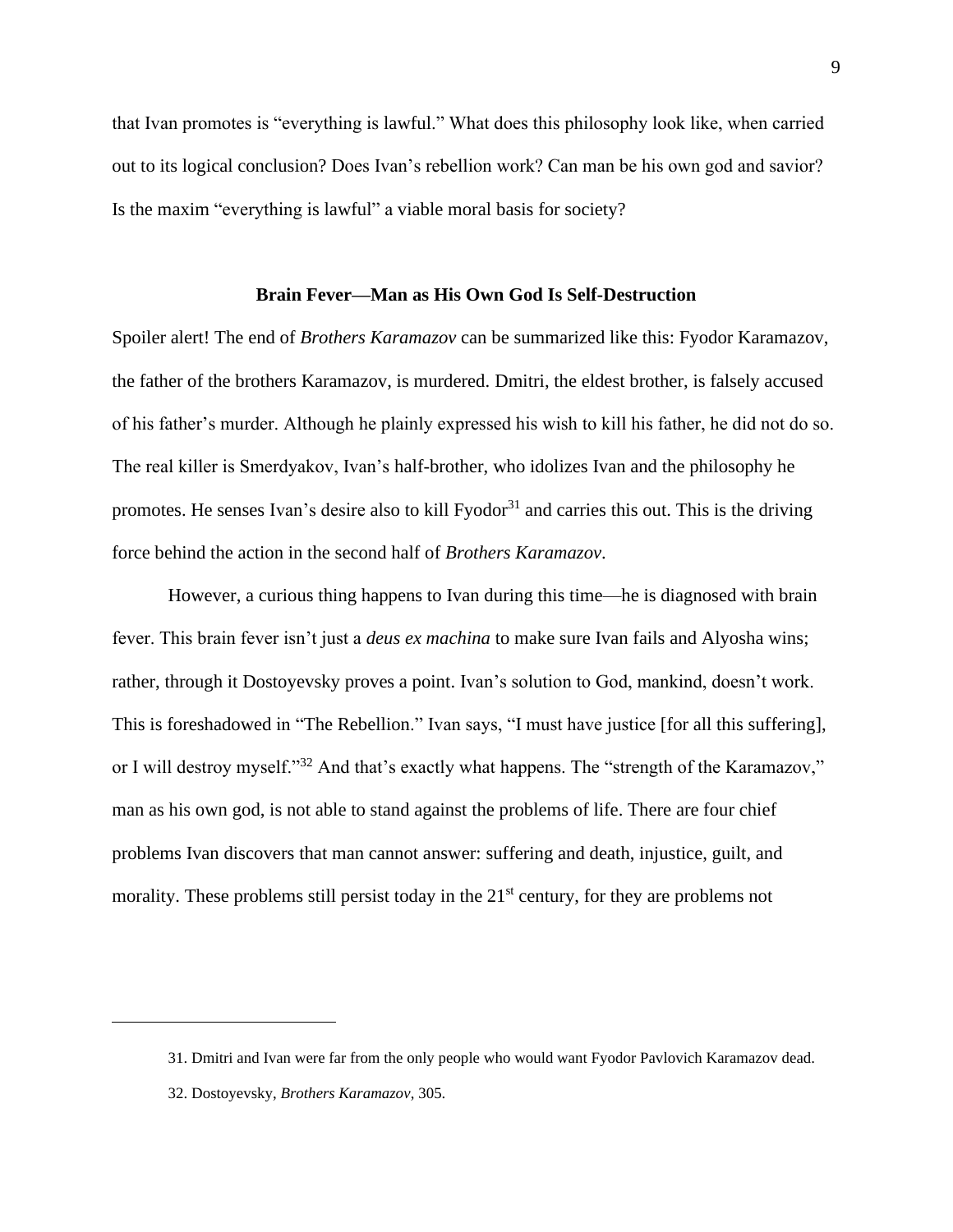confined to one era or unique to one culture. Mankind of every age must face these four "unanswerable" problems. And Dostoyevsky brilliantly brings this out in *Brothers Karamazov*.

# Nikolai<sup>33</sup> Ivanov Krasotkin—No Answer for Suffering and Death

One can almost see it in Kolya's name, Nikolai 'Ivanov' Krasotkin. He is a little Ivan. "Like Ivan, he is a 'learned atheist' dedicated to the power of autonomous reasoning. He chastises his schoolmates for believing in God, and he flaunts his knowledge of atheistic literature by quoting writers like Belinsky and Feuerbach."<sup>34</sup> But Dostoyevsky confronts Kolya, and thus Ivan, with a problem. Kolya's friend, Ilusha, is diagnosed with a terminal illness and dies at the end of the novel. Thus, Kolya and his philosophy are faced with the death and suffering of a loved one.

But there is nothing Kolya can do for the family's suffering or for Ilusha's death. Kolya's "faith in rationality appears trivial because his intellectualism offers little comfort to those mourning the loss of their child. Kolya's character, like Ivan, reveals man's inability to serve as Russia's liberator."<sup>35</sup> The most Kolya can manage is to belittle the doctor who treats Ilusha and promise to visit Ilusha later with his dog. As Kolya and Alyosha leave, "[Kolya] ran out into the passage. He didn't want to cry, but in the passage he burst into tears. Alyosha found him crying."<sup>36</sup> Man can offer no solution to suffering or death.

<sup>33.</sup> More commonly called by his abbreviated name, "Kolya."

<sup>34.</sup> Detrick, "Dostoyevsky's Polyphonic Approach," 17.

<sup>35.</sup> Detrick, "Dostoyevsky's Polyphonic Approach," 18.

<sup>36.</sup> Dostoyevsky, *Brothers Karamazov*, 725.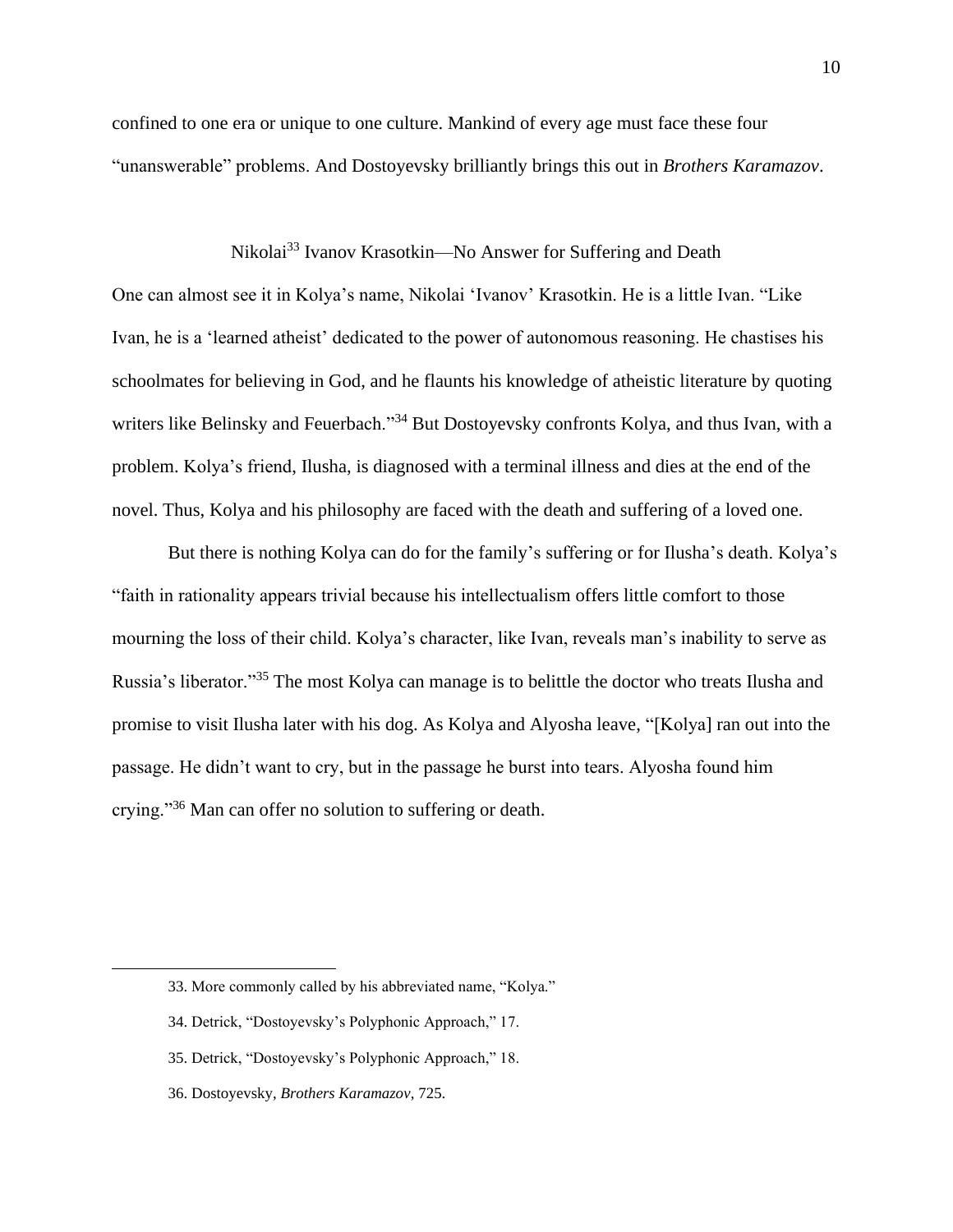#### Dmitri Karamazov—No Answer for Injustice

Dmitri Karamazov is a case of dramatic irony. There is no reason for the reader to assume Dmitri is innocent. He physically assaulted his father, threatened to kill him, and competed with him for the love of Grushenka, a young woman of twenty-two over which both were infatuated. However, the reader knows Dmitri is innocent only because Dostoyevsky reveals this. Smerdyakov was the one who killed Fyodor Karamazov. And no one else knows except Ivan, because Smerdyakov confesses only to Ivan. Then Smerdyakov hangs himself.

But Ivan is in a dilemma. He has two options. One: He could fight for Dmitri's innocence and reveal Smerdyakov as the real killer. But there is no advantage for Ivan in this. Why would Ivan accuse Smerdyakov and possibly bring blame back on himself, as he was the reason Smerdyakov killed Fyodr? This would go against his philosophy only to do what is personally beneficial. Two: He could remain silent and let Dmitri be unjustly accused. But then he, the rational man who ought to be Russia's savior, would allow injustice to exist, the very thing of which he accused God. This racks Ivan's conscience with guilt.

#### Ivan Karamazov—No Answer for Guilt

In a way, it is Ivan's fault that Fyodor was murdered.

Smerdyakov had been firmly convinced after an exchange with Ivan before the murder that in committing it he would be acting according to Ivan's wishes. Ivan cannot possibly doubt the sincerity of these confessions. Accordingly, he suddenly sees himself as his father's murderer. To escape despair, he now needs God, whom he was unwilling to recognize before.<sup>37</sup>

Smerdyakov killed Fyodor, but he was only following Ivan's wish and philosophy: "everything is lawful." Ivan cannot help but feel guilty. The night before Dmitri's trial the Devil appears to

<sup>37.</sup> Nötzel, *The Gospel in Dostoyevsky*, 38.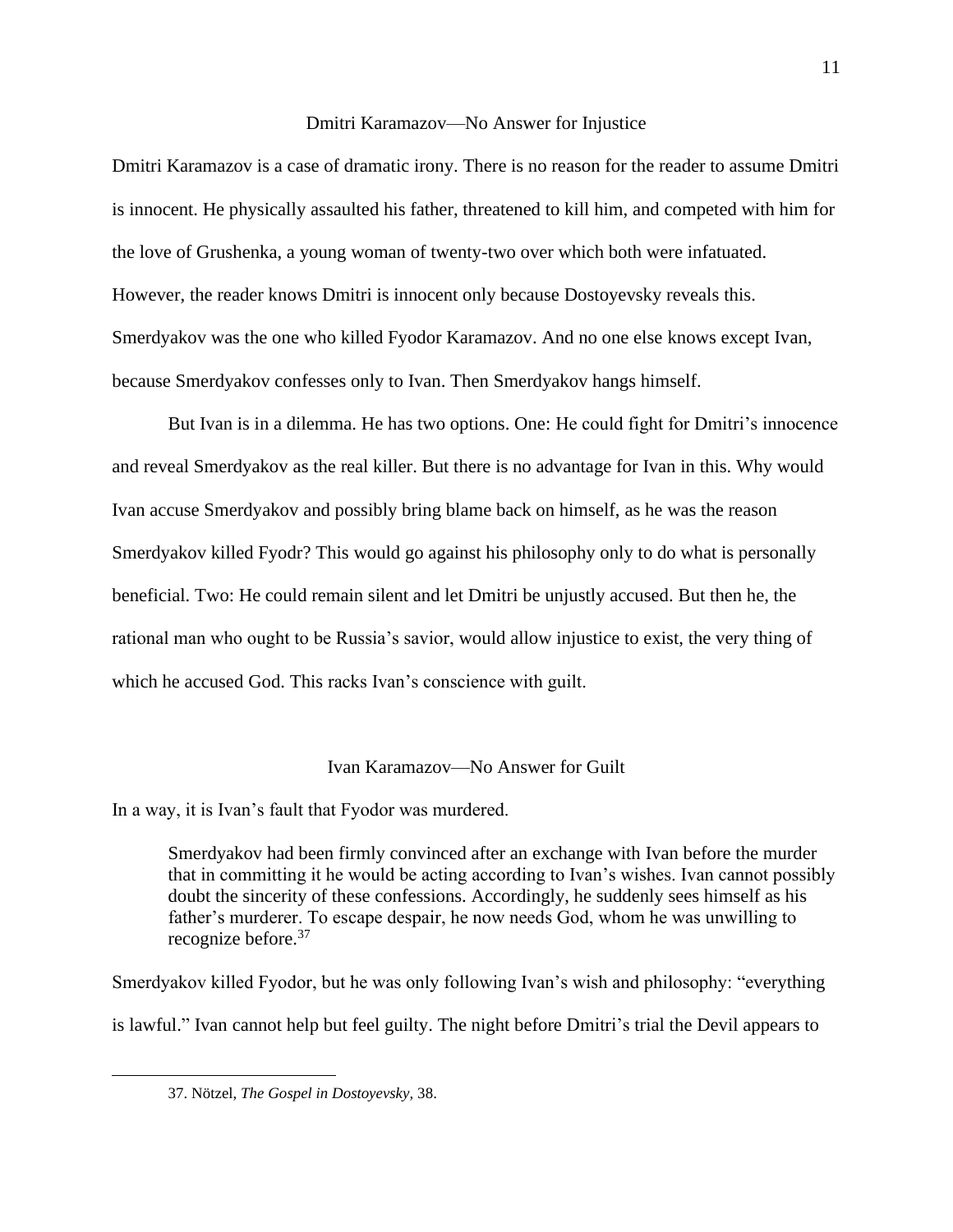Ivan, to further agitate him and push him to madness. Detrick writes, "[Ivan] is overwhelmed by both the guilt of his own failures and the burden of resolving the conflict" and is unable "to forgive himself and others for the death of his father."<sup>38</sup> Ivan's conscience is wracked with guilt. With no God, there is no way to deal with this. Although Ivan has spent the whole novel denying God, at one point in his conversation with the Devil he cries, "Is there a God or not?"<sup>39</sup> The Devil only mocks him. "To escape despair, [Ivan] now needs God, whom he was unwilling to recognize before."<sup>40</sup> Throughout this exchange, Ivan's brain fever becomes unbearable.

Ivan "suppresses these thoughts of God and intends to restore order to the Karamazovs, the microcosm of humanity, at the courthouse the next day."<sup>41</sup> However, his defense is gibberish. Ivan loses his mind and succumbs to brain fever, failing to answer both guilt and injustice.

## The Sensualists—Dmitri and Fyodor Pavlovich

The logical outcome of Ivan's philosophy runs its course most obviously not in Ivan, but in Dmitri, Ivan's brother, and Fyodor Karamazov, Ivan's father. Rakitin, a friend of Alyosha, describes Dmitri's sensuality: "A man will fall in love with some beauty, with a woman's body, or even with a part of a woman's body (a sensualist can understand that), and he'll abandon his own children for her, sell his father and mother, and his country, Russia, too. If he's honest, he'll steal; if he's humane, he'll murder; if he's faithful, he'll deceive."<sup>42</sup> Ippolit Kirillovitch, a

- 39. Dostoyevsky, *Brothers Karamazov*, 833.
- 40. Nötzel, *The Gospel in Dostoyevsky*, 38.
- 41. Detrick, "Dostoyevsky's Polyphonic Approach," 17.
- 42. Dostoyevsky, *Brothers Karamazov*, 95.

<sup>38.</sup> Detrick, "Dostoyevsky's Polyphonic Approach," 17.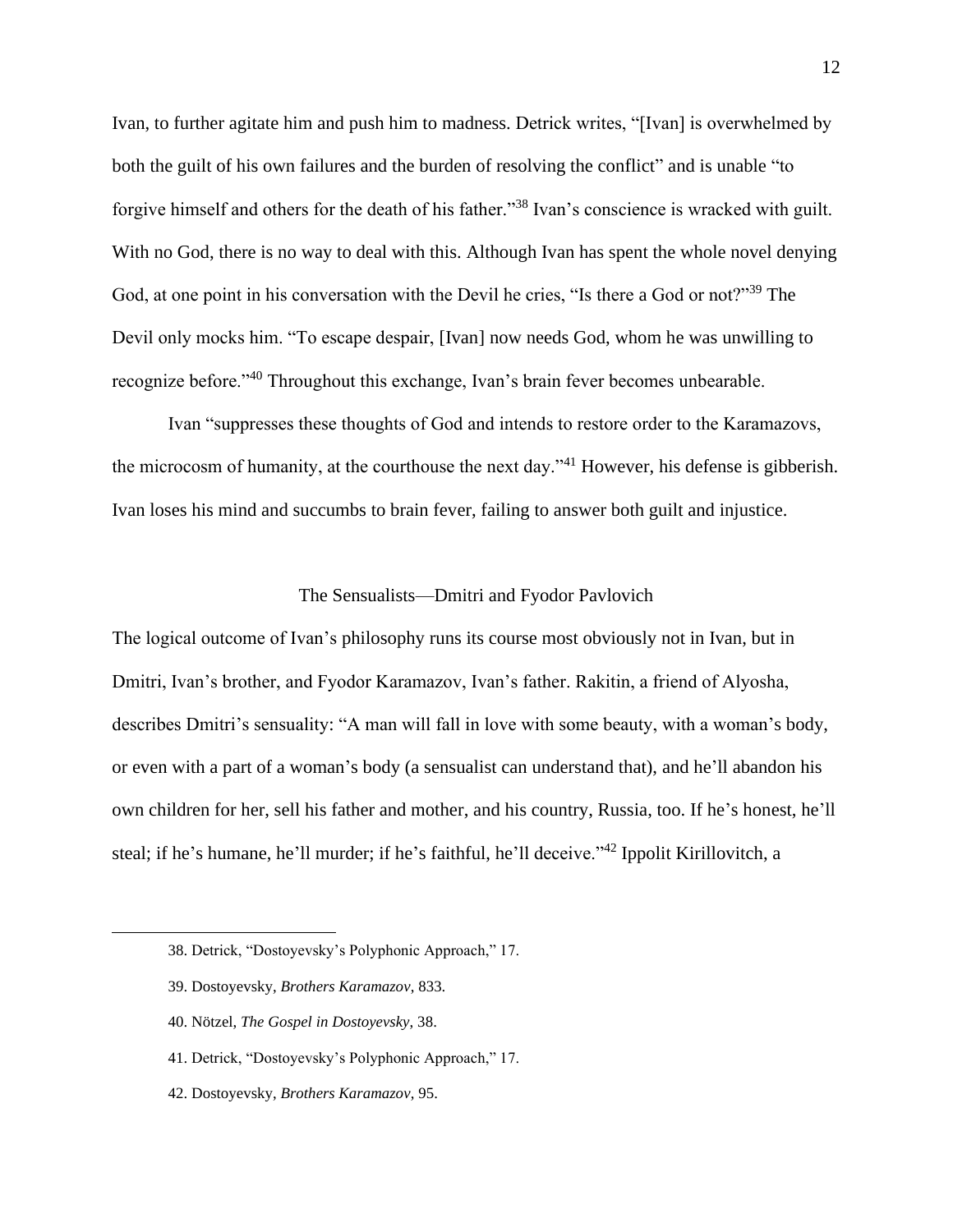Russian lawyer in the trial at the end of the novel, describes Fyodor: "He saw nothing in life but sensual pleasure, and he brought his children up to be the same.… The old man's maxim was *après moi le deluge*. 'The world may burn for aught I care, so long as I am all right.' He swindled his Dmitri and spent that money, Dmitri's maternal inheritance, on trying to get Dmitri's mistress from him."<sup>43</sup> If the basis for morality is "everything is lawful," that means also "nothing is forbidden." Instead of establishing a utilitarian utopia, this philosophy will only lead mankind to descend into madness as each man follows his own personal view of happiness.

Ivan's proposed morality, "everything is permitted," brings about the ultimate unhappiness of man. Dmitri is falsely condemned to the Siberian wilderness, Fyodor is murdered, Smerdyakov has hung himself, and Ivan is insane.

In the end, Ivan's plan fails dramatically. His guilt and skepticism drive him mad, and his speech in the courtroom is so "confused" and "incoherent" that the judge dismisses his testimony. Dialogue has revealed Ivan's weakness, and, consequently, has exposed radicalism's trust in human rationality as indefensible. Significantly, Ivan's madness at the end of the novel is called "brain fever," demonstrating that the central problem with the atheist theory lies within man's limited reasoning. Humanity, this phrase suggests, is too corrupt and frail to serve as its own liberator.<sup>44</sup>

Who is able to be mankind's Savior? How can he answer the "unanswerable" problems of death and suffering, of injustice, of guilt, of morality? Through Ivan and his polyphonic apologetic, Dostoyevsky demonstrates the failure of man as his own God. But that's just one side of the dialogue. The other side is Alyosha and what he represents: the crucified Christ. Can Christ overcome these terrible, unassailable forces?

<sup>43.</sup> Dostoyevsky, *Brothers Karamazov*, 903.

<sup>44.</sup> Detrick, "Dostoyevsky's Polyphonic Approach," 17.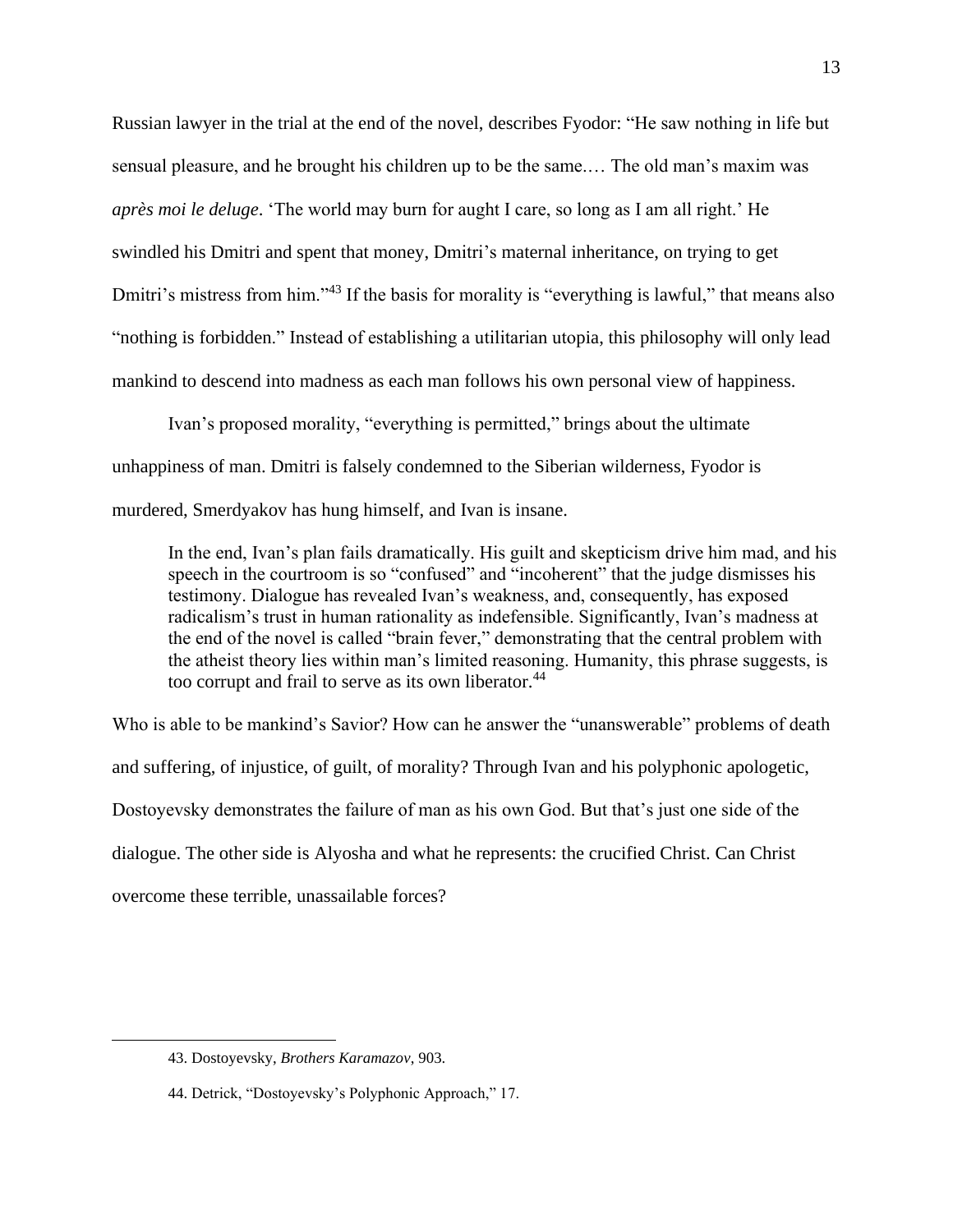# PART II: ALYOSHA KARAMAZOV—THE CRUCIFIED CHRIST IS THE SOLUTION FOR MAN

"Very truly I tell you, unless a kernel of wheat falls to the ground and dies, it remains only a single seed. But if it dies, it produces many seeds" (John 12:24 NIV). This verse serves as the epigraph for Dostoyevsky's book, *Brothers Karamazov*. The argument of Alyosha's character, the hero of *Brothers Karamazov,* can be summarized in that one passage: In suffering and misfortune there is joy and life. Father Zossima, Alyosha's mentor at the monastery, tells Alyosha always to keep this verse before him in life. "Remember that [verse]…. You will have many enemies, but even your foes will love you. Life will bring you many misfortunes, but you will find your happiness in them, and will bless life and will make others bless it—which is what matters most."<sup>45</sup> Through the death of a seed, many seeds and blessings sprout up. This theme plays a prominent role in *Brothers Karamazov* and in Dostoyevsky's other books. J. I. Packer writes, "His constant theme is the nightmare quality of unredeemed existence and the heartbreaking glory of the incarnation, whereby all human hurts came to find their place in the living and dying of Christ the risen Redeemer."<sup>46</sup>

Although Fyodor Dostoyevsky and Martin Luther were centuries separate, continents apart, and theologically distinct, they were unified in this respect: They taught the blessings and joys of suffering and misfortune. Luther called this the *theology of the cross*. Dostoyevsky, while he had no specific term for it, illustrated this concept through story, and no story so beautiful as

<sup>45.</sup> Dostoyevsky, *Brothers Karamazov*, 359.

<sup>46.</sup> Nötzel, *The Gospel in Dostoyevsky*, vii.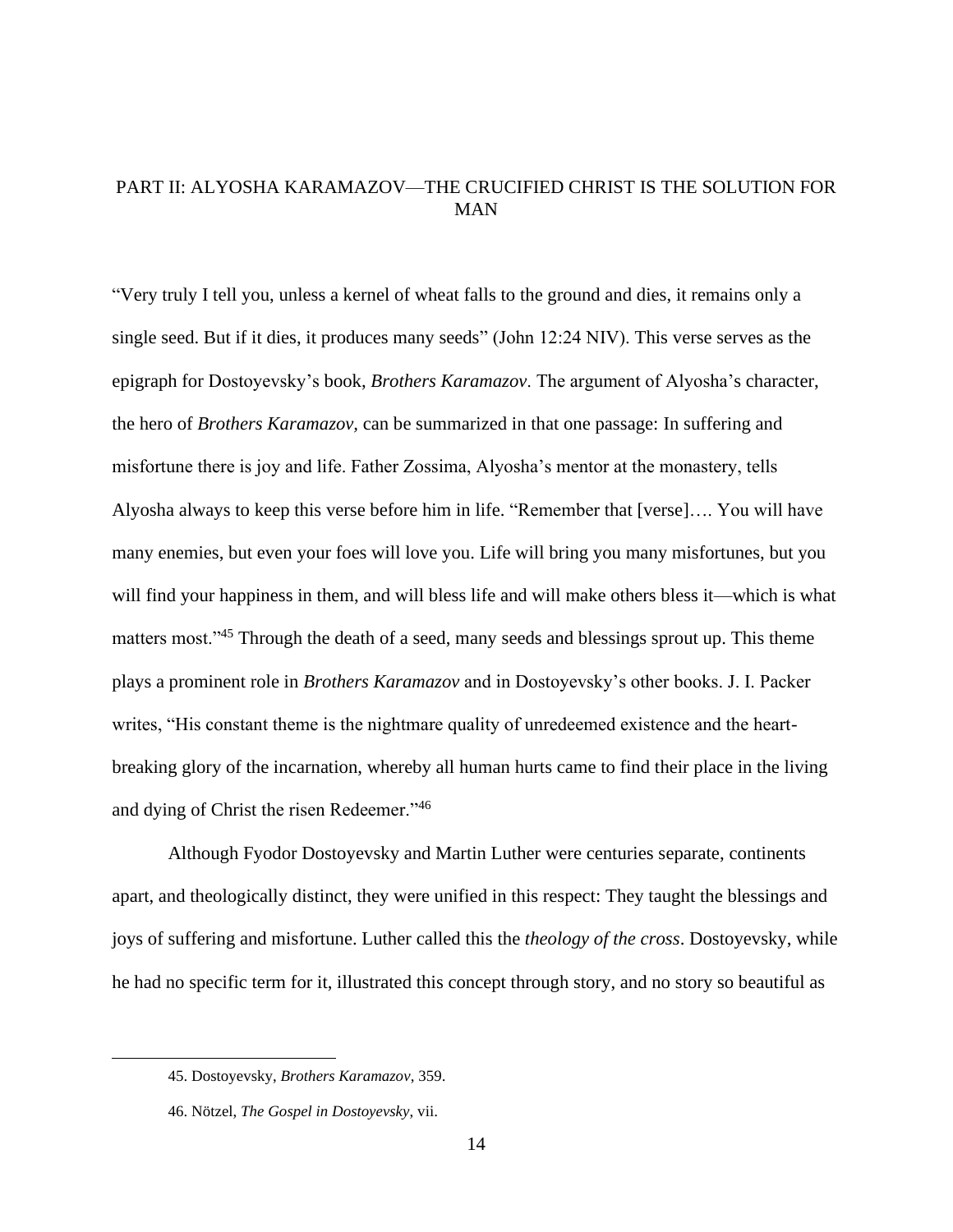*Brothers Karamazov*. Luther and Dostoyevsky were also united in this point: The crucified Christ is the solution for man.

Part II of the paper will explore this theme. First, I will study both Dostoyevsky's and Luther's teaching regarding the crucified Christ. Second, I will examine the impact the crucified Christ has on the life of man. The reader will see just how powerful Alyosha's Christianity is to Ivan's atheism, and just how powerfully the crucified Christ reigns when compared to the *might* and *glory* of man.

## **The Crucified Christ…**

Dostoyevsky and the Horrible, Beautiful Mystery of the Crucifixion

The theme of joy and blessing in the midst of suffering is a major theme of *Brothers Karamazov*. And while the cross as the source of this belief is never explicitly mentioned, it is implicitly beyond refute, as this paper will demonstrate in the coming pages. However, the most obvious place to learn about the cross in Dostoyevsky's worldview is in his own reaction to a painting by Hans Holbein the Younger, titled, "Christ Taken Down from the Cross." His wife Anna described his reaction to seeing the original.

The painting overwhelmed Fyodor Mikhailovich, $47$  and he stopped in front of it as if stricken.… On his agitated face was the sort of frightened expression I had often noted during the first moments of an epileptic seizure. I quietly took my husband's arm and led him to another room.... Little by little, he calmed down, and when we were leaving he insisted on going to take another look at the painting that had made such an impression on him.<sup>48</sup>

<sup>47.</sup> "Mikhailovich" was Dostoyevsky's middle name.

<sup>48.</sup> Nötzel, *The Gospel in Dostoyevsky*, x.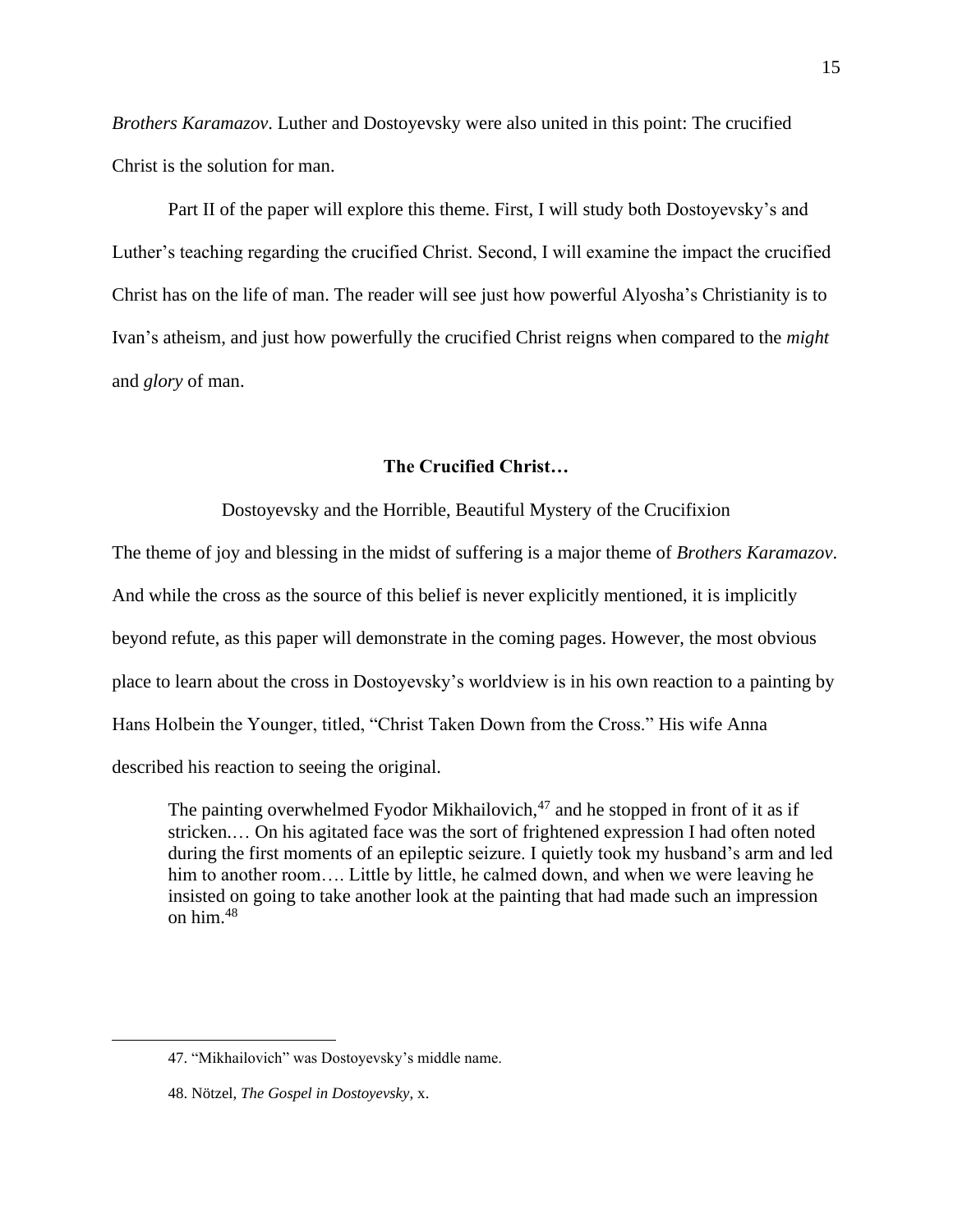His wife goes on to describe the painting, telling of the decomposition of Jesus's body and his agonized face, with half-open, unseeing eyes. She was horrified. But this is the precise reason why Dostoyevsky loved the painting: It showed Christ in a state of decomposition.<sup>49</sup> For Dostoyevsky, this was beautiful. A body that decayed meant it was a human body. Christ had to be a man like other men in order to die for man.<sup>50</sup> The crucifixion, though horrible and terrifying, was a beautiful event for mankind.

Dostoyevsky emphasizes the hidden good news behind the crucifixion in another book, *The Idiot*. Ippolit, a young, consumptive protégé of the protagonist Prince Myshkin, announces to a group of people the effect this painting, "Christ Taken Down from the Cross," had on his own faith. Then he tries unsuccessfully to shoot himself. Ippolit says that most pictures of Christ on the cross "usually paint Christ with an extraordinary beauty of face…. It's the face of a man *only just* taken from the cross."<sup>51</sup> However, he observes that "in the picture the face is fearfully crushed by blows, swollen, covered with fearful, swollen, and blood-stained bruises, the eyes are open and squinting."<sup>52</sup> With such a picture, the question instinctively arises, "If death is so awful and the laws of nature so mighty, how can they be overcome?"<sup>53</sup> What can one do in the face of such death, when death itself overcame the one who spoke "Lazarus, come forth!" or "Maiden, arise!" Ippolit cannot help but feel terror over this picture.<sup>54</sup> However, while Ippolit tries to kill

- 50. Nötzel, *The Gospel in Dostoyevsky*, x.
- 51. Nötzel, *The Gospel in Dostoyevsky*, 146.
- 52. Nötzel, *The Gospel in Dostoyevsky*, 146.
- 53. Nötzel, *The Gospel in Dostoyevsky*, 146.
- 54. Nötzel, *The Gospel in Dostoyevsky*, 146-147.

<sup>49.</sup> The writer acknowledges the mistaken theology behind the decomposition of Christ's body. He would like to remind the reader 1) about artistic license to make a point and 2) that the theological opinions in this picture are not his own.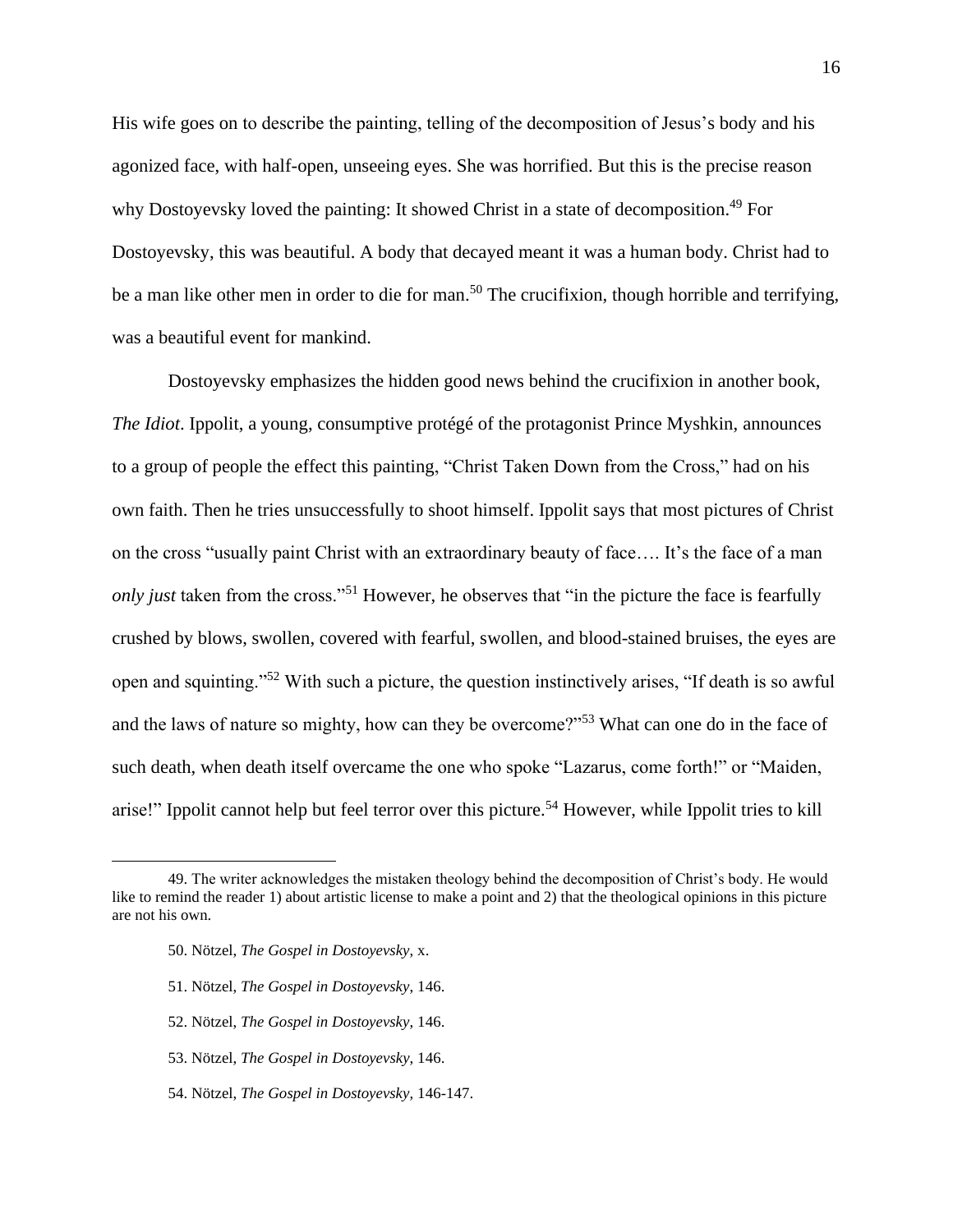himself in terror, the unspoken answer to his doubt stands in opposition, demonstrated by the life of Prince Myshkin: Christ did overcome death, and that victory is promised and given to all mankind.

Dostoyevsky wrote as his epigraph for *Brothers Karamazov*, "But if [the seed] dies, it produces many seeds" (John 12:24). The cross of Christ is the central focus of Dostoyevsky's life, and its message of joy and blessing through suffering is the central point of *Brothers Karamazov*. This theme is the very thing Martin Luther called the *theology of the cross*. Though Dostoyevsky was no learned theologian like Luther was, the similarities between the two will become evident once we look at Luther's theology of the cross.

#### Martin Luther and the Theology of the Cross

The theologians gathered at Heidelberg in 1518 had every right to expect dull, boring lectures. Perhaps some, who knew that Luther planned to present a number of theses at Heidelberg, expected him to recant some of the more controversial ideas he had shared the previous year. This hair-splitting and back-walking was typical. Instead, Luther proposed a number of radical paradoxes in his twenty-eight theses at Heidelberg that again rocked the world. This system of paradoxes Luther introduced revolves around the cross and Christ crucified. It has been called the *theology of the cross*. 55

The core of this theology starts in thesis nineteen. "That person is not worthy to be called a theologian who thinks the invisible things of God are observable from events which have actually happened."<sup>56</sup> As Luther explains, the invisible things of God are virtue, godliness,

<sup>55.</sup> Caleb Keith and Kelsi Klembara, eds., *Theology of the Cross: Luther's Heidelberg Disputation & Reflections on Its 28 Theses*, trans. Caleb Keith (Irvine: 1517 Publishing, 2018), 1.

<sup>56.</sup> Keith and Klembara, *Theology of the Cross,* 29.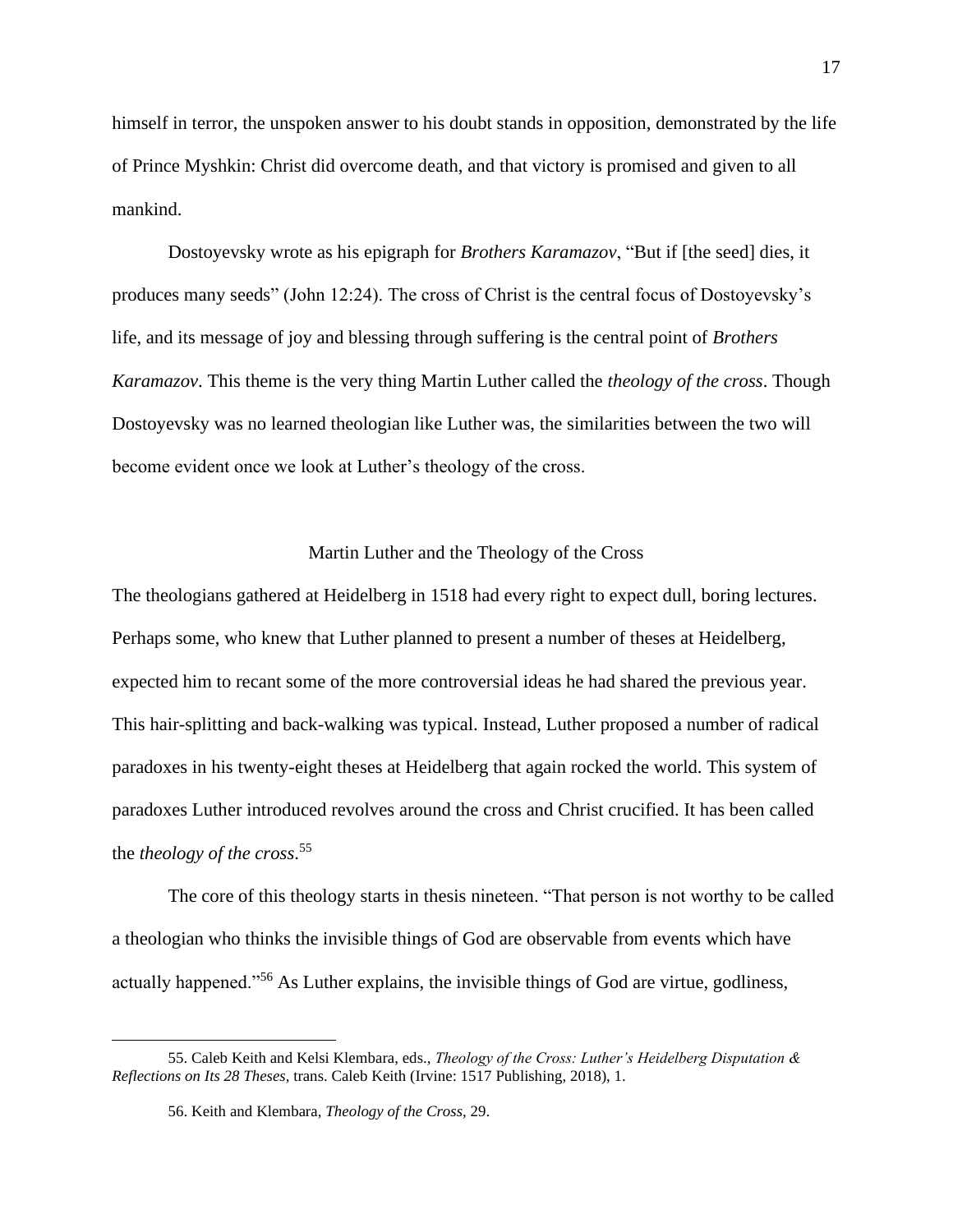wisdom, justice, goodness, and so forth. However, these are not obvious. A Christian cannot observe the visible things of this world, whether past or current events or personal experiences, and claim to see God's invisible qualities. Such a claim does not make one a theologian.<sup>57</sup> What does make someone worthy of the title *theologian*? Luther explains this in thesis twenty.

"Conversely, a person is worthy of being called a theologian who understands the visible and ordered things of God after fixing his sight on the passion and cross of Christ."<sup>58</sup> What exactly are the visible things of God? Luther adds this in his explanation. "The observable and visible things of God, that is His humanity, weakness, and foolishness, are the opposite of the invisible."<sup>59</sup> How then does a Christian properly understand God? "God desired to be known in suffering and to reject wisdom of invisible things by means of the wisdom of the visible things, so that those who did not cling to God as present in his works should cling to Him as He is hidden in His suffering."<sup>60</sup> God reveals himself to mankind in weakness and suffering, not in glory and majesty. This happens through the humility, weakness, and foolishness of Christ, the Son of God, suffering and dying on the cross.

What a paradox! Rather than looking for God in his glory and majesty, the invisible things of God, a Christians looks for God in his visible things, in how God has chosen to reveal himself: Jesus Christ. God showed himself to mankind wrapped in humanity, weakness, and foolishness, by his suffering and death on the cross. Anyone who wishes to cling to and be with God must cling to his suffering. Luther explains more, "Therefore, it is not enough for anyone,

<sup>57.</sup> Keith and Klembara, *Theology of the Cross,* 29.

<sup>58.</sup> Keith and Klembara, *Theology of the Cross,* 30.

<sup>59.</sup> Keith and Klembara, *Theology of the Cross,* 30.

<sup>60.</sup> Keith and Klembara, *Theology of the Cross,* 20.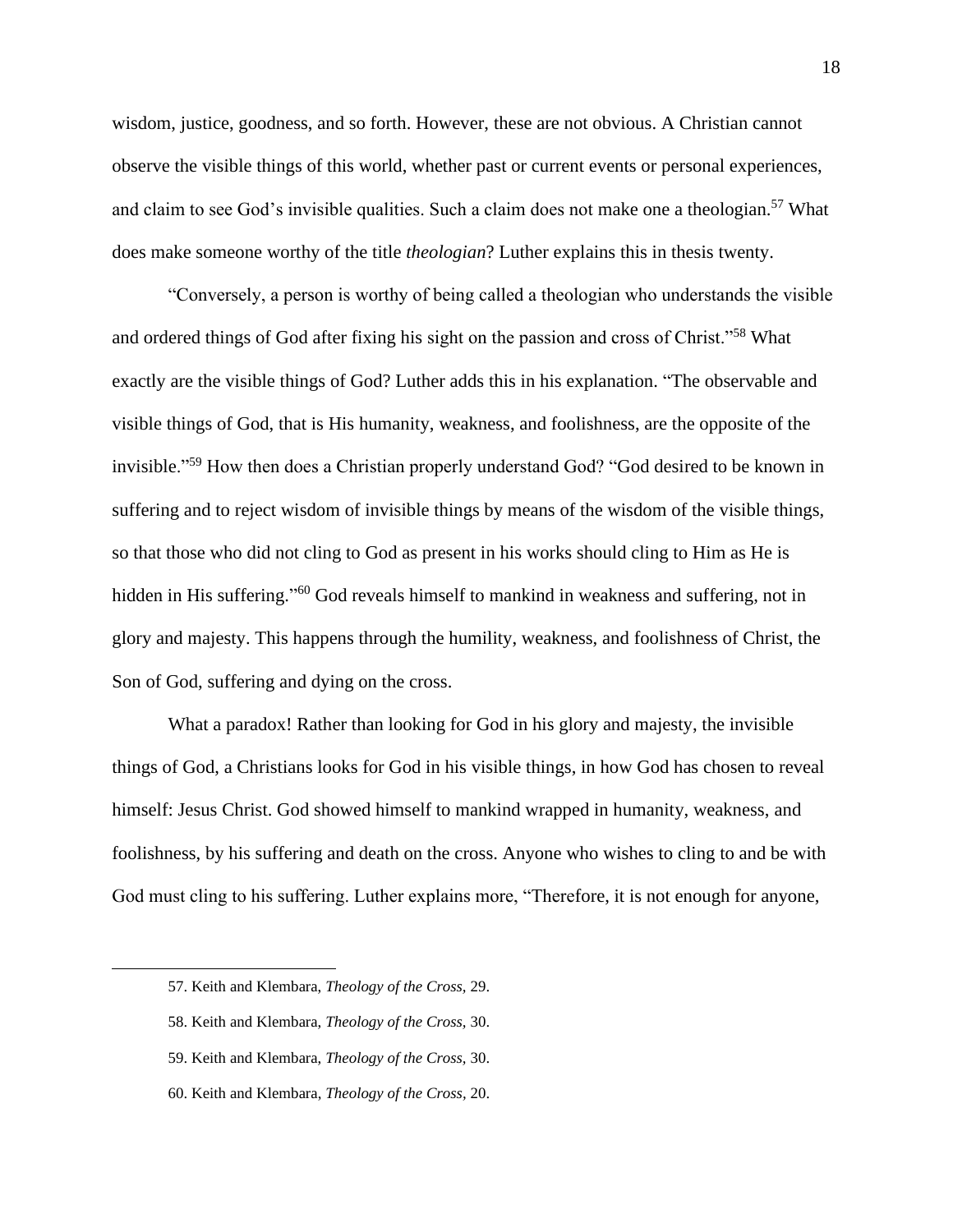and it has no benefit to know God in glory and majesty, unless that person knows Him in the humility and shame on the cross. Thus God destroys the wisdom of the wise, as Isaiah 45:15 states, 'Truly, thou art a God who hides Himself.'"<sup>61</sup> True wisdom is to know the passion and cross of Christ.<sup>62</sup> This is the only way to truly know God.

Justification is the result of the cross. Thesis twenty-five reads, "He is not justified who does many works, but he who, without work, believes much in Christ." This is the foundation of the Christian faith. Luther's words in his explanation to this thesis are plain and simple; salvation comes through faith in Christ. "Therefore, man knows that works which he does through faith are not his but God's. For this reason, he does not strive to be justified or glorified through them but seeks God. His justification by faith in Christ is enough for him. Christ is his wisdom, righteousness, etc."<sup>63</sup> Jesus allowed himself to suffer and die for this sole purpose: forgiveness and justification for all people.

This justification is free. Luther writes in thesis twenty-six, "The law says, do this, and it is never done. Grace says, believe in this, and all things are already done."<sup>64</sup> Forgiveness, justification, and eternal life are given to all mankind purely because of God's grace through the work of Christ on the cross. Professor Daniel Deutschlander writes, "Christ's cross bearing was unique because it accomplished what no other cross bearing could accomplish, namely, the

<sup>61.</sup> Keith and Klembara, *Theology of the Cross,* 30.

<sup>62.</sup> Keith and Klembara, *Theology of the Cross,* 20.

<sup>63.</sup> Keith and Klembara, *Theology of the Cross,* 35.

<sup>64.</sup> Keith and Klembara, *Theology of the Cross,* 36.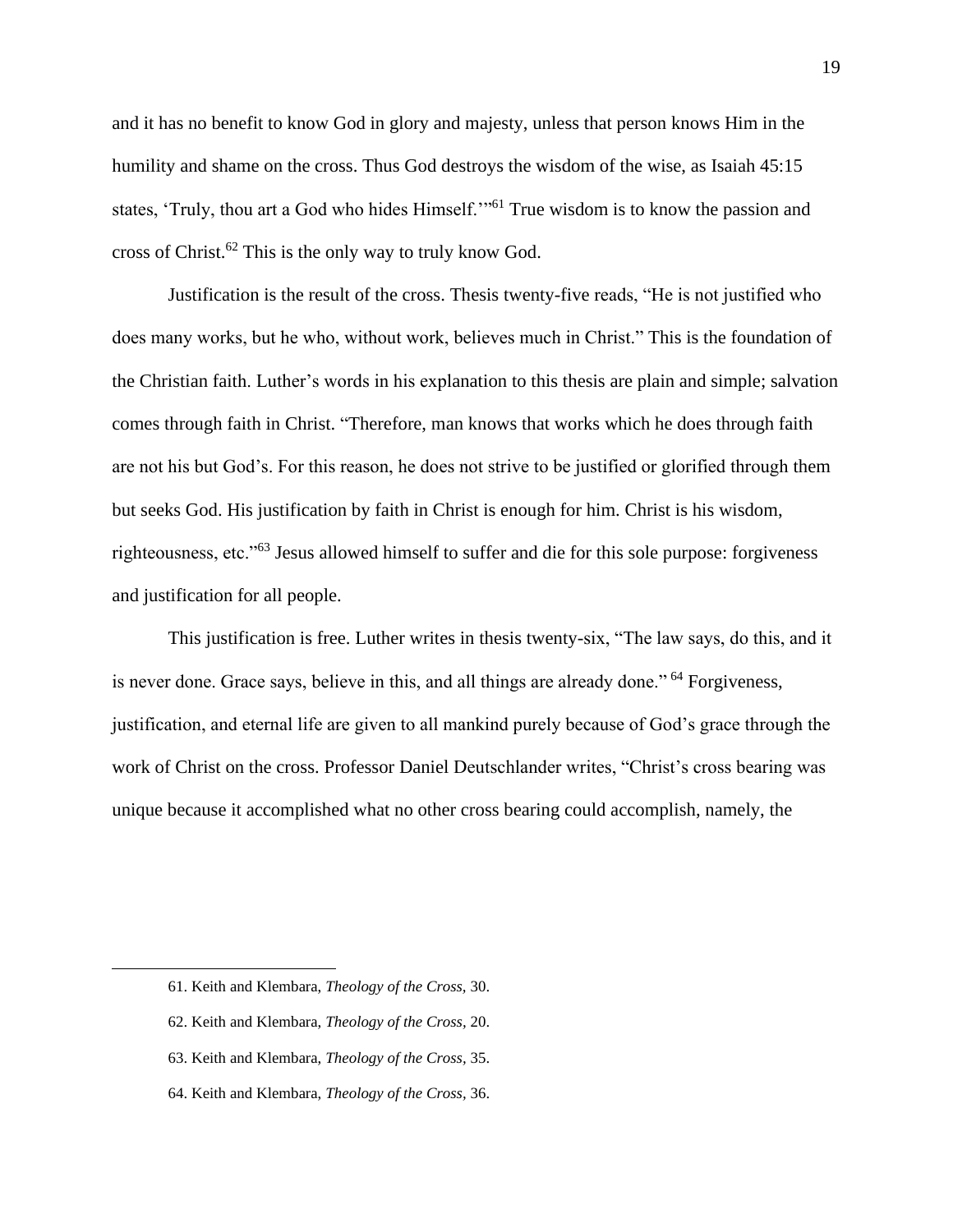redemption of the world."<sup>65</sup> The one who seeks God only through the cross of Christ truly knows

God and all the blessing and joy God gives through the cross of Christ.

Dostoyevsky and Luther

Luther was a theologian, not a novelist. Dostoyevsky was a novelist, not a theologian. They

expressed truths in different ways. However, the truth they express is the same: the theology of

the cross; joy through suffering; peace in Christ alone. As the book *Brothers Karamazov* ends,

the boy Kolya is happy. This is odd, because he stands at the fresh gravesite of his friend, Ilusha.

"Karamazov," cried Kolya, "can it be true what's taught us in religion, that we shall rise again from the dead and shall live and see each other again, all, Ilusha too?" "Certainly we shall all rise again, certainly we shall see each other and shall tell each other with joy and gladness all that has happened!" Alyosha answered, half-laughing, half enthusiastic. "Hurrah for Karamazov!" Kolya cried once more, and once more the boys took up his exclamation: "Hurrah for Karamazov!"<sup>66</sup>

In death, there is joy, because through death a Christian enters into glory and life. Luther writes,

"A theologian of glory says that evil is good and good is evil. A theologian of the cross says that

a thing is what it actually is."<sup>67</sup> In suffering, there is hope, because suffering draws one closer to

Christ. Deutschlander writes in a similar way:

So the cross is a symbol of suffering and yet dear. It is painful and yet precious. It is a sign of weakness and yet a forerunner of victory. The mystery and the paradox are evident and resolved even in the passion of Christ…. Thus Jesus links the joy and the suffering. The cross and the crown are inseparable. Where there is no cross, there is no crown…. The seed must die to bear fruit. The Son of God must endure the cross to redeem the world. The Christian must die with him to rise with him.<sup>68</sup>

<sup>65.</sup> Daniel M. Deutschlander, *The Theology of the Cross: Reflections on His Cross and Ours* (Milwaukee: Northwestern, 2011), 22.

<sup>66.</sup> Dostoyevsky, *Brothers Karamazov*, 877.

<sup>67.</sup> Keith and Klembara, *Theology of the Cross,* 31.

<sup>68.</sup> Deutschlander, *The Theology of the Cross: Reflections on His Cross and Ours,* 41.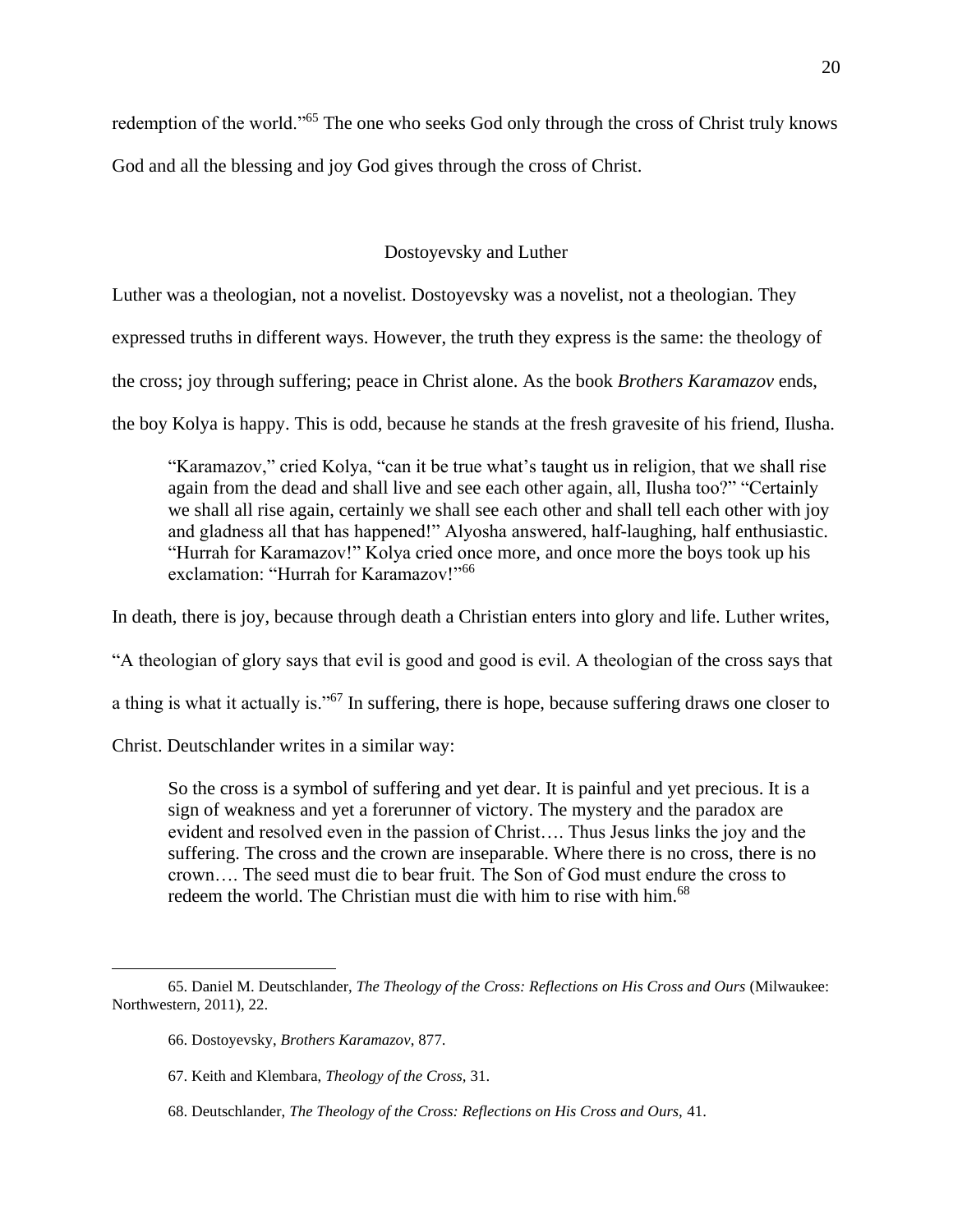In the cross, there is glory, for through the cross a Christian is united with Christ. And this theology of the cross, the joy that comes through suffering, has a profound impact. Contrary to what Ivan taught, that man can be his own god, Christ crucified can be the only solution and Savior for mankind.

## **… Is the Solution for Mankind**

Death. Injustice. Suffering. Guilt. Immorality. These five stand against all the philosophers, scientists, social warriors, and leaders of mankind's history. And they remain unconquered. No matter what formula, program, or platform man constructs, he is powerless. This is what Ivan Karamazov realized as his brain fever slowly and surely settled in, as his vision of the Grand Inquisitor as mankind's god crumbled and faded. Man is frail, brittle, and weak. But where man fails, Christ succeeds.

Your Majesty looked, and there before you stood a large statue—an enormous, dazzling statue, awesome in appearance. The head of the statue was made of pure gold, its chest and arms of silver, its belly and thighs of bronze, its legs of iron, its feet partly of iron and partly of baked clay. While you were watching, a rock was cut out, but not by human hands. It struck the statue on its feet of iron and clay and smashed them. Then the iron, the clay, the bronze, the silver and the gold were all broken to pieces and became like chaff on a threshing floor in the summer. The wind swept them away without leaving a trace. But the rock that struck the statue became a huge mountain and filled the whole earth (Dan 2:31-35).

Like a rock hurtling from the heights, Christ crushes the power of those five unconquerable forces, but not in the way one expects. They are crushed with a cross, by a dead man, hanging limp, swollen, and bruised. They are crushed with weakness, humility, and foolishness, so that glory and honor might be all the more given to God. This is how Dostoyevsky presents Alyosha. He's not impressive or grand or persuasive. But the message he brings, the cross and glory of Christ, is the only real solution for mankind.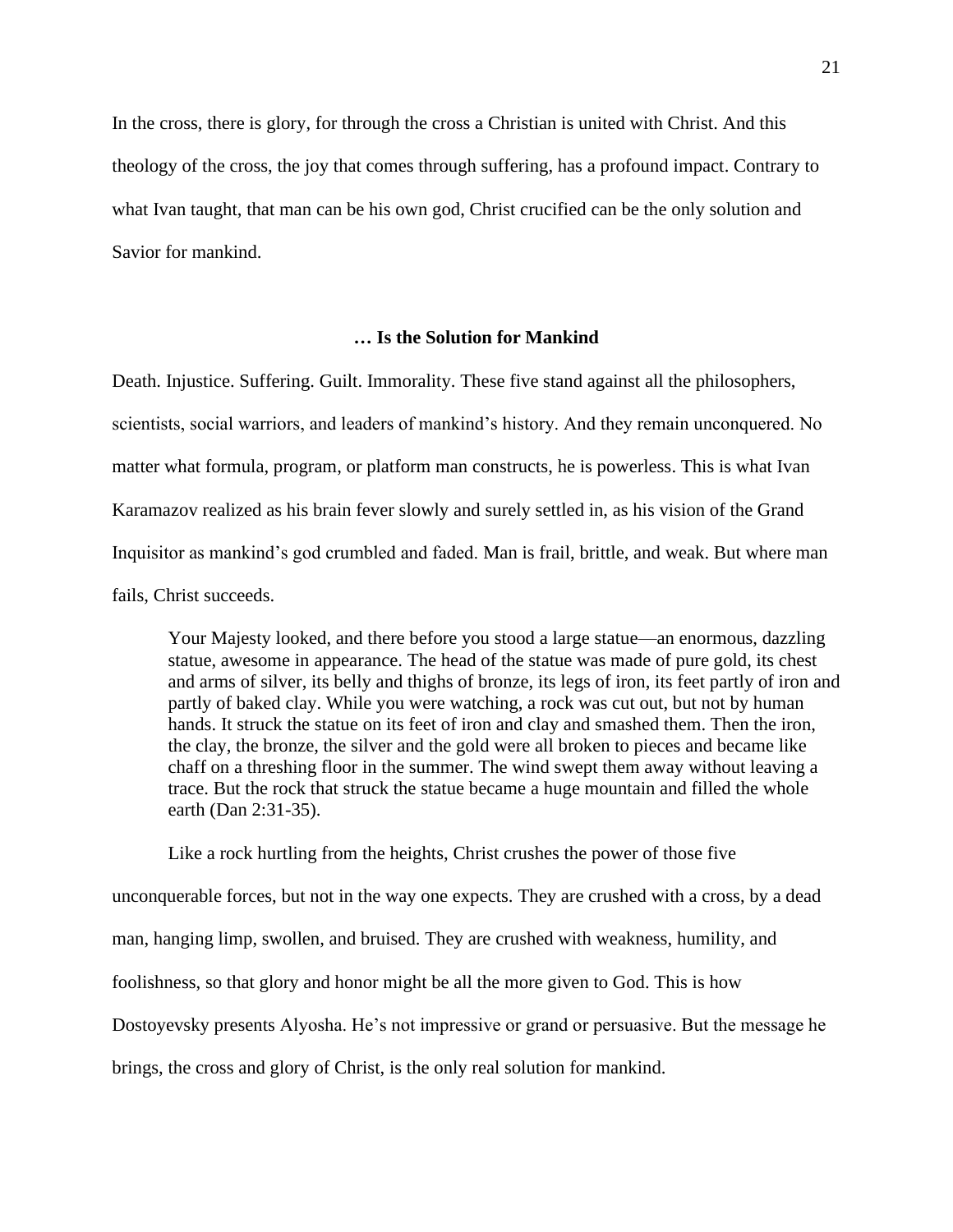The Joy of the Resurrection Defeats Death and Injustice

In the middle of the novel tragedy strikes the hero, Alyosha. Father Zossima, Alyosha's mentor, dies. Instead of resisting decomposition, as Alyosha expected him to,<sup>69</sup> the body decomposes faster than usual, much to the delight of all Zossima's enemies and critics in the monastery. This crushes Alyosha to the point where he almost loses his faith. After he wanders about and dances with grievous  $\sin^{70}$  he returns to the monastery and sits at Father Zossima's side. There a monk is reading the Gospel of John.<sup>71</sup> While the monk reads the Wedding Feast of Cana, Alyosha has a vision.

Alyosha sees the wedding feast and all the joy of the people in his mind's eye. He sees the happy couple, the master of the feast, the mother, and others enjoying themselves. Then he sees Father Zossima get up from the coffin and join the festival, laughing and smiling.

"We are rejoicing," the little, thin old man went on. "We are drinking the new wine, the wine of new, great gladness…. Do you see our sun, do you see him?" "I am afraid…I dare not look," whispered Alyosha. "Do not fear him. He is terrible in his greatness, awful in his sublimity, but infinitely merciful. He has made himself like unto us from love and rejoices with us."<sup>72</sup>

This is the turning point for Alyosha in the novel. This is where he gains the strong faith in Christ to meet the problems of the second half of the novel. He is reminded that through the resurrection of Christ, through the pain and torment of death, there is an eternal feast of joy and gladness. There is joy in suffering. When the kernel of wheat dies, it produces many seeds.

<sup>69.</sup> This resistance to decomposition was one of the signs pointing toward sainthood. Alyosha was fully expecting his beloved Father to be a saint. This makes the scent of death all the more bitter for Alyosha. Cf. Dostoyevsky, *Brothers Karamazov*, 419.

<sup>70.</sup> Alyosha travels to Grushenka's house where he knows she may try to seduce him.

<sup>71.</sup> A common practice was to read through Scripture at the graveside of an esteemed monk or religious figure.

<sup>72.</sup> Dostoyevsky, *Brothers Karamazov*, 461.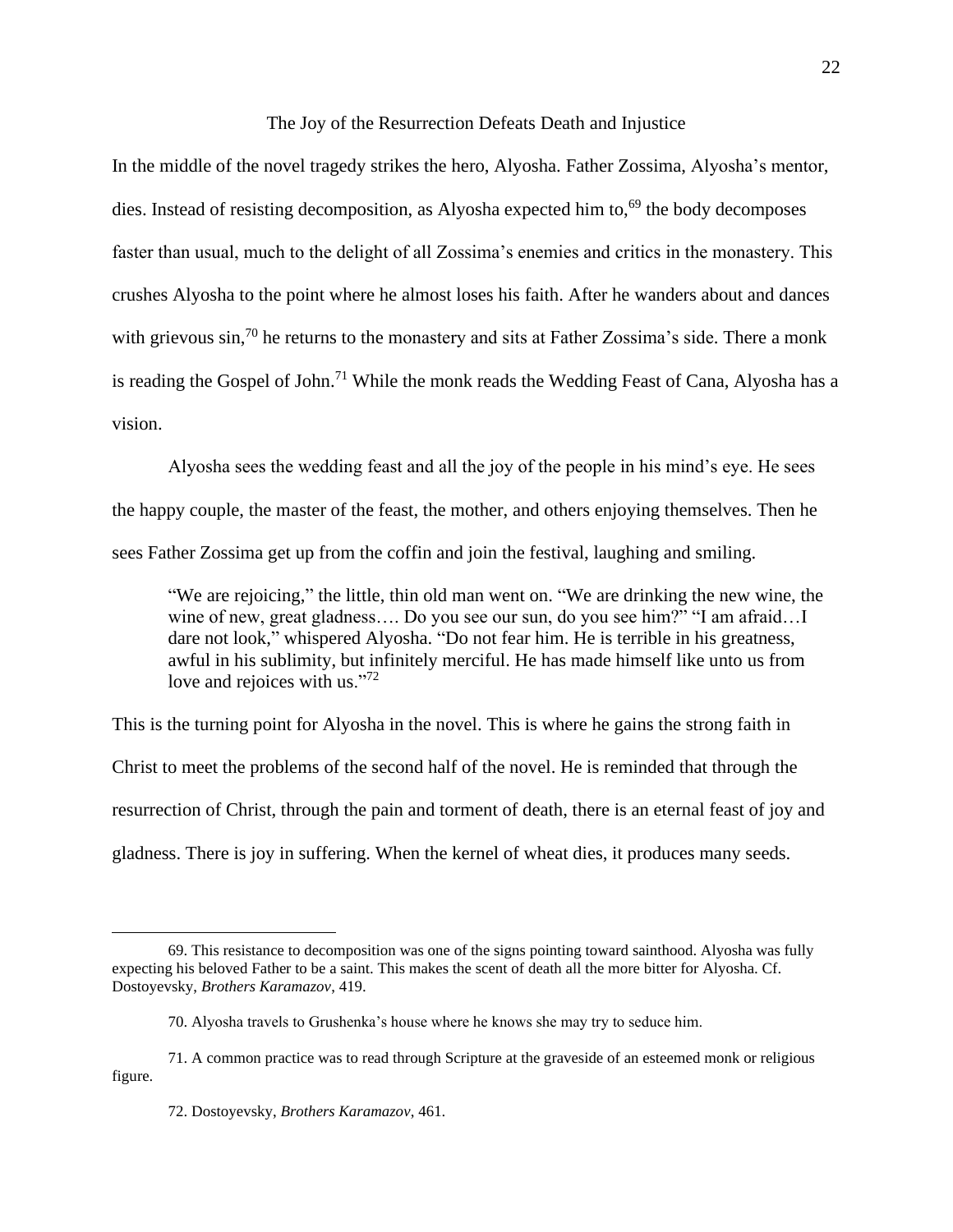This joy and confidence in the face of death, in the joy of Christ crucified, is the theology of the cross Luther wrote about in *Freedom of a Christian*. One of Luther's two major premises in this tract is this: "A Christian individual is a completely free lord of all, subject to none." As Christians, we are free from sin, guilt, death, and thus all the powers those exert over us. So Luther writes:

The presence of Christ's righteousness swallows up every sin. As noted above, this is a necessary consequence of faith in Christ. So the heart learns with the Apostle to scoff at death and sin and say: "Where, O death, is your victory? Where, O death, is your sting? The sting of death is sin, and the power of sin is the law. But thanks be to God, who gives us the victory through our Lord Jesus Christ." For death is swallowed up in victory—not only Christ's but ours—because through faith it becomes our victory and is in us and we are conquerors."<sup>73</sup>

The theologian of the cross sees death and calls it good, for in Christ it is exactly that. The theologian of the cross has conquered death through Christ. That which was the final defeat and sign of mankind's mortality is now the gateway to eternal life and the triumphal victory fanfare. This is the unopposable might and power of the cross of Christ, that death itself now serves the Christian and can only in reality be joy. This is the theology of the cross.

What, then, concerning injustice? All face death, but not all face the same horrible suffering. Not all see their children impaled and killed, their families burned and brutally murdered. But some do. Some face starvation, violence, and then death with no reprieve or windfall. This is the point Ivan brought up in the chapter "Rebellion." He says that there is an unimaginable pile of punishment that is due for the suffering man causes. "They must be atoned for, or there can be no harmony. But how? How are you going to atone for them? Is it possible?"<sup>74</sup> Alyosha answers with simple, unimpressive words.

<sup>73.</sup> Timothy J. Wengert, ed., *The Freedom of a Christian, 1520: The Annotated Luther, Study Edition* (Minneapolis: Fortress Press, 2016), 509.

<sup>74.</sup> Dostoyevsky, *Brothers Karamazov*, 307.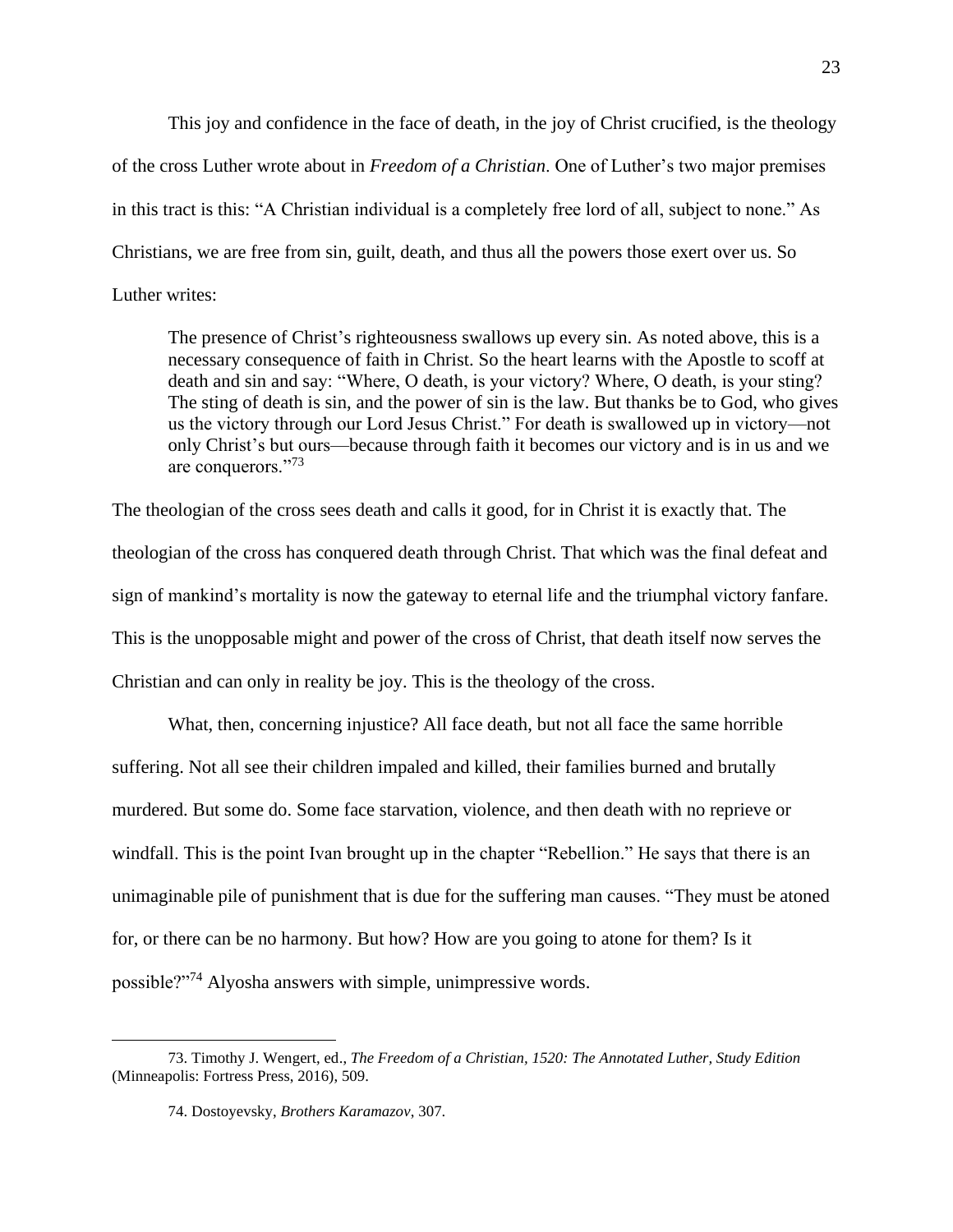You said just now, is there a being in the whole world who would have the right to forgive and could forgive? But there is a Being and He can forgive everything, all and for all, because He gave His innocent blood for all and everything. You have forgotten Him, and on Him is built the edifice, and it is to Him they cry aloud, "Thou art just, O Lord, for Thy ways are revealed!"<sup>75</sup>

Dostoyevsky sees the question of injustice answered only in Christ. The weight of punishment

that is due for all the suffering mankind has caused is placed directly on Christ. Injustice is

answered in the cross of Christ alone.

Luther makes a similar point, though he takes a slightly different path. This problem of

injustice is answered only in Christ and in the resurrection that Christians have.

Yet all this, which looks so very like injustice in God, and which has been represented as such with arguments that no human reason or light of nature can resist, is very easily dealt with in the light of the gospel and the knowledge of grace, by which we are taught that although the ungodly flourish in their bodies, they lose their souls. In fact, this whole insoluble problem finds a quick solution in one short sentence, namely, that there is a life after this life, and whatever has not been punished and rewarded here will be punished and rewarded there.<sup>76</sup>

This is the point Asaph makes in Psalm 73. God's way doesn't make sense to us now. The

wicked flourish, injustice increases, and there is no end. But Christians hope for the salvation

found in Christ alone that answers all this injustice.

Luther offers a useful limit for mankind's reason as well. "But since God is wholly

incomprehensible and inaccessible to human reason, it is proper and indeed necessary that God's

righteousness also should be incomprehensible…. What is a human being compared with God?...

In a word, what is our all compared with God's?"<sup>77</sup> God has given mankind reason, but we use it

<sup>75.</sup> Dostoyevsky, *Brothers Karamazov*, 308.

<sup>76.</sup> Volker Leppin and Kirsi I. Stjerna, eds., *The Bondage of the Will, 1525: The Annotated Luther, Study Edition* (Minneapolis: Fortress Press, 2016), 254.

<sup>77.</sup> Leppin and Stjerna, *The Bondage of the Will*, 252.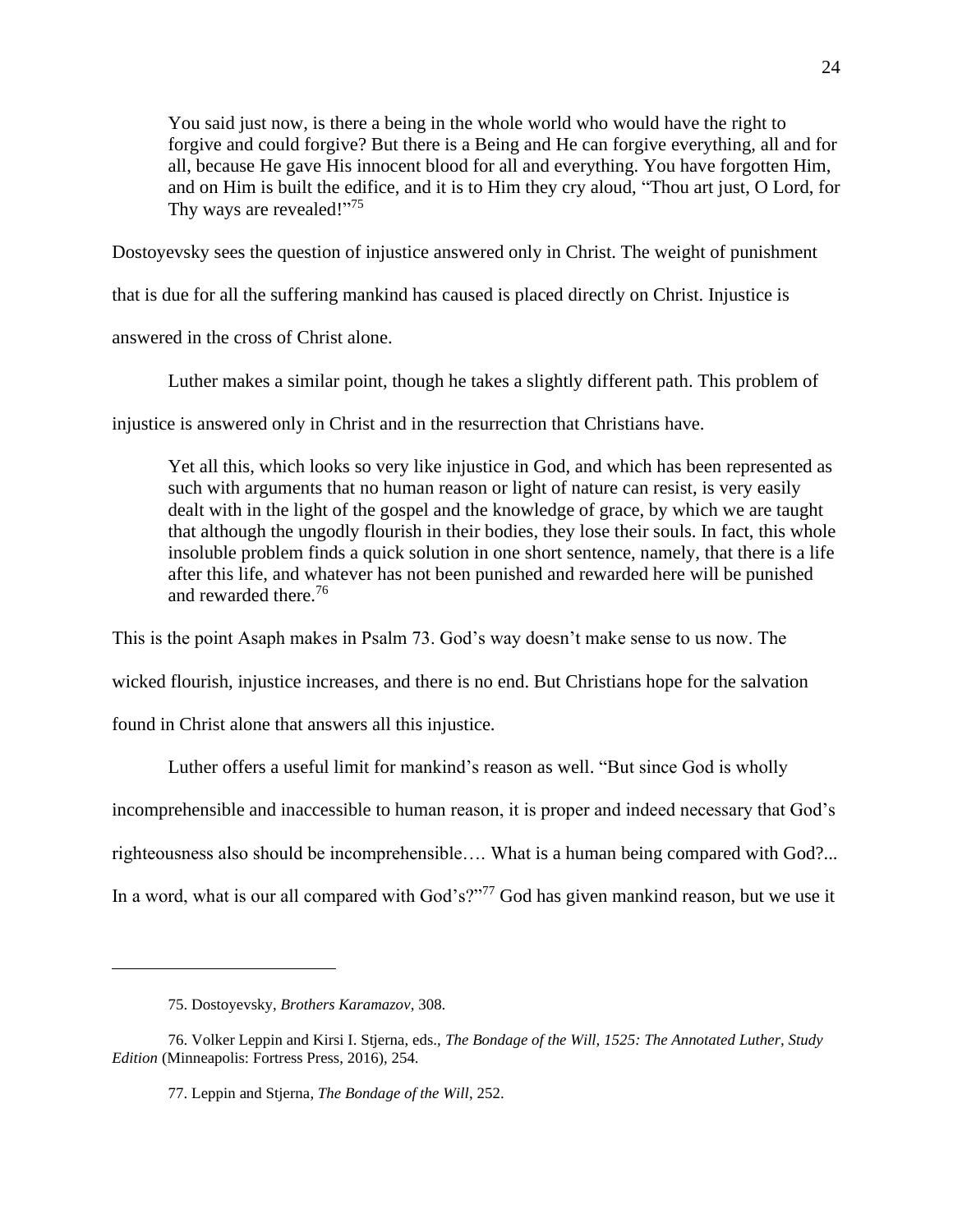up to a certain point, and no further. He is God, and there are some questions God has simply chosen not to answer. Mankind must be content with that. "To the extent, therefore, that God hides himself and wills to be unknown to us, it is no business of ours. For here the saying truly applies, 'Things above us are no business of ours.'"<sup>78</sup> The exact reason that God allows injustice, then, is unknown.

Both Dostoyevsky and Luther are content with this: Injustice is answered in Christ and in his work on the cross alone. All the punishment that is built up from injustice is put on Christ. The final destination and blessed reward for those who believe in Christ crucified is heaven; the final destruction and cursed agony for those who reject is hell. Injustice is answered only in the cross of Christ.

What better answer is there? Is there an alternative? Can atheists offer something more attractive? Ivan tried. But he failed to solve injustice; his innocent brother was unjustly convicted. This remains the case for all mankind. No matter what effort, sweat, or tears are expended, injustice never goes away. In fact, if one looks too closely into this matter, he might start to sweat. He will soon realize his own sins and the punishment that is due him from God. In reality, every human incurs punishment from their own injustice. Man cannot give an adequate answer for injustice. It is solved and answered only in Christ crucified, because the cross of Christ takes the suffering that comes from injustice and death and forces it to serve Christians.

#### Suffering Serves the Kings under Christ

Dmitri had every right to be angry at God. After finally winning his beloved Grushenka's heart, he is unjustly condemned to twenty years of forced labor in Siberia. Reason would expect anger

<sup>78.</sup> Leppin and Stjerna, *The Bondage of the Will*, 209.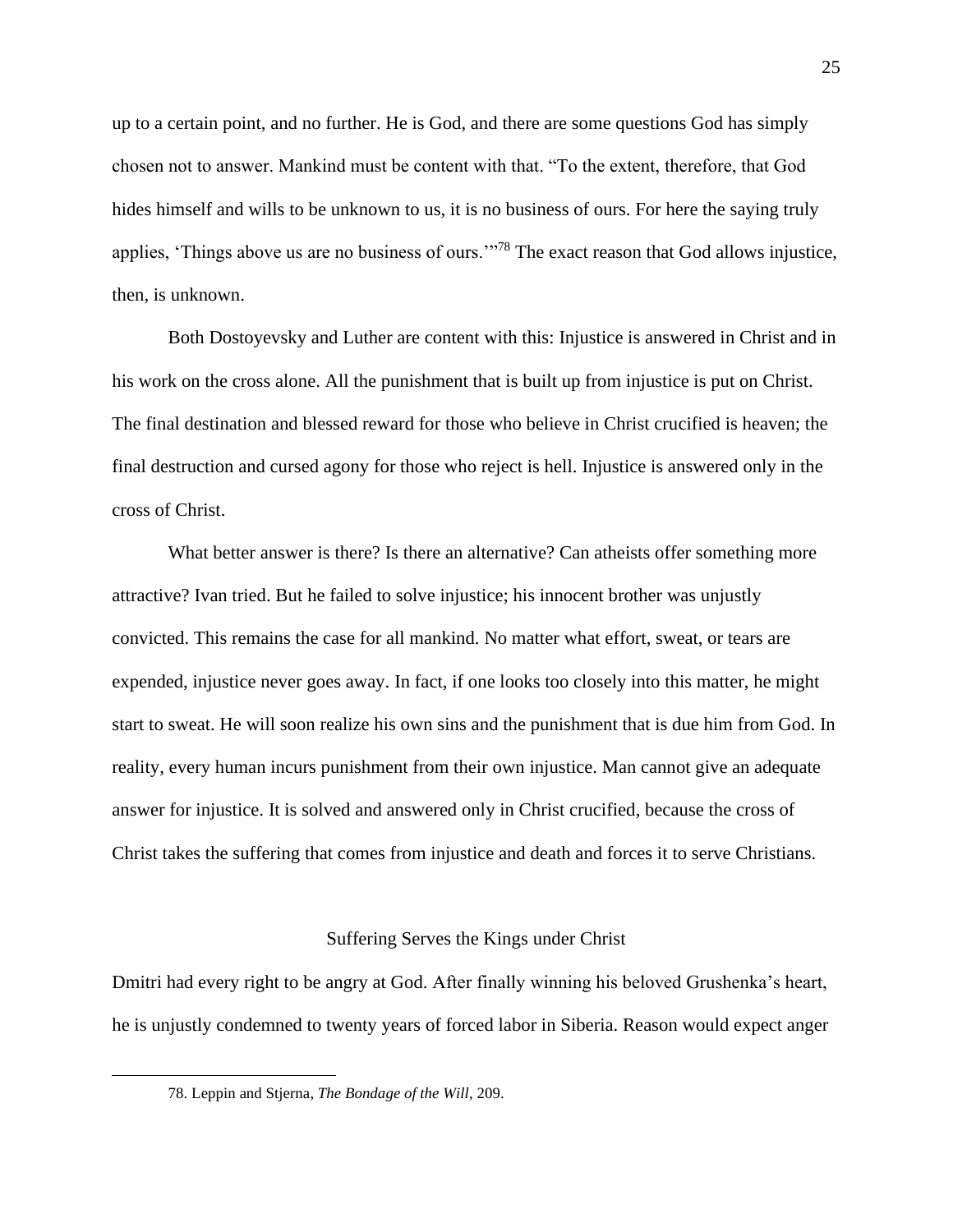and rage to flare in his heart towards God. Instead, "Precisely through this terrible fate he found the way back to God. He had never actually denied God; his sinful passions had only kept him far from him."<sup>79</sup> This suffering servs Dmitri and pushes him back towards God.

Now Dmitri sees the joy of God even in the midst of suffering. He realizes the joy of the cross of Christ. "Oh, yes, we shall be in chains and there will be no freedom, but then in our great sorrow, we shall rise again to joy, without which man cannot live nor God exist, for God gives joy: it's his privilege – a grand one." $80$  Again, Dmitri expresses his attitude towards suffering: "And what is suffering? I am not afraid of it, even if it were beyond reckoning. I am not afraid of it now. I was afraid of it before."<sup>81</sup> In the cross, in the joy that God gives, Dmitri is able to face insurmountable suffering and come out victorious. This victory and joy are found only in the cross of Christ.

And this same beauty of suffering Luther highlights as well. In thesis twenty-one of the Heidelberg Disputation, Luther says, "The allies of the cross say that the cross is good, and works are evil, for through the cross, works are torn down and with them the Old Adam, who is constructed by works, is crucified."<sup>82</sup> The cross, the sufferings which come to mankind, is wonderful. It is the highest good, for it destroys any pride and self-reliance on man's part and pushes him back, again and again, into Christ. That is exactly what happened with Dmitri in *Brothers Karamazov*. Suffering served him.

- 80. Dostoyevsky, *Brothers Karamazov*, 766.
- 81. Dostoyevsky, *Brothers Karamazov*, 766.
- 82. Keith and Klembara, *Theology of the Cross*, 31.

<sup>79.</sup> Nötzel, *The Gospel in Dostoyevsky*, 124.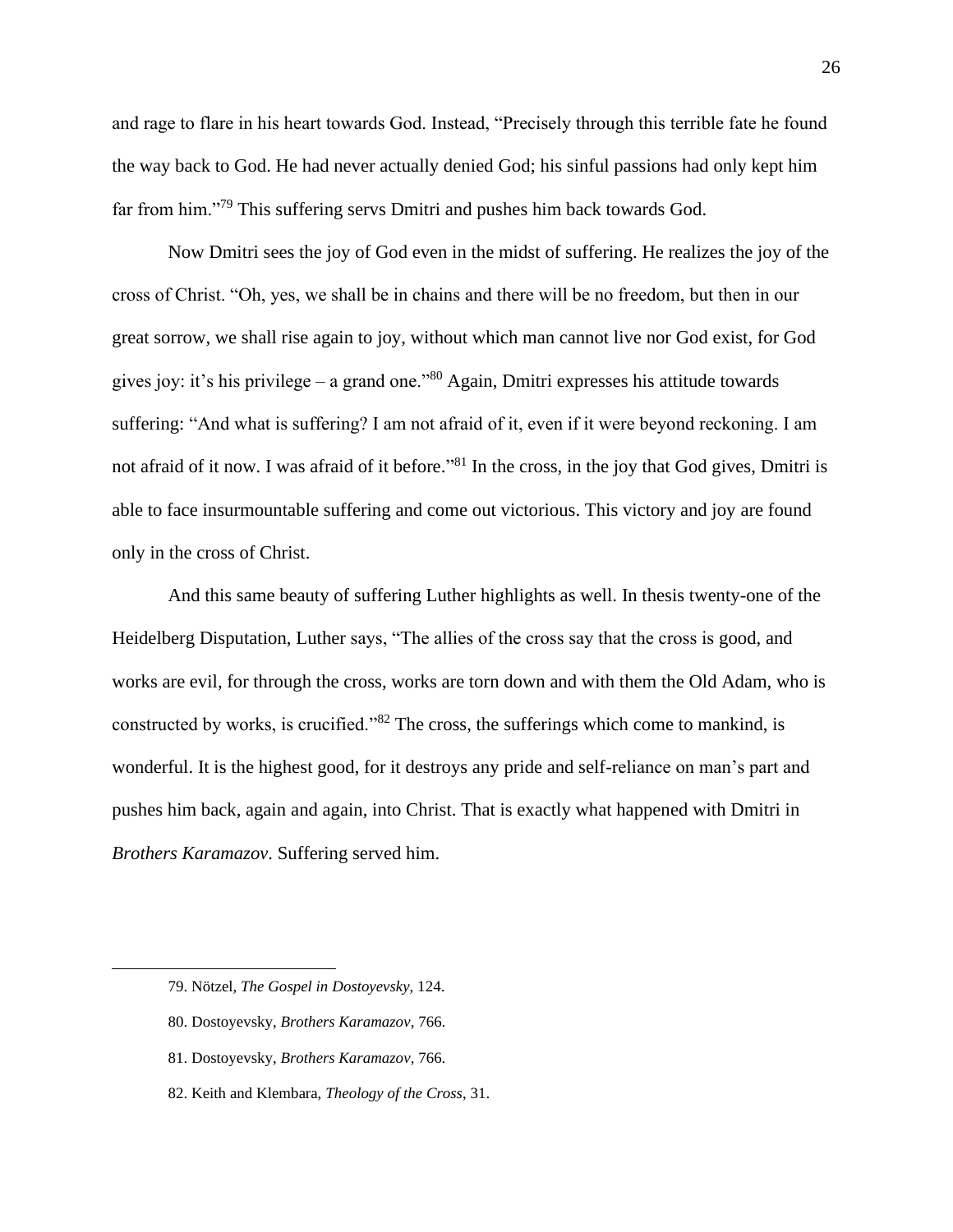And suffering serves every single Christian as well, for they are all kings and queens in God's court. "All things are subject and forced to serve for salvation…. In this way, the cross and death are forced to serve me and to work together for salvation…. There is nothing so good or nothing so evil that cannot 'work together for good.'<sup>83</sup> Reason cannot understand this. One cannot precisely point and say, "See, *this* is how God is working it out for you!" Rather, "because faith alone suffices for salvation, I do not need anything else except for faith exercising its power and sovereignty of freedom in these things. Look here! This is the immeasurable power and freedom of Christians."<sup>84</sup> God doesn't always open a door or unlatch a window so that the "good" is obvious. Sometimes he drives a Christian into a corner so that by faith alone he trusts in the promise of Christ. This is the answer the cross of Christ gives to suffering. This is the joy of a Christian. What freedom Christians have to face any suffering and come out with joy and hope!

Dostoyevsky digs this chasm between atheism and Christianity in *Brothers Karamazov*: Either one believes in God or in man. Where does one go for comfort and assurance, to make sense of suffering? In the end, man can give no answers and has no solution. That is found in the cross of Christ alone. Suffering is, as C.S. Lewis calls it, God's megaphone.<sup>85</sup> It reminds mankind of the reality: Suffering is solved only in Christ and his cross. In fact, suffering serves those under Christ.

<sup>83.</sup> Wengert, *The Freedom of a Christian*, 505.

<sup>84.</sup> Wengert, *The Freedom of a Christian*, 505.

<sup>85.</sup> C.S. Lewis, *The Problem of Pain* (New York: HarperOne, 2001), 11.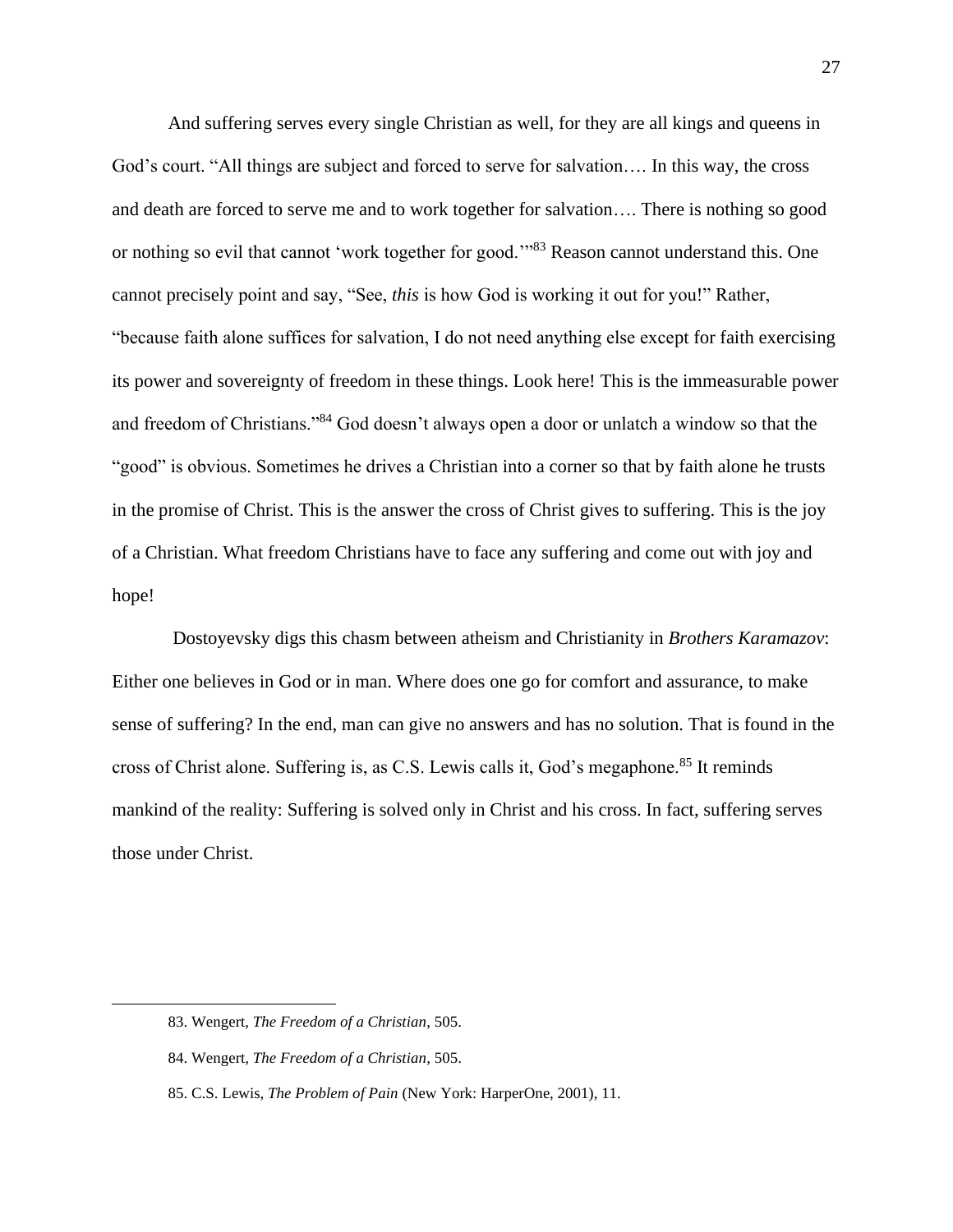#### Christians Are Free from Their Guilt and from Satan

Ivan had a problem: He couldn't absolve his brother, Dmitri, from the false accusations of patricide. Ivan even blamed himself for the murder of their father, for he had unintentionally allowed Smerdyakov to commit the act. Weighed down with this guilt and the attacks of the Devil, Ivan eventually goes insane. Man has no legitimate way, ultimately, to justify himself.<sup>86</sup>

Kolya has a similar problem: He and his friend, Ilusha, have a ruined friendship, even as Ilusha lies on his deathbed. However, with the encouragement of Alyosha, Kolya and the other children soon make up with Ilusha and become friends again. The past sins are forgiven. These two divergent paths—Ivan to guilt and anguish, Kolya to forgiveness and joy—demonstrate the power of Christianity. Only in Christ can guilt and the accusations from Satan be quieted and forgiven.

The theology of the cross answers guilt and Satan in the same way. Luther writes in thesis twenty-five, "He is not justified who does many works, but he who, without work, believes much in Christ."<sup>87</sup> Thesis twenty-six reads, "Grace says, believe in this, and all things are already done."<sup>88</sup> Elsewhere Luther says, "One thing and one thing alone is necessary for the Christian life, righteousness, and freedom, and that is the most holy word of God, the Gospel of Christ."<sup>89</sup> Again Luther writes, "Believe in Christ, in whom grace, righteousness, peace, freedom, and all things are promised to you."<sup>90</sup> There is nothing man has to do. Through the

<sup>86.</sup> Book suggestion: I would recommend reading *Seculosity* by David Zahl for an outstanding, in-depth application of this concept to our culture. This is one area I do not explore in Part III of this paper.

<sup>87.</sup> Keith and Klembara, *Theology of the Cross,* 35.

<sup>88.</sup> Keith and Klembara, *Theology of the Cross,* 36.

<sup>89.</sup> Wengert, *The Freedom of a Christian*, 490.

<sup>90.</sup> Wengert, *The Freedom of a Christian*, 495.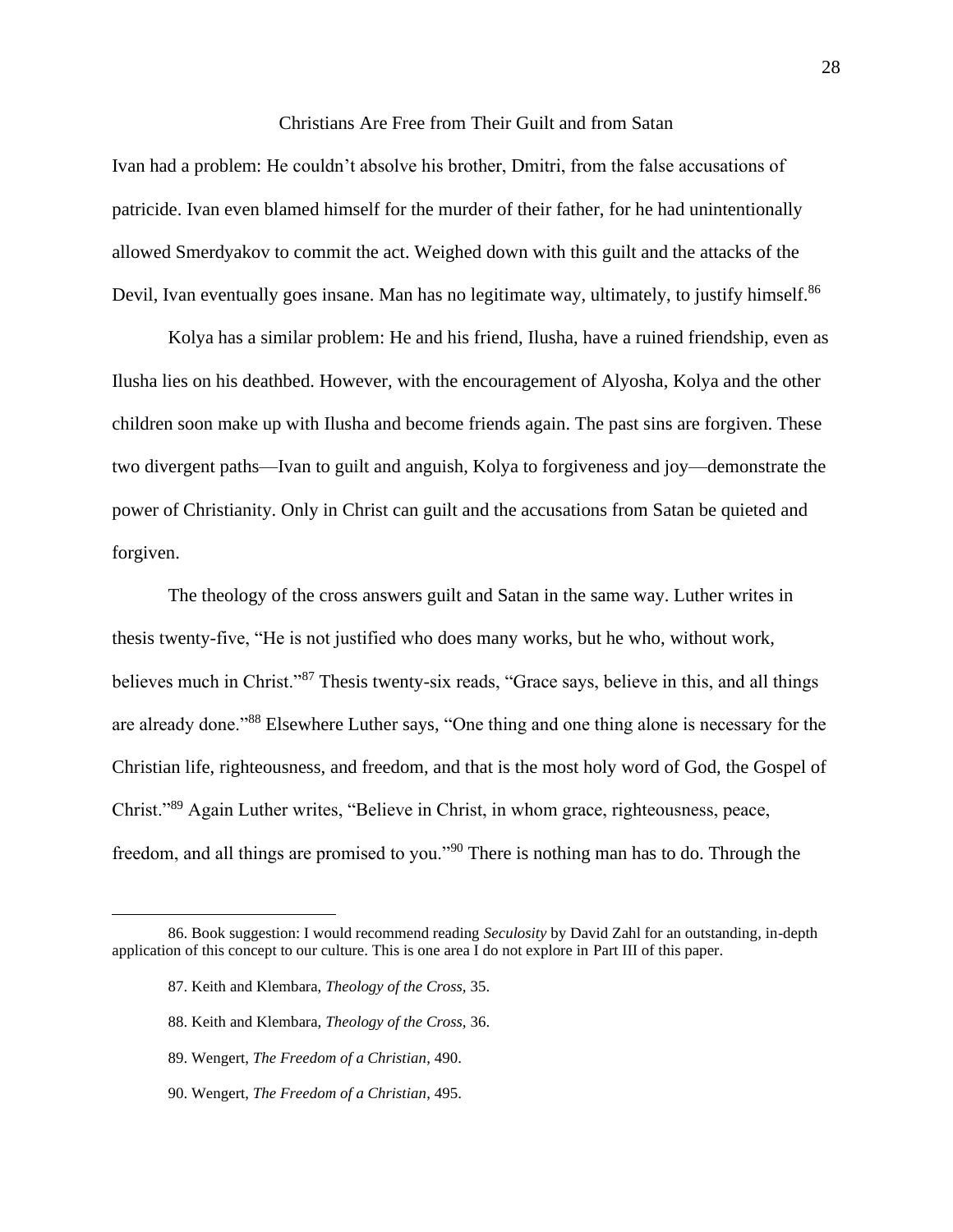cross of Christ and God's grace, Christians now enjoy freedom from guilt and Satan. What a gracious blessing! Man doesn't need to compare himself to others, be prideful like a Pharisee, or despair like the tax collector. He is justified and forgiven through Christ's cross alone.

For both Dostoyevsky and Luther, the answer is the same. Guilt and Satan are answered only in the cross of Christ. Only there does one receive forgiveness and righteousness from God. This is the freedom and forgiveness every Christian has, which Ivan rejected, which Kolya learned from Alyosha. The cross of Christ gives true freedom and forgiveness.

#### Freedom for the Love of the Cross

"Everything is lawful," said Ivan, and Dmitri followed. But true freedom eluded them. Both found themselves subject to all the effects of sin and Satan. And Luther teaches this as well in thesis thirteen, "After the fall, free will exists only a concept, and as long as it acts in accordance with itself, commits a deadly sin.... You say the will is free, but in reality, it is a slave."<sup>91</sup> On his own, man is never truly free, but a slave to sin and Satan.

But man is not on his own. The cross of Christ and the grace of God have set him free from sin and Satan. Paul writes, "It is for freedom that Christ has set us free" (Phil 5:1). But what is a Christian free for? It cannot be just for a cheap grace or "everything is lawful" attitude. A Christian has been set free *for* the love of the cross.

What is that love of the cross? It iss the same love God has towards mankind, a love that reaches out even to those who hate and reject it. Luther says in thesis twenty-eight of the Heidelberg Disputation, "The love of God does not find, but creates, that which is loveable."<sup>92</sup>

<sup>91.</sup> Keith and Klembara, *Theology of the Cross,* 24.

<sup>92.</sup> Keith and Klembara, *Theology of the Cross*, 37.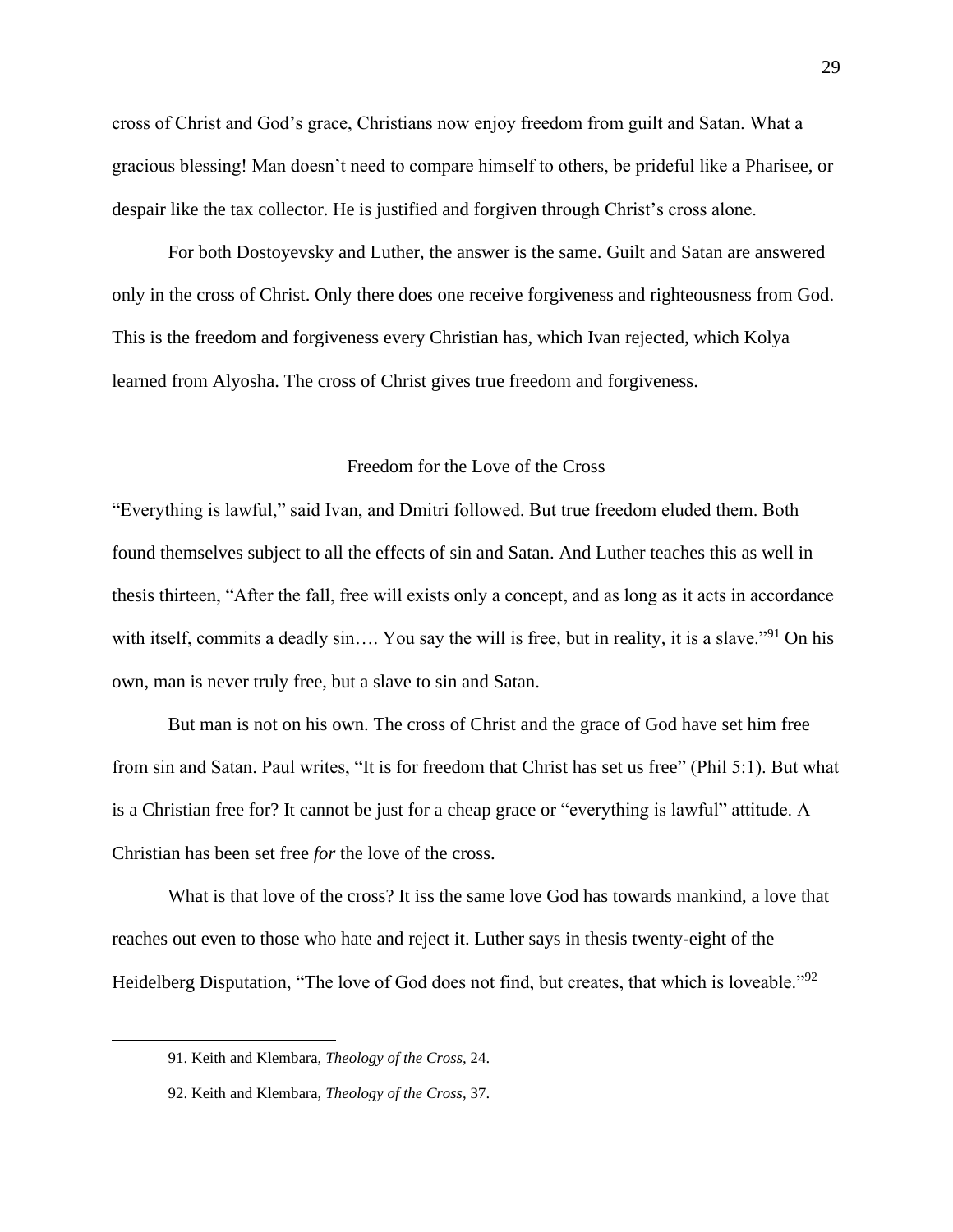And this love of God, the love of the cross, now lives in Christians. "This is the love of the cross, and that which is produced by the cross, which turns towards the direction where it cannot find the goodness in which it delights, but where it may transfer goodness onto the wicked and the destitute."<sup>93</sup> Dostoyevsky, through the perspective of Father Zossima, says, "Love a man even in his sin, for that is the semblance of divine love and is the highest love on earth."<sup>94</sup> The love of the cross loves even when such love is uncomfortable, unappreciated, or unwanted. Why? Because a Christian's love is built solely off the cross of Christ and God's love for us. "We love because he first loved us" (1 John 4:19).

Man without God rebels at this idea. Ivan says, "I could never understand how one can love one's neighbor. It's just one's neighbors that one can't love…. Why won't he admit it, do you think? Because I smell unpleasant, because I have a stupid face, because I once trod on his foot."<sup>95</sup> And that is why any system for morality built on anything else besides the love of the cross will fail; mankind is by nature stubborn, selfish, and callous. He is in slavery to sin. The cross of Christ is the only answer to the hate and division in society. Nothing else can give such a freedom for the love of the cross.

<sup>93.</sup> Keith and Klembara, *Theology of the Cross*, 38.

<sup>94.</sup> Dostoyevsky, *Brothers Karamazov*, 406.

<sup>95.</sup> Dostoyevsky, *Brothers Karamazov*, 297.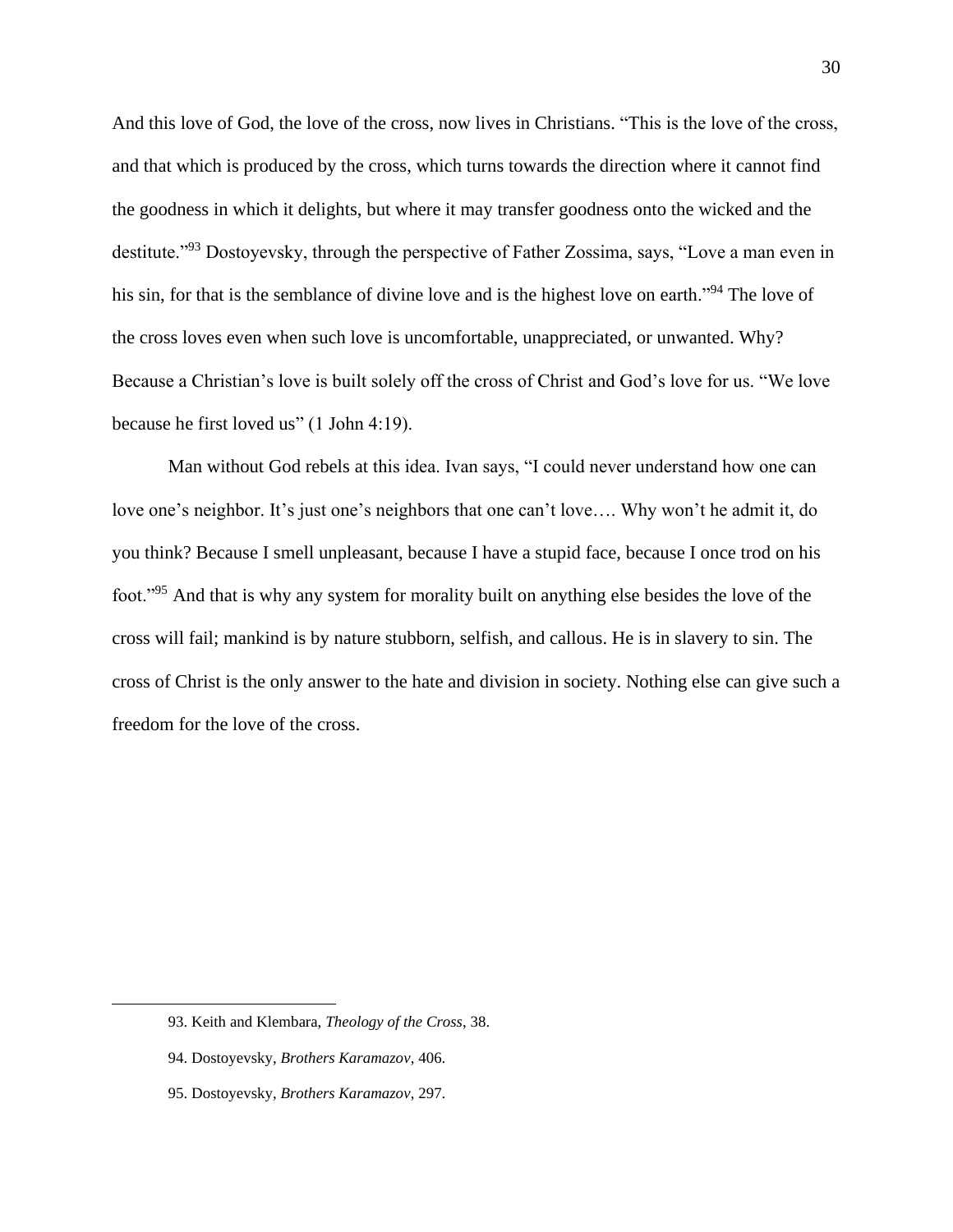# PART III: A MORE BEAUTIFUL TRUTH—THE STORY OF THE CROSS BROUGHT TO THOSE IN OUR CULTURE

# **The Story of the Cross**

While Fyodor Dostoyevsky's book might have resonated in nineteenth-century Russia, is it useful for a twenty-first-century American? Christians live in a society that doesn't just question God and Christianity's usefulness; they live in a society that rejects and denounces Jesus Christ and everything in Scripture. Many today might agree with James Randi's words.

To make sure that my blasphemy is thoroughly expressed, I hereby state my opinion that the notion of a god is a basic superstition, that there is no evidence for the existence of any god(s), that devils, demons, angels and saints are myths, that there is no life after death, heaven nor hell, that the Pope is a dangerous, bigoted, medieval dinosaur, and that the Holy Ghost is a comic-book character worthy of laughter and derision. I accuse the Christian god of murder by allowing the Holocaust to take place – not to mention the "ethnic cleansing" presently being performed by Christians in our world – and I condemn and vilify this mythical deity for encouraging racial prejudice and commanding the degradation of women.<sup>96</sup>

Does the story of the cross reach those in an anti-Christian culture? Does this cross make any

real impact to people living in twenty-first-century America?

Dostoyevsky, through the character Father Paissy, answers with a resounding *yes*. The

story of Christianity is the solution for every culture because every culture since Adam and Eve

has sought to overthrow God. This effort is like pushing water uphill with a rake: useless. It

brings no true and lasting peace in life.

"Remember, young man, unceasingly," Father Paissy began, without preface, "that the science of this world, which has become a great power, has, especially in the last century, analyzed everything divine handed down to us in the holy books. After this cruel analysis, the learned of this world have nothing left of all that was sacred of old. But they

<sup>96.</sup> [https://en.wikiquote.org/wiki/James\\_Randi.](https://en.wikiquote.org/wiki/James_Randi)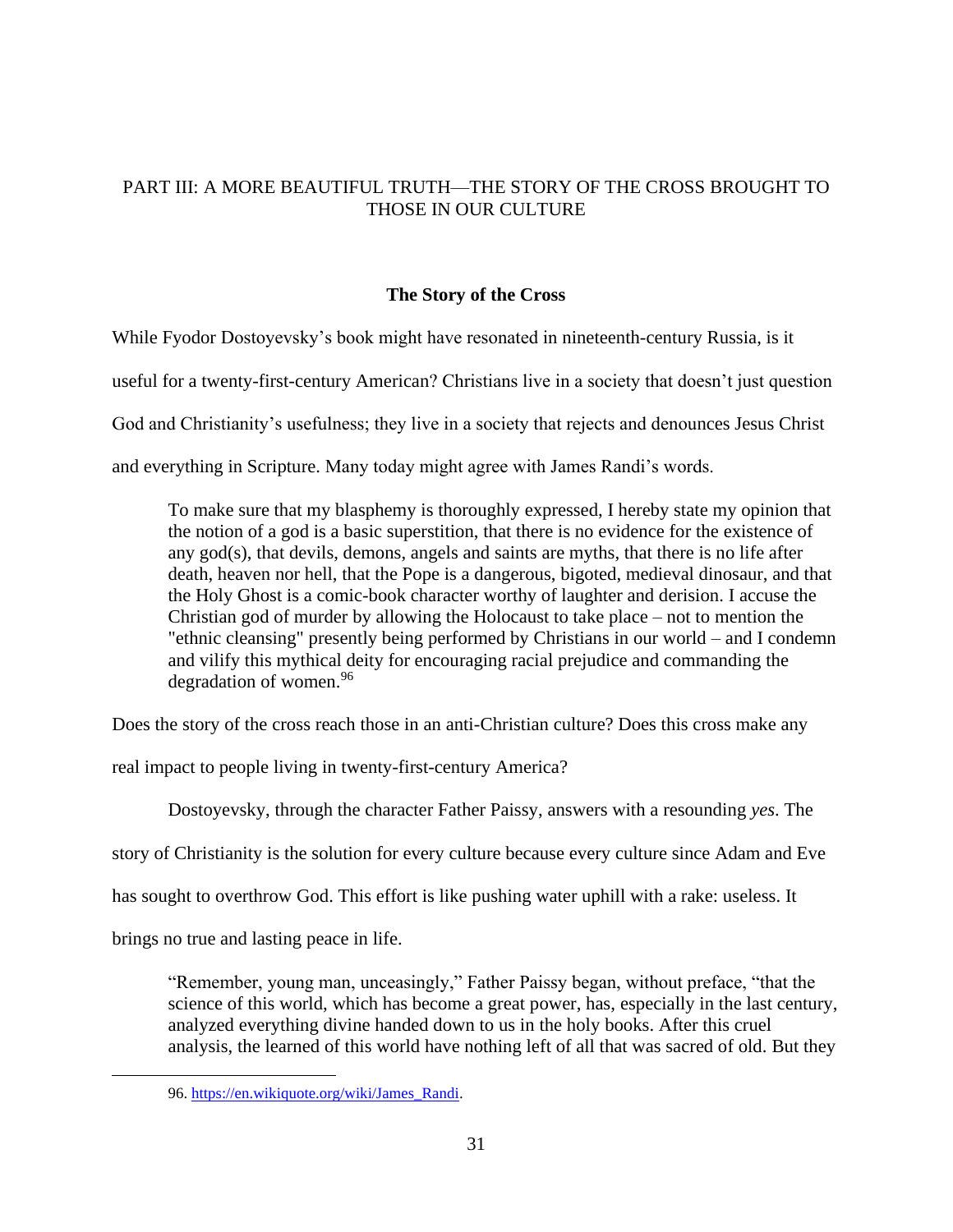have only analyzed the parts and overlooked the whole, and indeed their blindness is marvelous. Yet the whole still stands steadfast before their eyes, and the gates of hell shall not prevail against it."97

Father Paissy, the monk to whom Elder Zossima entrusted Alyosha's mentorship, spoke these words to Alyosha early in the book. With these words, Dostoyevsky makes a point: The story of Christianity, the story of the cross, remains the best solution and hope for mankind in spite of any attempt to dismantle or discredit it. What Dostoyevsky does here is what modern apologetic scholars call *narrative apologetics*. He testifies to the power of Christianity when taken as a whole. And it's nothing new.

Augustine (AD 354–430) mirrored this same thought in his *Confessions*: "Our heart is unquiet until it rests in you."<sup>98</sup> Only Christianity can give people a true and lasting peace. Josh Chatraw describes narrative apologetics like this: "The grand narrative of the Bible plays out in four movements: creation, fall, redemption, and new creation. Apologetically, the Bible claims that this grand narrative is better than any other prevailing cultural narrative. In fact, it isn't just a story; it's the *best* story."<sup>99</sup> Alister McGrath writes, "I came to realize that Christianity offered a better way of making sense of the world I observed around me and experienced within me."<sup>100</sup> C.S. Lewis notes, "I believe in Christianity as I believe that the Sun has risen—not only because I see it, but because by it, I see everything else."<sup>101</sup> As this whole paper has built up and proven,

100. Alister E. McGrath, *Narrative Apologetics* (Grand Rapids: Baker, 2019), 28.

101 C.S. Lewis, "Is Theology Pottery?" *Essay Collection* (London: Collins, 2000), 21.

<sup>97.</sup> Dostoyevsky, *Brothers Karamazov*, 212.

<sup>98.</sup> Augustine, *The Confessions* (New York: New City, 2001), 14.

<sup>99.</sup> Joshua D Chatraw and Mark D. Allen, *Apologetics at the Cross: An Introduction for Christian Witness* (Grand Rapids: Zondervan Academic, 2018), 60.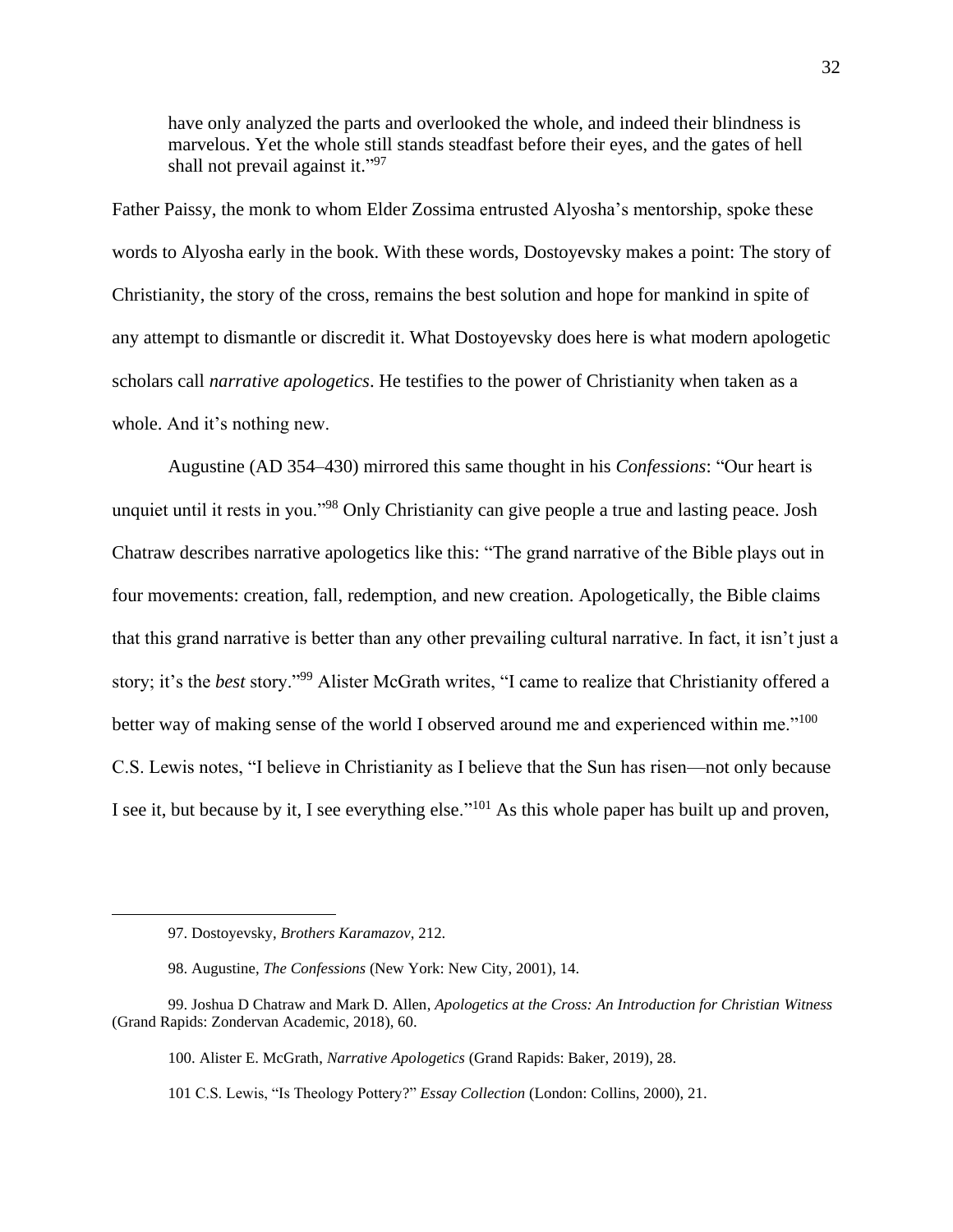as Luther and Dostoyevsky have demonstrated, Christianity is the only real solution for mankind and all the problems that face him.

And this matters as much in the twenty-first century as it has in centuries past. Alister McGrath writes, "Back in the eighteenth century, it was important to show that Christianity was *true*; in the twenty-first century, it has become important to show that it *works*."<sup>102</sup> Although Dostoyevsky might disagree with McGrath's analysis of what was important in the eighteenth century, the second half of McGrath's observation hits the nail on the head: The story of the cross is the best solution for mankind *in all ages*, including the twenty-first century. Part III of this paper will demonstrate how to apply the story of the cross to specific people in twenty-firstcentury America, using characters from *Brothers Karamazov* as a basis for these caricatures.

#### **How Do We Bring It?**

Before I dive into these caricatures, we must example the *how*. This is a crucial cog in the system. If you take it out, everything falls apart. The *how* is simple: with love, humility, and respect. This is so crucial not because our actions somehow trump Christ crucified; rather, Christians are the mask of God. If someone has a certain view of Christians, they will hold that same view toward their God. So as a Christian spreads this beautiful, good story, he clothes himself with love for others, humility as he considers himself last, and respect towards all people. These actions are to be directed towards everyone from our beloved parents to the most detestable and hated people in the world.

Luther describes this selfless, humble love of the cross like this: "This is the love of the cross, and that which is produced by the cross, which turns towards the direction where it cannot

<sup>102.</sup> McGrath, *Narrative Apologetics*, 17.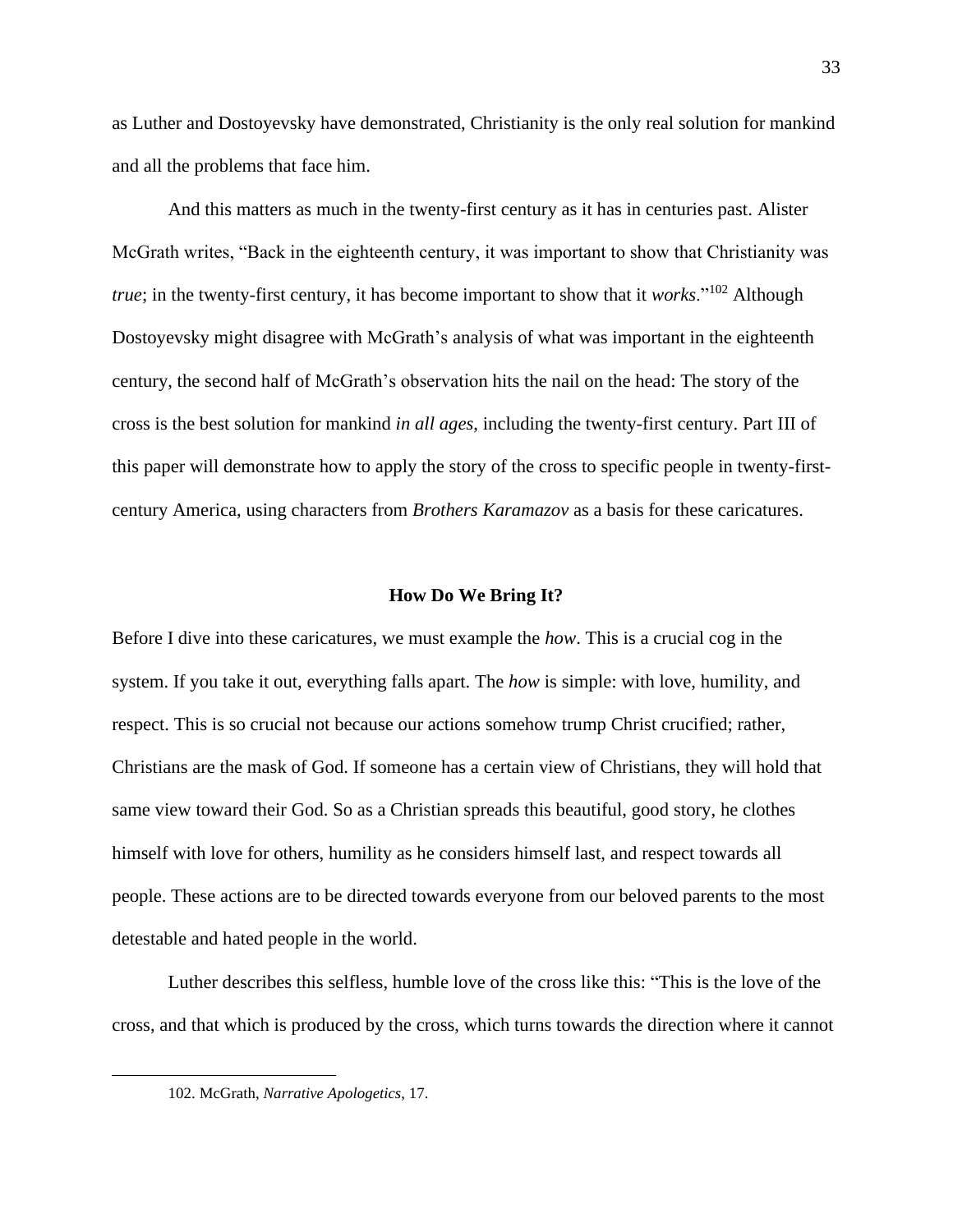find the goodness in which it delights, but where it may transfer goodness onto the wicked and the destitute."<sup>103</sup> Dostoyevsky also talks about this selfless love: "Love a man even in his sin, for that is the semblance of Divine Love and is the highest love on earth."<sup>104</sup> Josh Chatraw notes that a Christian's very life is an apologetic: "Today, we are living between redemption and the new creation. Yes, that's right; we are a part of the story. Thus, to help skeptics make sense of the Bible's grand narrative, we must live in and live *out* the story. Again, our lives are an apologetic."<sup>105</sup> The Word of God alone changes hearts of stone into living hearts of flesh; God is the one who causes the seed to grow; it is an absolute miracle beyond our comprehension that we who are blind might see God. But God promises to us that he works through means. "How, then, can they call on the one they have not believed in? And how can they believe in the one of whom they have not heard? And how can they hear without someone preaching to them?" (Rom 10:17). It is our mission as Christians to speak this Word to others. And the best *how* for this task is selfless love.

#### **To Those in Our Culture**

Grushenka – The Hardened Sinner Your Coworker Who Talks Openly about Her Sinful Lifestyle

Grushenka was not a model of chaste living. She played the father, Fyodor, against the son, Dmitri; she wanted to seduce Alyosha. On top of all that, she would not have admitted anything about this to be wrong! That can be a tough pill for a lifelong Christian to swallow: that

<sup>103.</sup> Keith and Klembara, *Theology of the Cross*, 38.

<sup>104.</sup> Dostoyevsky, *Brothers Karamazov*, 406.

<sup>105.</sup> Chatraw and Allen, *Apologetics at the Cross*, 61.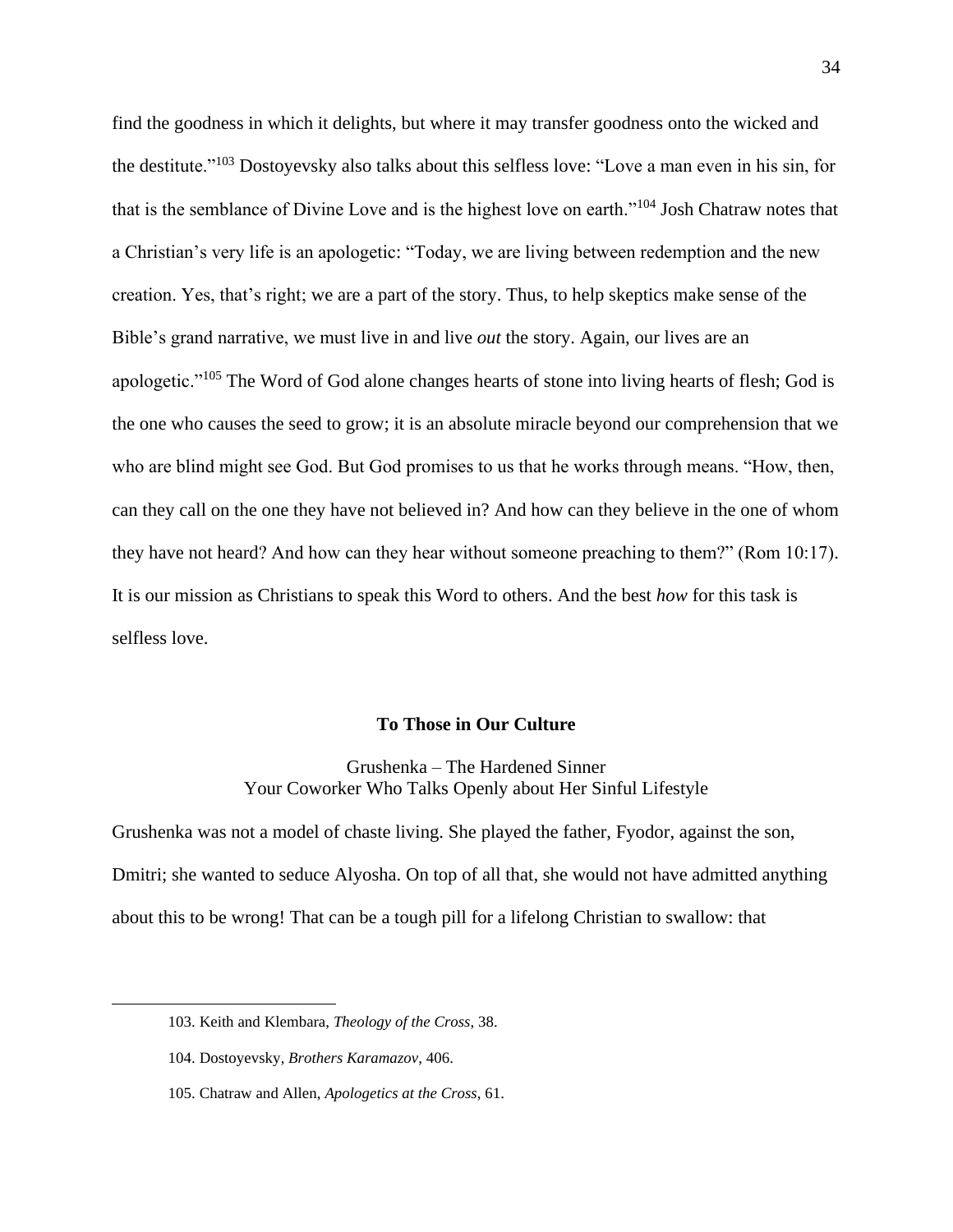sometimes sinners don't want to change. Maybe you or a friend has met someone like that: a Grushenka, a coworker who lives and talks openly about her sinful lifestyle. And as you listen and talk to them, it becomes evident that they are completely content and happy with their lifestyle! This probably grates on the ears and causes a certain level of internal tension at work. How in the world can a Christian share the story of the cross with someone like that?

But Alyosha didn't leave Grushenka. He didn't think to himself, "Oh, I just can't stand her, so I'll ignore her." Even as she *tried to seduce him*, Alyosha loved and respected Grushenka. And the application we can learn from that is good practice for Christians.

A good starting point for any evangelistic talk, one that will be brought up again in this section, has three parts: 1) love, 2) listen, and 3) engage with this thought, "How is the story of the cross more beautiful?"

Love her. This doesn't just mean a lack of ill will. It is an active show of actions and words. This might include asking her how her day is, being interested in her family, wondering how her weekend went, and respecting her opinions. Yes, she might hold vastly different political, economic, or family values and opinions. But that doesn't mean you can't respect her, love her, and most importantly, pray for her!

Listen to her. Americans tend to put themselves into echo chambers, to hear only what they want to hear and respond in anger when a different viewpoint comes up. Throw that habit in the trash and instead *listen*. Listen as she talks about her opinions, her family, her hopes, her fears. This is a good strategy even for someone who is decidedly anti-Christian, because they want a Christian to judge them. When you love and listen with respect, it takes away that edge. This is exactly what happened with Grushenka and Alyosha. She thinks Alyosha despises her,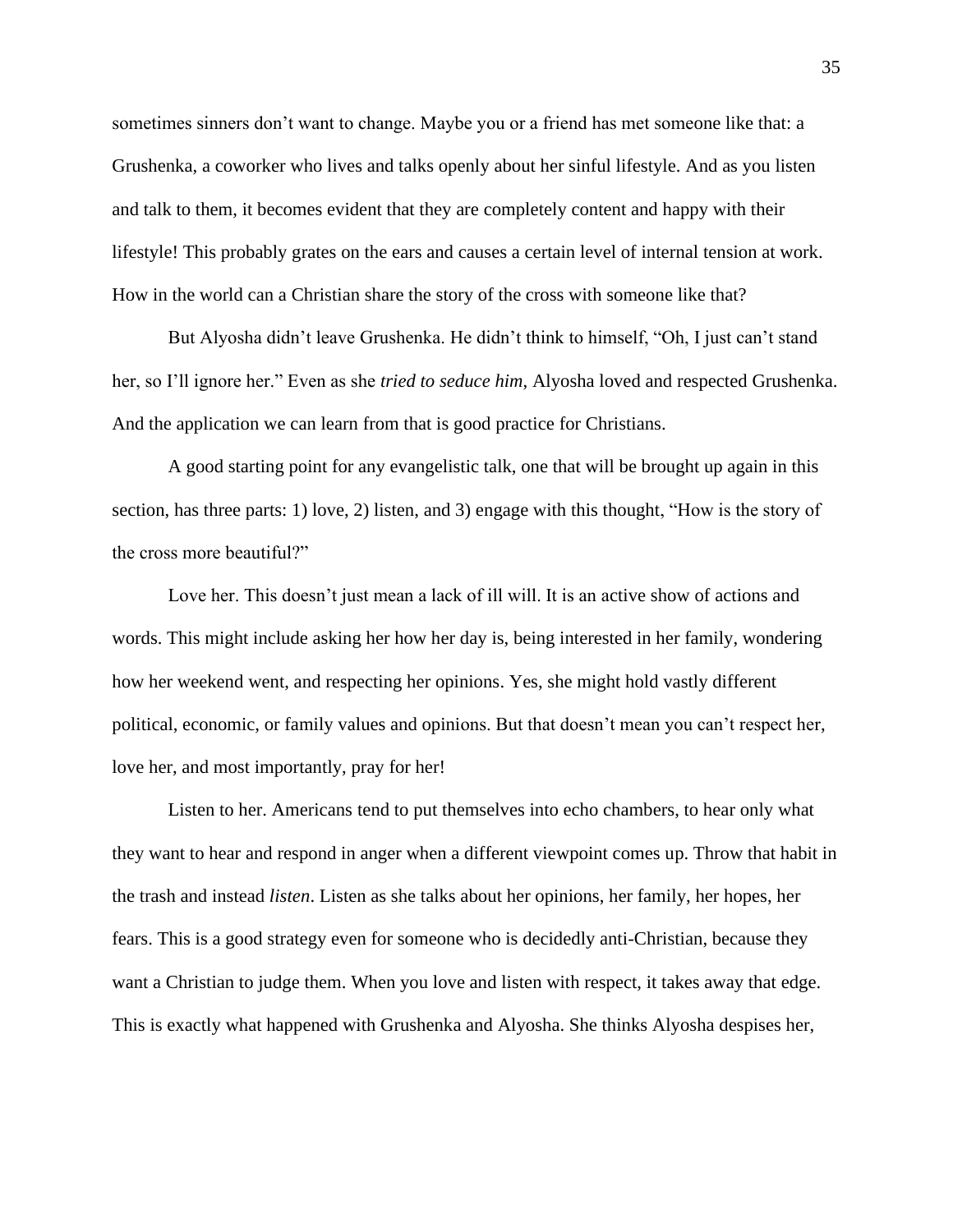which secretly makes her feel ashamed. Instead, when Alyosha actually loves, listens to, and respects her, that is precisely when her barriers are torn down.

Engage. Once you have someone's respect, which only comes *after* you love and listen, then you can challenge in a courteous manner. And challenge with this, "How is the story of the cross more beautiful?" Don't get caught up in evolution, or politics, or even whether or not the Bible is 100% inspired. But challenge their story. That question, "How is the story of the cross more beautiful?" will take on a different shape for each person, because each person is different. But the more you listen and learn about someone, and the more you grow in your own knowledge of God's grace and that wonderful story of the cross, the easier this might be.

For this woman, this Grushenka, it might look something like this. Even Epicurus, the philosopher who was all about being happy, didn't advise living like your coworker. "The voice of the flesh cries, 'keep me from hunger, thirst, and cold!' The man who has these sureties and who expects he always will would rival even Zeus for happiness. He who is not satisfied with a little, is satisfied with nothing."<sup>106</sup> So her sinful lifestyle, where she wants to drink however much, sleep with whomever, and appease every desire, is even rejected by pagan philosophers! And one doesn't need a philosopher to tell him this; common sense might suffice. Then challenge her again: What is her purpose in life? What about her goals? What comes after death? These questions plague even the most combative of atheists—how much more the average Joe! Challenge her, with respect, with the same love and listening you have always shown her. Be her Alyosha, and then share.

Share with her the more beautiful truth: Christ crucified for the forgiveness of sins. She has an identity in Christ. Christ died for her and gives her life, purpose, meaning, and a goal.

<sup>106.</sup> Darren M. McMahon, *Happiness: A History* (New York: Grove Press, 2006), 56-57.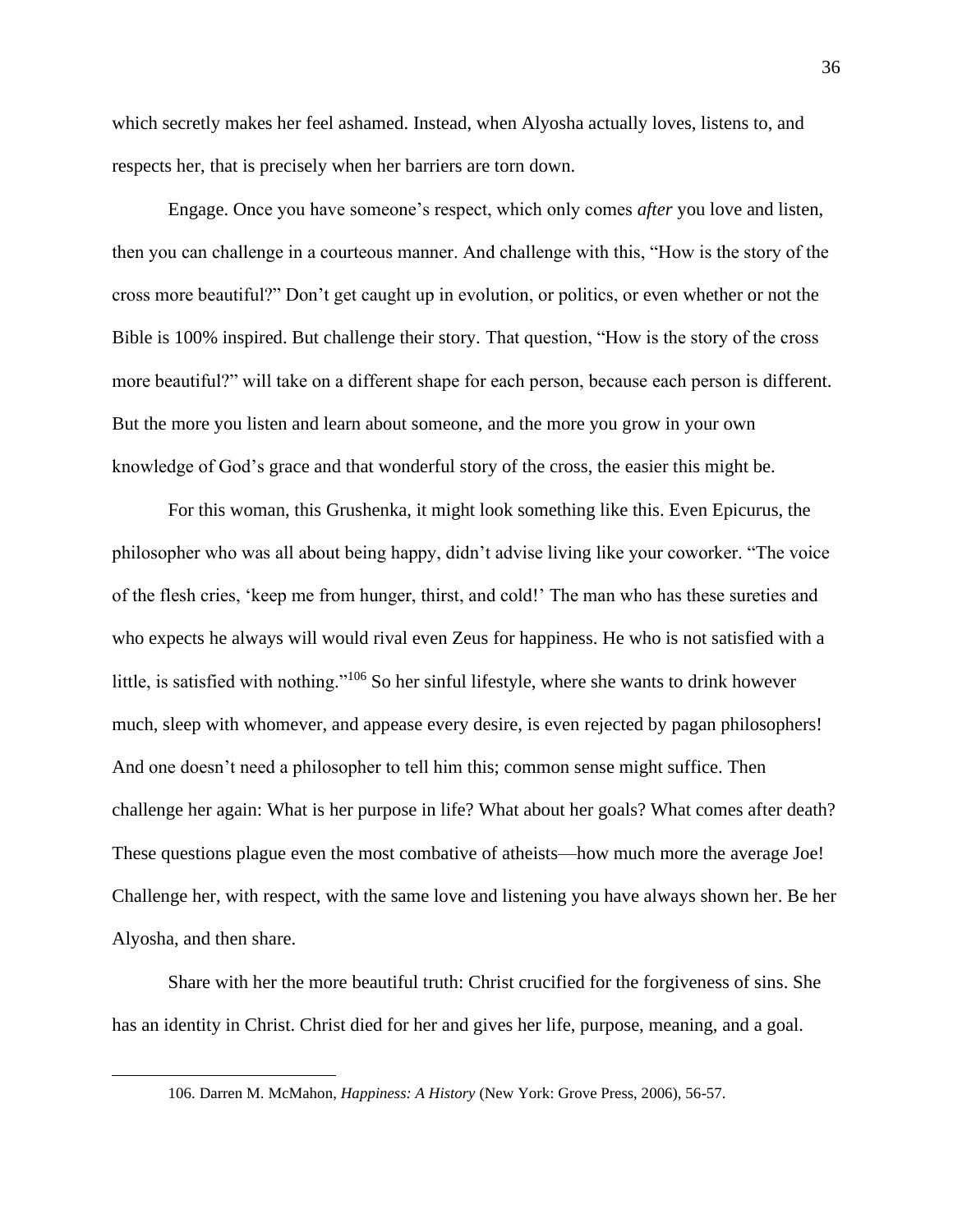This is the crucial story every single person in our culture needs. "Everyone finds themselves searching intensely for self-worth. As Jewish anthropologist Ernest Becker observes, 'There is a universal search for cosmic significance."<sup>107</sup> To fill this lack of self-worth and significance, perhaps your coworker has turned to sex, liquor, or godless living. Is the answer to shun her? Is the answer to look down your nose at her? No! The answer is to remind her, every day, that you love her, that you will respect and listen to her, and to tell her a more beautiful story. It starts with your love for her. And that opens up the door to talk about Christ's love for her.

## Kolya – The Stubborn Atheist Your Friend Who Doesn't See Why He Should Believe in God

Maybe you have a friend in your life who resembles Kolya: well-liked among friends, outspoken in his views, and stubborn in his atheism. You've tried and tried, but no luck; he seems to have an answer or comeback every time religion comes up. He's not a bad fellow, though perhaps a little cocky sometimes. People like him. How do you take the story of the cross to your friend?

Perhaps you are starting to know the drill: Love him! Build him up and respect him. Make efforts to get to know him more and more. And as you're doing this, listen to him! Perhaps he thinks Christianity is bogus because it is just that, foolishness to those without the Spirit. But maybe there are deeper reasons: Past abuse or bad experiences with some kind of church or religion would not be uncommon.

This would be a good time to keep in mind what Alister McGrath writes: "One of the difficulties facing an apologist is that demonstrating the reasonableness or truth of Christianity does not always lead people to embrace it."<sup>108</sup> For every logical point you bring up, your friend

<sup>107.</sup> Chatraw and Allen, *Apologetics at the Cross*, 230.

<sup>108.</sup> McGrath, *Narrative Apologetics*, 15.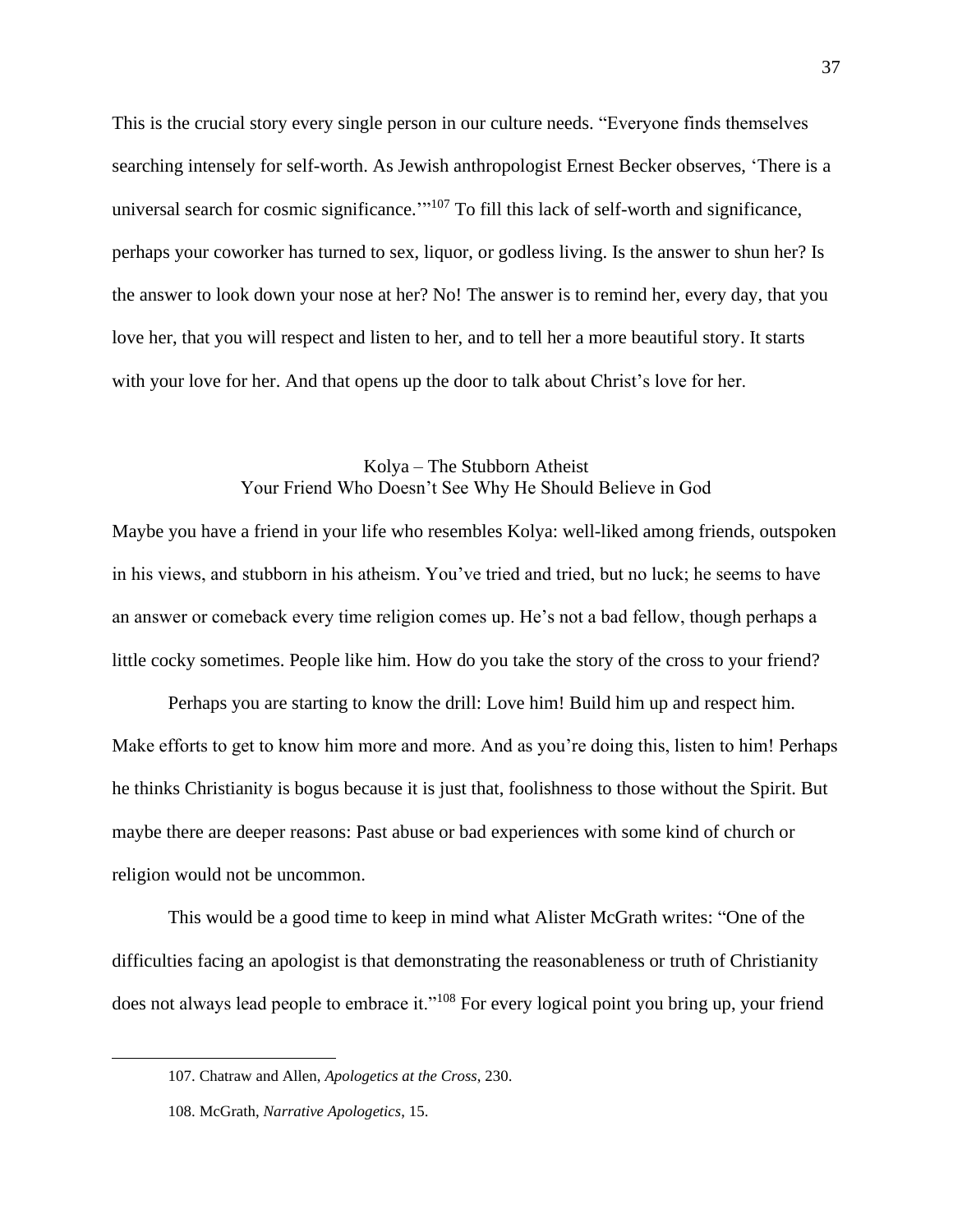might pull out a logical counterpoint. In fact, apologetic arguments will never lead someone to faith. The gospel alone does that. But what if they reject the gospel? Do you then reject them? Not at all! Instead, throw yourself into the relationship all the more.

This love and listening, this respect and relationship, then gives an opportunity to witness to the more beautiful truth. This is what happens between Kolya and Alyosha. Towards the end of the novel, Kolya says concerning Alyosha, "'Oh, how I love you and admire you at this moment just because you are rather ashamed! Because you are just like me,' cried Kolya, in positive ecstasy. His cheeks glowed, his eyes beamed."<sup>109</sup> This friendship came because Alyosha made intentional efforts to befriend Kolya and his friends. It gave Alyosha an opportunity for hope in the midst of death. And from inside this relationship with your friend, you can challenge and engage them on why the story of the cross is the more beautiful story in life. One possible avenue for this discussion is death.

Death will come. Death is one of the best apologists in the world because it reminds people, with terrible clarity, of their own mortality. "A terror of death seems to haunt us all—so much so, according to cultural anthropologist Ernest Becker, that we try our best to ignore the reality of our own mortality."<sup>110</sup> Death destroys whatever shaky foundation mankind has built for themselves. And this is true of your friend as well. As nice and pleasant of an atheist or agnostic he might be, his life is built on sand. But by God's grace, God has placed you in his life.

So, when death comes with all its sadness and brutality, whether through cancer or terrible accident, you're there too. Through the love of the cross you've embedded yourself into

<sup>109.</sup> Dostoyevsky, *Brothers Karamazov*, 721.

<sup>110.</sup> Chatraw and Allen, *Apologetics at the Cross*, 243.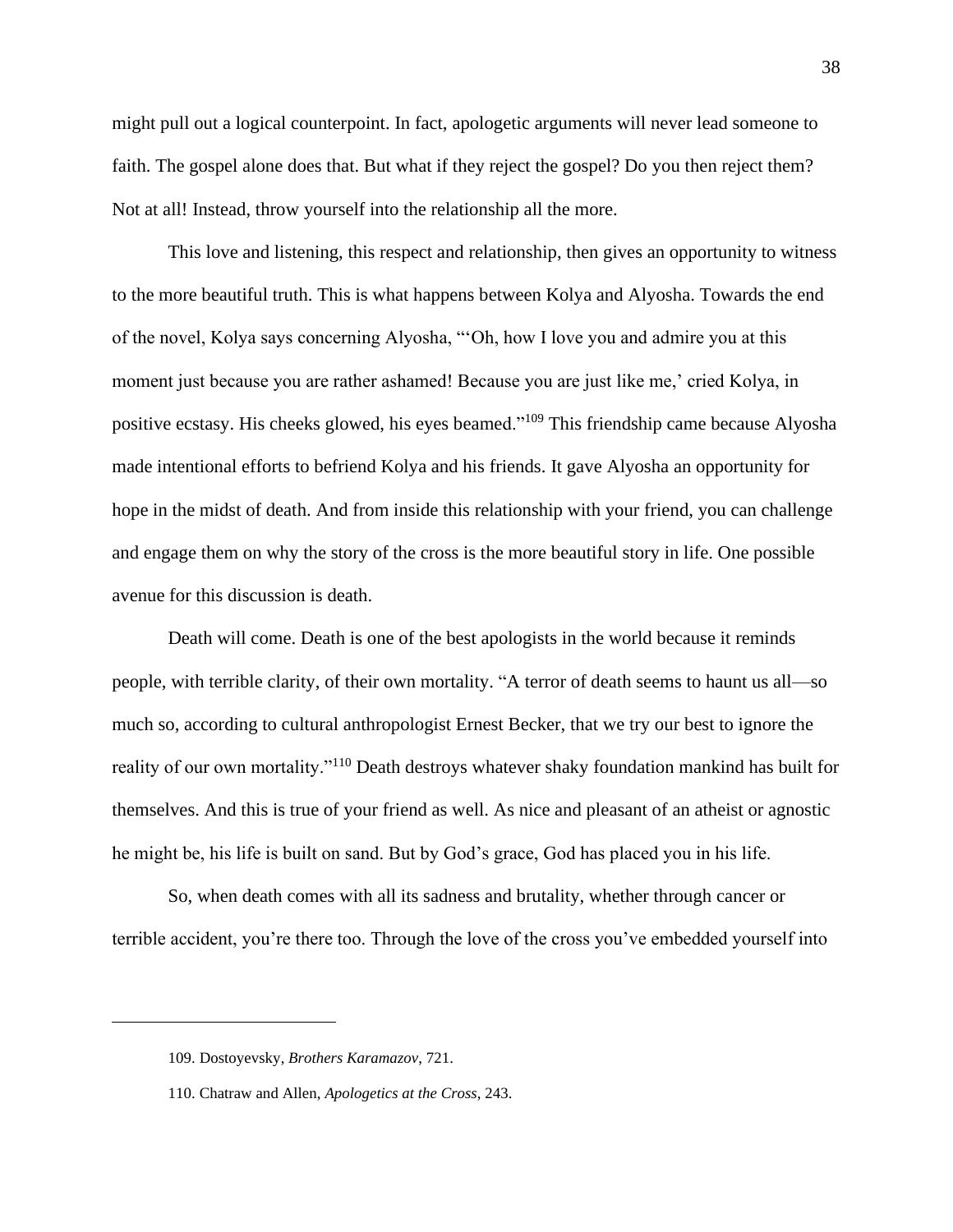his life and proven that you care. And now, when he's at his lowest, you share the cross, the joy and peace Christians have in spite of death and because of death. And by God's grace, he will repent, just as Kolya did, and believe in the good news of Christ crucified.

# Dmitri – The Therapeutic American Your Brother Who Only Wants to Enjoy Life

Chatraw observes in his book, *Apologetics at the Cross*, "In 1966 Philip Rieff composed a seminal work, *The Triumph of the Therapeutic*, in which he foresees an age when the pursuit of feeling better will overshadow the quest for justice, forgiveness, and redemption. In this new cultural context, he asserts, the main core value of society will be happiness."<sup>111</sup> The new person in this age will be "born to be pleased."<sup>112</sup> This could accurately be applied to Dmitri, the eldest brother in *Brothers Karamazov* whose motto was "everything is lawful." However, as people shoot more and more for the "moon" of happiness, they fall into the abyss of anxiety. People just want to be happy, but where does that lead them?

This phrase wouldn't be out of place in America: "Why can't we all just get along and be kind?" But precisely because this seemingly simple goal of happiness, so longed for, is ultimately unattainable through our own efforts, because injustice and suffering are rampant, people grow more anxious and tense. Now think about someone you might know who lives in this culture.

What about your brother, who just wants to be happy? Maybe he's not as bad as Dmitri; he's not carousing and drinking every day. But as one without Christ, he believes something

<sup>111.</sup> Chatraw and Allen, *Apologetics at the Cross*, 245.

<sup>112.</sup> Chatraw and Allen, *Apologetics at the Cross*, 245.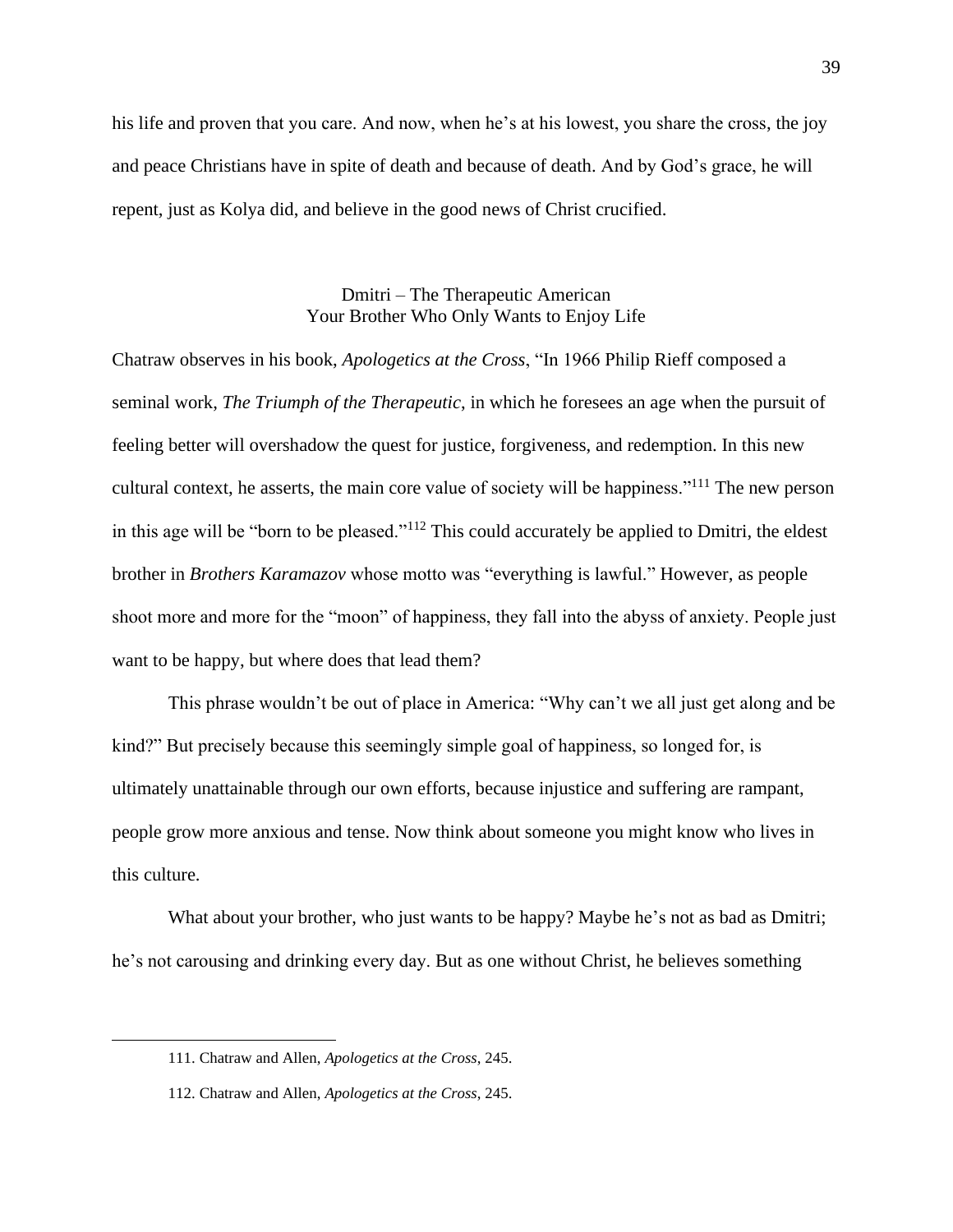similar to the philosophy, "I just want to be happy, and whatever makes someone happy is their religion." How do you share the story of the cross with someone like that?

Love him! Throw yourself into it. Don't shut him down, don't stop talking to him, but prove to him that you care and are concerned about him. This love is one of the Christian's most powerful tools for outreach and opening a hearing for the gospel. Then listen! Listen as he opens up more and more and talks about the buried anxiety and fear that he might have, the search for a happiness and contentment that just seem to elude him. Then you share the more beautiful truth: the cross. The cross of Christ gives lasting happiness and joy in our life. The cross conveys a contentment that answers the anxiety we feel over injustice and suffering.

What if he keeps rejecting this story? One might observe that many people appear perfectly happy on their own, without God. Then you keep in mind the hammer of God, the power of the Spirit working through the Word to break down enemy hearts and kindle life and faith. Their life seems fine now, true. But will it always remain so? It won't, because that is how God chooses to work: through suffering and trouble, to bring sinners to him. So you wait.

Wait for the suffering, the tragedy, or maybe the slow increase of his personal anxiety. For Dmitri, it was 20 years of forced labor for a crime he didn't commit. Whatever it is, it will come. "Despite the enormous prosperity of the West and the vast resources poured into the medical industry to help us 'feel better,' there is a restlessness and anxiety that characterizes the modern world."<sup>113</sup> There is a "strange melancholy which oftentimes haunt[ed] [its] inhabitants in the midst of their abundance."<sup>114</sup> These words are from Alexis de Tocqueville, a French diplomat and philosopher in the nineteenth century. How much more is this true in twenty-first-century

<sup>113.</sup> Chatraw and Allen, *Apologetics at the Cross*, 249.

<sup>114.</sup> Chatraw and Allen, *Apologetics at the Cross*, 248.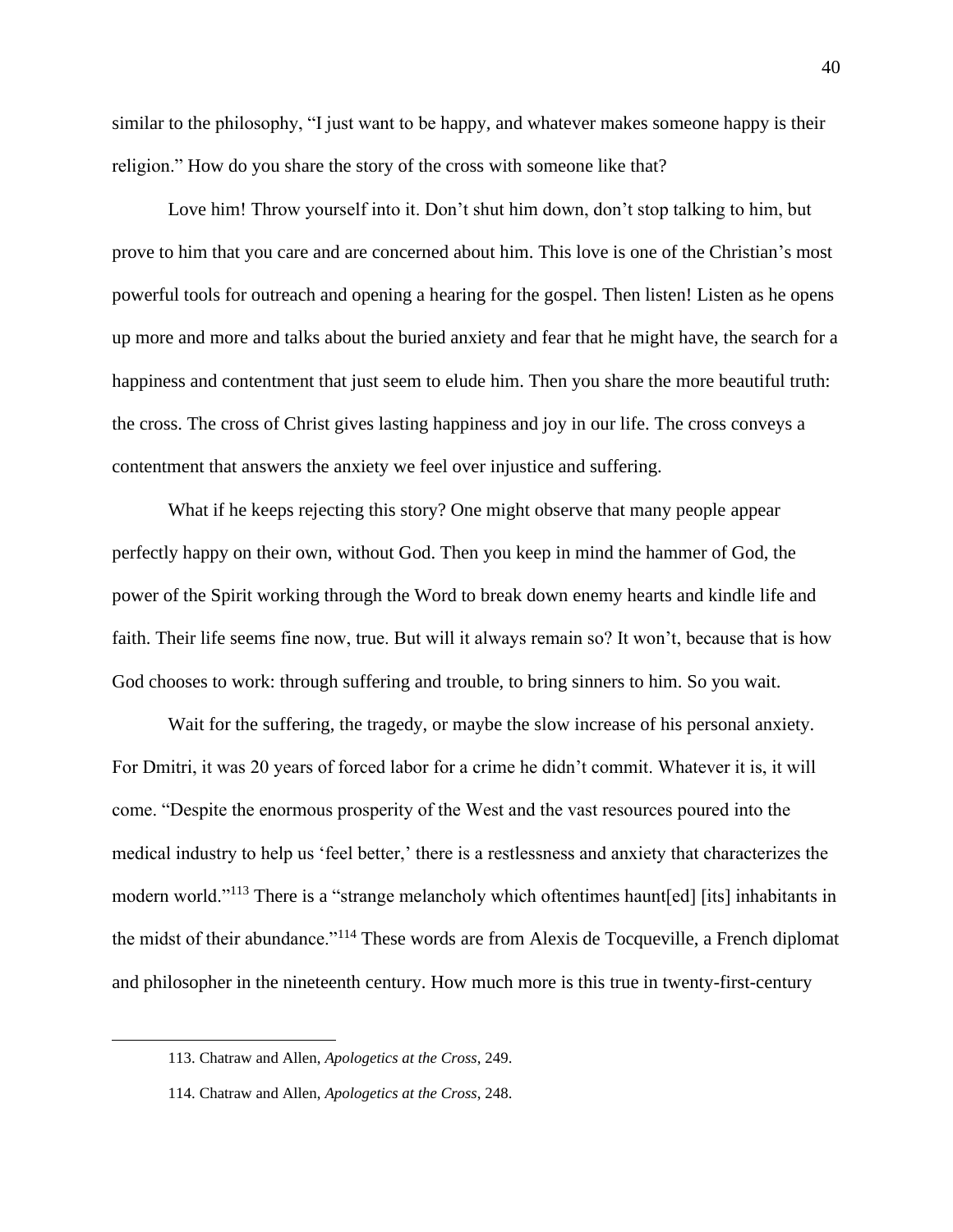America! People run after earthly happiness. They think they can find it on their own, that it looks different for each individual. But the cruel mistresses of life and fate can dish out some serious hurt.

But when that happens, you'll be there because you loved him, because you reached out in humility and put his needs above your own. You won't be alone; the story of the cross will flare out from your mouth and the hammer of God, the Word, will strike through your words. You will proclaim to him, maybe for the umpteenth time, the story of the cross. He'll hear about the beautiful purpose and meaning God gives even in the midst of suffering. He'll know the happiness that is his in Christ, in this more beautiful truth.

## Alyosha – The Doubtful Christian Your Church Sister Who Struggles with Her Faith in an Agnostic Culture

"I do believe; help me overcome my unbelief!" (Mark 9:24). This cry of a father struggling with his possessed son tugs at my own heartstrings, and maybe yours as well. Why would God do such a thing? Does God even have the power to fix this? Doubts just like this plague the heart of every single Christian. It is not that a Christian is an unbeliever. That would be silly. But every Christian is 100% saint and 100% sinner. Every Christian doubts and questions his faith. Thus apologetics, which is at its core simply answering questions, is just as much a ministry of care for a doubting believer as it is a ministry of outreach to an unbeliever. Apologetics isn't saying all atheists are stupid or Christianity is the most obvious logical choice in the world. It's dealing with the doubts and questions of people in the pews. Every Christian doubts.

That makes this caricature a little different. Here we deal with a fellow Christian. Maybe you have a close church friend. You've known her for a while. You sit next to her in Bible class. Your kids play together and hang out at every church function. But she's struggling. How can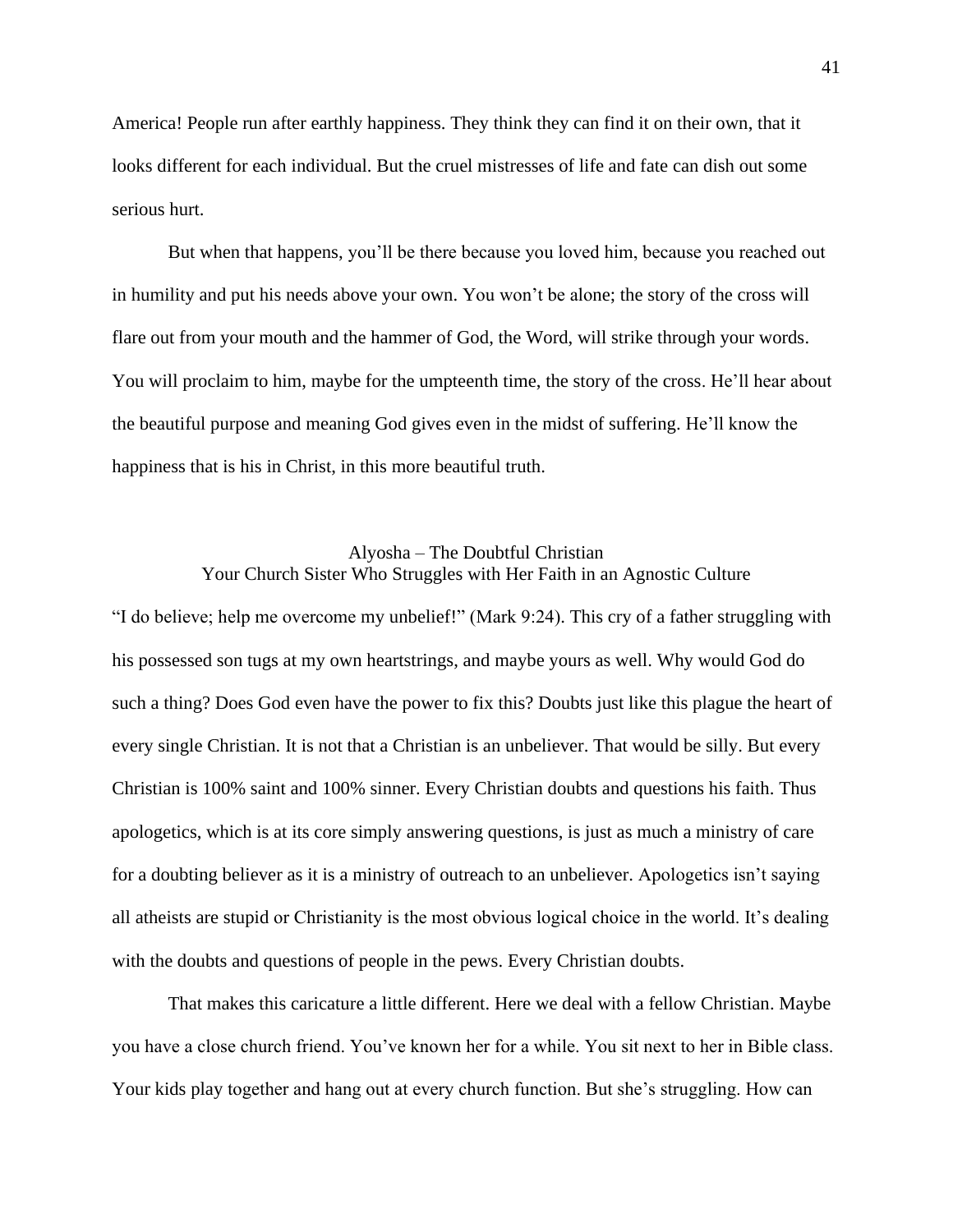Christianity be true when so many say it's not? Are we right and everyone else wrong? Or fill in any such doubt a Christian might have.

The steps do not change. You love her and listen to her. Maybe respect could even be built by sharing some of your own personal doubts or questions! As brothers and sisters in the same family, you build up and encourage her. With patience and kindness, you search and pray with her as she struggles through such doubts. Then you engage her with the more beautiful truth, a truth that must be repeated again and again our whole life, the truth of our forgiveness of sins and eternal life through the cross of Christ. As Peter says, "So I will always remind you of these things, even though you know them and are firmly established in the truth you now have. I think it is right to refresh your memory as long as I live in the tent of this body" (2 Peter 1:12- 13). Bring her back to the water of life, the stream of righteousness: the good news of Jesus Christ, the Word of God. Any power and strength that Christians have comes from that promise of life and forgiveness.

But another aspect of the cross can also help your friend in the midst of her doubt: the mystery of the cross itself. Mystery actually melds well with human experience. G.K. Chesterton emphasizes the importance of mystery.

Mysticism keeps men sane. As long as you have mystery you have health. The ordinary man has always been sane because the ordinary man has always been a mystic. He has always had one foot in earth and the other in fairyland. He has always left himself free to doubt his gods; but (unlike the agnostic of to-day) free also to believe in them. If he saw two truths that seemed to contradict each other, he would take the two truths and the contradiction along with them. He sees two different pictures at once and yet sees all the better for it. $^{115}$ 

Chesterton highlights something that the twenty-first-century American would do well to hear: the beauty of mystery. There are many things science and technology will never discover: where

<sup>115.</sup> Chatraw and Allen, *Apologetics at the Cross*, 160.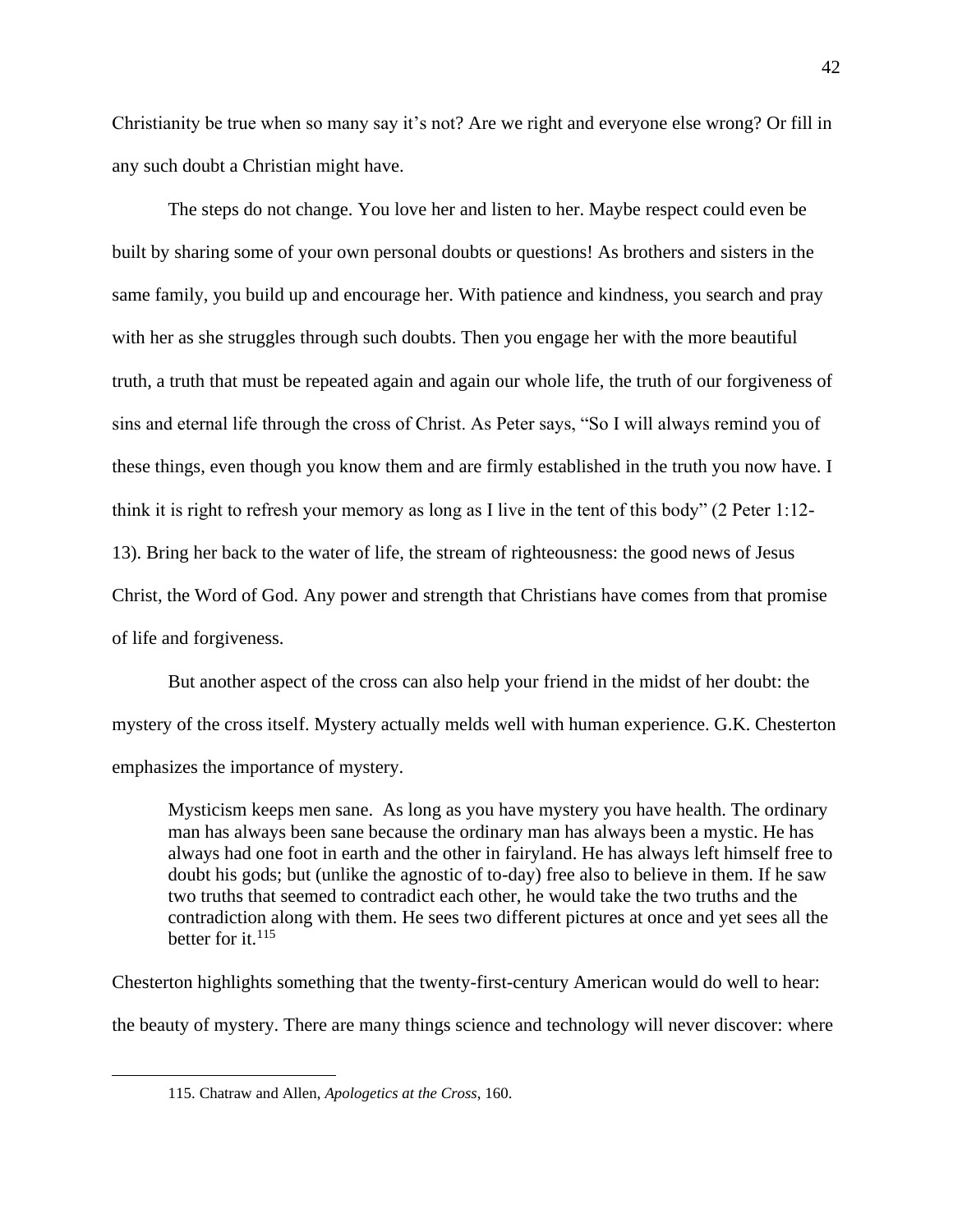we came from, what our purpose is, why things like beauty, truth, and goodness exist. Instead of ignoring such questions, a healthy Christian, or any mentally stable individual, wrestles with these questions head-on.

These are mysteries solved only in the greater mystery of the cross. Dostoyevsky writes through Makar, a character in *Talks with an Old Friend of God*, "And if there's mystery in the world, it only makes it even better; it fills the heart with awe and wonder, and it gladdens the heart. Do not repine, boy, mystery makes it even more beautiful."<sup>116</sup> The mystery of the cross, and thus of God, is actually a great comfort. The unknowns of life, the matters we can't grasp, lie hidden in God, in someone far more powerful and wiser than we. And our salvation, wrapped in a manger and dying on a cross, is beyond our understanding. What a comfort this mystery is that we share with all people!

We don't turn hearts. We don't bring people to faith. That is a matter above our pay grade. However, as Christians we wield the most powerful weapon here on earth: the Word of God. "Is not my word like fire, declares the LORD, and like a hammer that breaks a rock in pieces?" (Jer 23:29). We trust in the Spirit that fills the Word. We wield it with love, humility, and respect. And we take our stand at the foot of the cross, the mystery of God's love and grace.

<sup>116.</sup> Nötzel, *The Gospel in Dostoyevsky*, 207.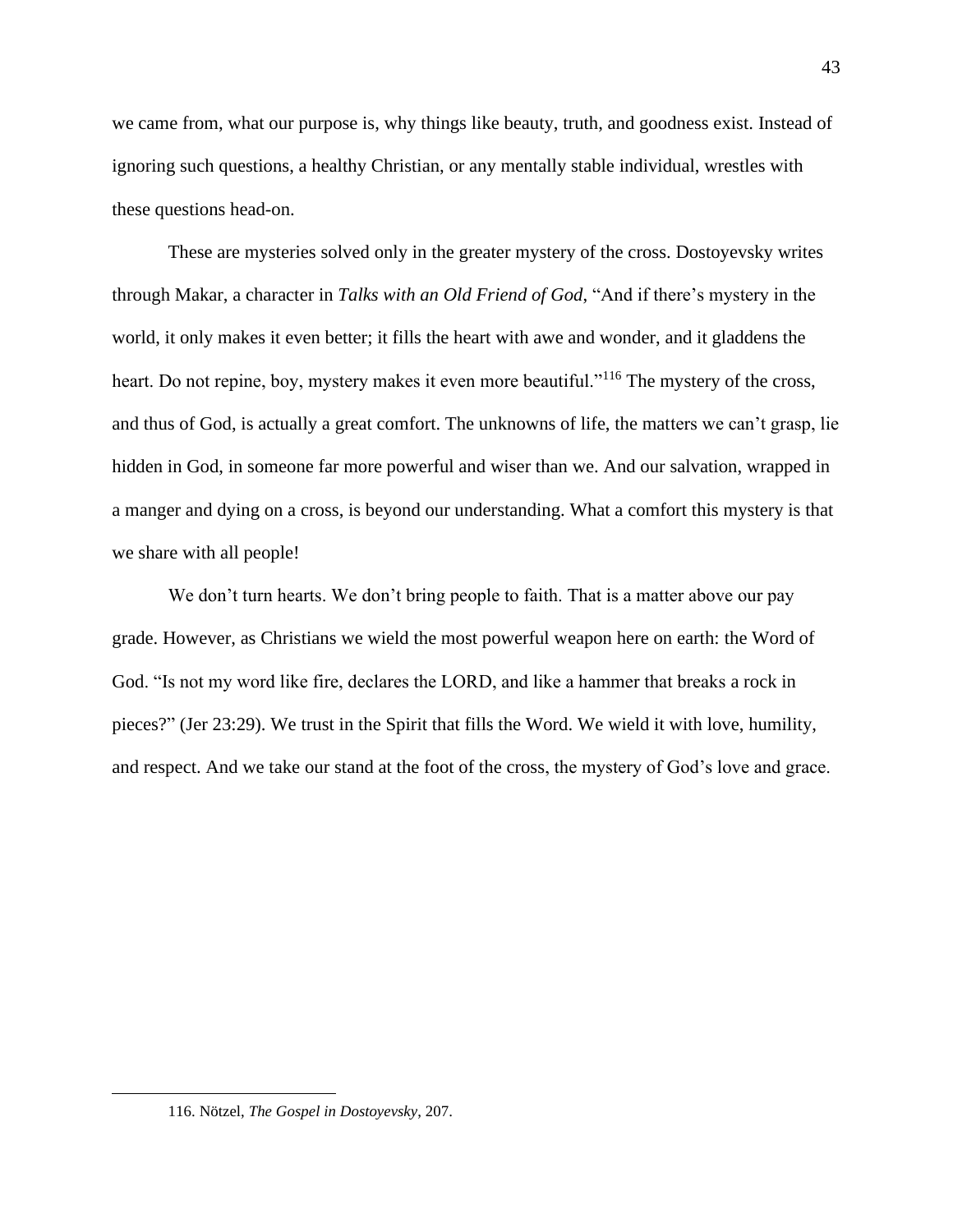#### CONCLUSION

The Revelation of John declares the ultimate triumph of Christ over sin, death, and Satan. However, this happens through many trials and much suffering. John wants every single Christian to read his prophecy (Rev 1:3) for a reason: The Christian life mirrors the pictures in Revelation. The seed must die. But once it dies, it produces many seeds. The joy of Christ crucified on the cross belongs to every Christian. But it comes through suffering. This was the sure foundation for Martin Luther. This was the constant theme of Fyodor Dostoyevsky. And this story of the cross is the only solution for people living in twenty-first-century America.

And this solution is as applicable now as it always has been, because every day mankind wages a war against God and his kingdom. This war doesn't just consist of persecution and killings. It is the temptations to put ourselves first, to imagine that we must win some cultural or political war, to think that we can solve whatever problems face us. We pray for the heart of Alyosha. A heart that rests on the cross of Christ for deliverance. A heart that looks honestly at the doubt and uncertainty every person struggles with. A heart that reaches out with love and respect, that listens, and that shares the more beautiful truth of the cross of Christ.

"Karamazov," cried Kolya, "can it be true what's taught us in religion, that we shall all rise again from the dead and shall live and see each other again, all, Ilusha too?" "Certainly we shall all rise again, certainly we shall see each other and shall tell each other with joy and gladness all that has happened!" Alyosha answered, half laughing, half enthusiastic. "Ah, how splendid it will be!" broke from Kolya. "Well, now we will finish talking and go to his funeral dinner. Don't be put out at our eating pancakes—it's a very old custom and there's something nice in that!" laughed Alyosha. "Well, let us go! And now we go hand in hand." "And always so, all our lives hand in hand! Hurrah for Karamazov!" Kolya cried once more rapturously, and once more the boys took up his exclamation: "Hurrah for Karamazov!"<sup>117</sup>

<sup>117.</sup> Dostoyevsky, *Brothers Karamazov*, 877.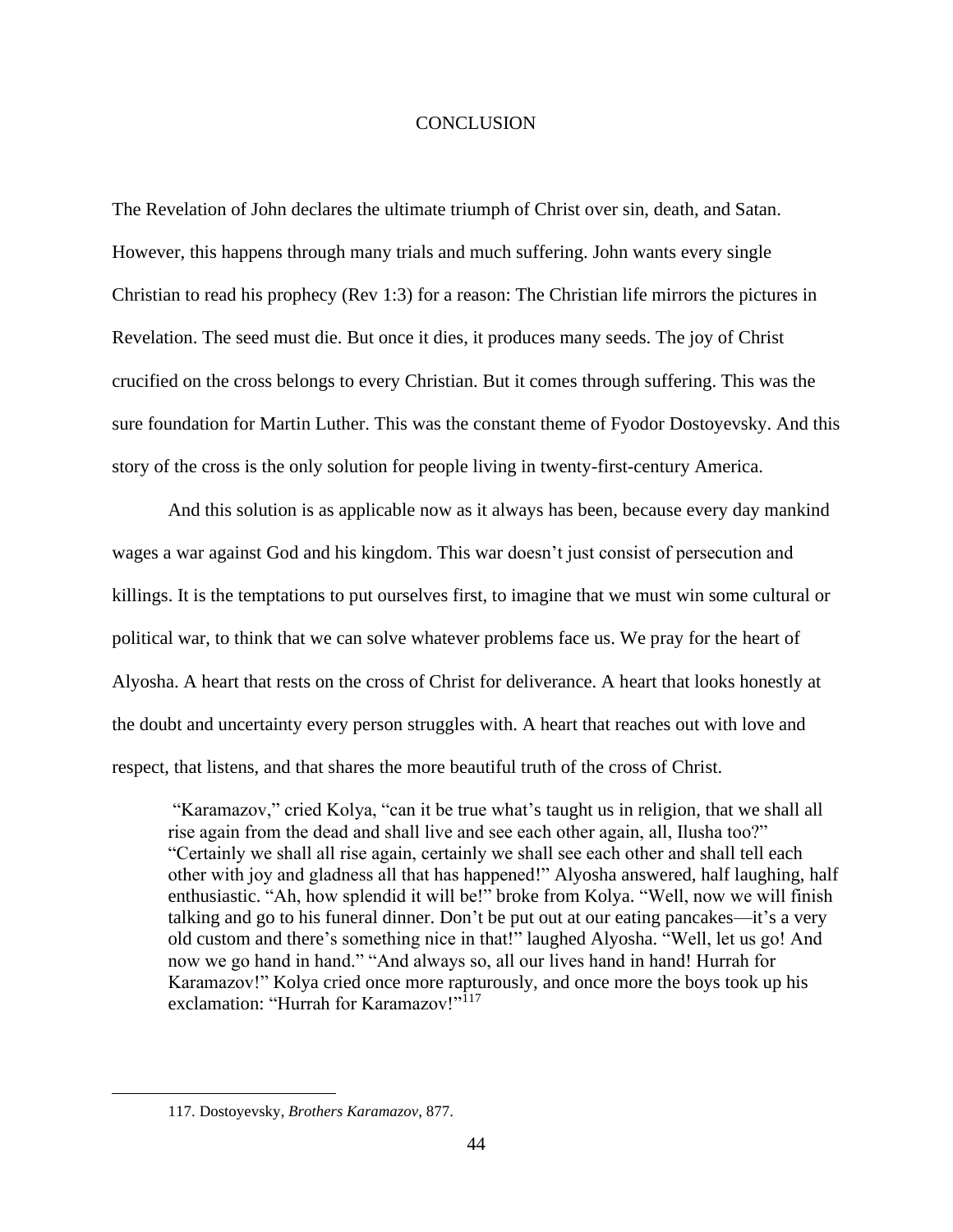*John 12:24, "Very truly I tell you, unless a kernel of wheat falls to the ground and dies, it remains only a single seed. But if it dies, it produces many seeds."*